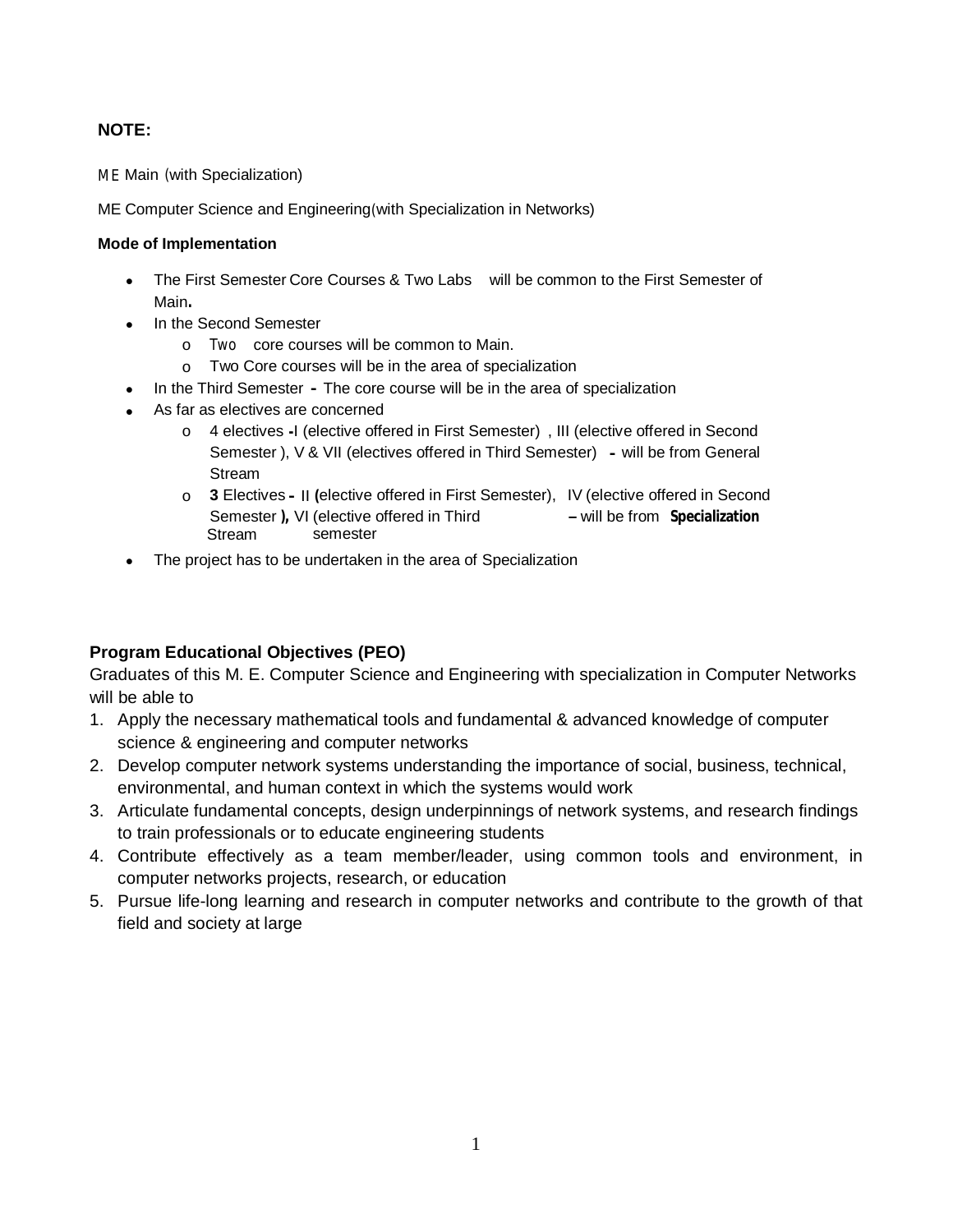#### **PROGRAM OUTCOMES**

- 1. Apply knowledge of mathematics, science, engineering fundamentals and an engineering specialization to the conceptualization of engineering models.
- 2. Identify, formulate, research literature and solve *complex* engineering problems reaching substantiated conclusions using first principles of mathematics and engineering sciences.
- 3. Design solutions for *complex* engineering problems and *design* systems, components or processes that meet specified needs with appropriate consideration for public health and safety, cultural, societal, and environmental considerations.
- 4. Conduct investigations of *complex* problems including design of experiments, analysis and interpretation of data, and synthesis of information to provide valid conclusions.
- 5. Create, select and apply appropriate techniques, resources, and modern engineering tools, including prediction and modeling, to *complex* engineering activities, with an understanding of the limitations.
- 6. Function effectively as an individual, and as a member or leader in diverse teams and in multidisciplinary settings.
- 7. Communicate effectively on *complex* engineering activities with the engineering community and with society at large, such as being able to comprehend and write effective reports and design documentation, make effective presentations, and give and receive clear instructions.
- 8. Demonstrate understanding of the societal, health, safety, legal and cultural issues and the consequent responsibilities relevant to engineering practice.
- 9. Understand and commit to professional ethics and responsibilities and norms of engineering practice.
- 10. Understand the impact of engineering solutions in a societal context and demonstrate knowledge of and need for sustainable development.
- 11. Demonstrate a knowledge and understanding of management and business practices, such as risk and change management, and understand their limitations.
- 12. Recognize the need for, and have the ability to engage in independent and life-long learning.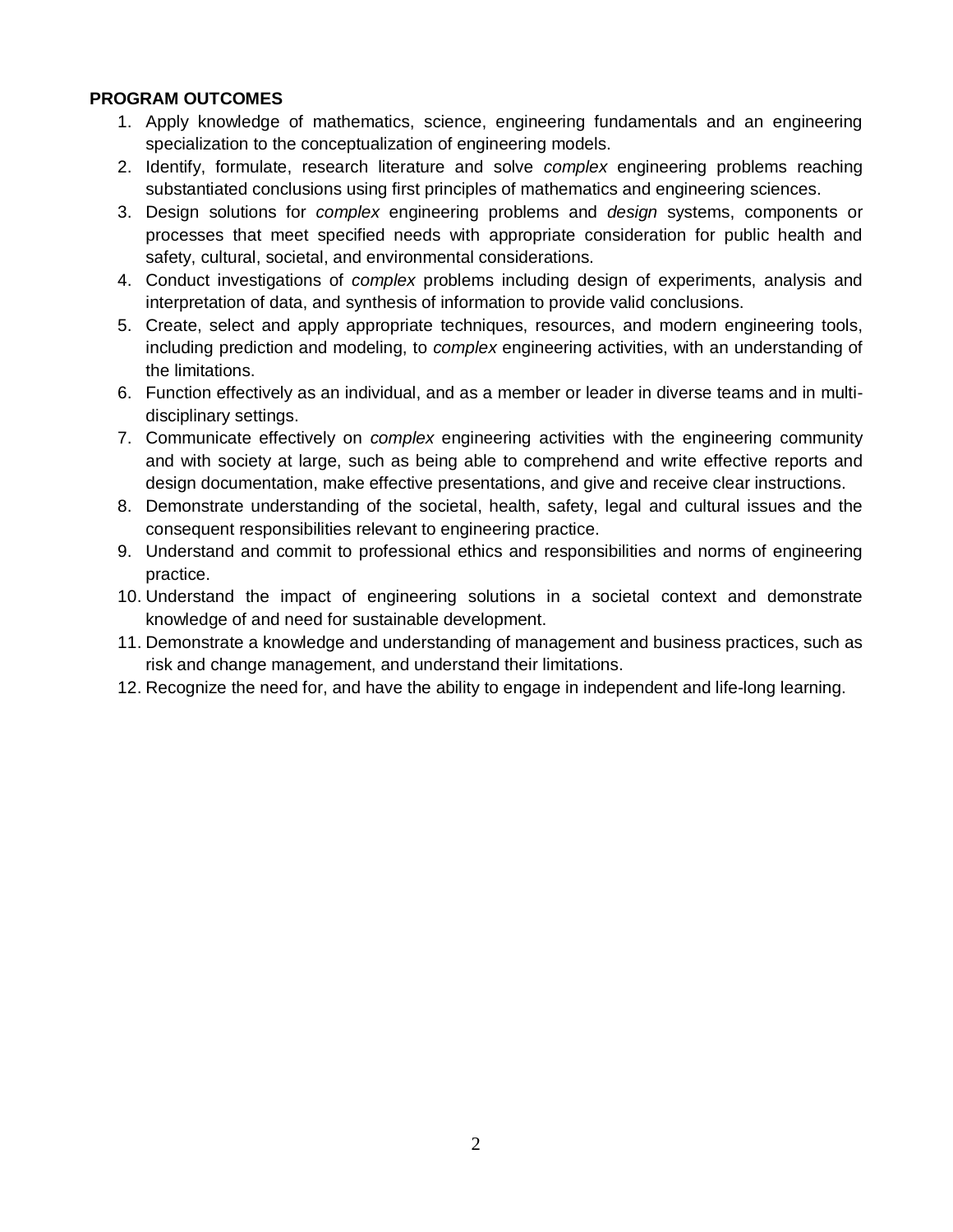#### **AFFILIATED INSTITUTIONS**

#### **ANNA UNIVERSITY, CHENNAI – 600 025**

#### **REGULATIONS - 2013**

#### **M.E. COMPUTER SCIENCE AND ENGINEERING (With Specialisation in Networks)**

# **I TO IV SEMESTERS CURRICULA AND SYLLABI (FULL TIME)**

| SL.<br><b>NO</b> | <b>COURSE</b><br><b>CODE</b> | <b>COURSE TITLE</b>                                  |          |   | Р        |    |
|------------------|------------------------------|------------------------------------------------------|----------|---|----------|----|
| <b>THEORY</b>    |                              |                                                      |          |   |          |    |
| 1.               | MA7155                       | <b>Applied Probability and Statistics</b>            | 3        | 1 | 0        | 4  |
| 2 <sub>1</sub>   | CP7101                       | Design and Management of Computer<br><b>Networks</b> | 3        | 0 | $\Omega$ | 3  |
| 3.               | CP7102                       | Advanced Data Structures and Algorithms              | 3        | 0 | $\Omega$ | 3  |
| 4.               | CP7103                       | <b>Multicore Architectures</b>                       | 3        | 0 | $\Omega$ | 3  |
| 5.               |                              | Elective I                                           | 3        | 0 | $\Omega$ | 3  |
| 6.               |                              | Elective II                                          | 3        | 0 | $\Omega$ | 3  |
|                  | <b>PRACTICAL</b>             |                                                      |          |   |          |    |
| 7.               | <b>NE7111</b>                | <b>Advanced Data Structures Laboratory</b>           | 0        | 0 | 4        | 2  |
| 8.               | <b>NE7112</b>                | Case Study - Network Design (Team Work)              | $\Omega$ | 0 | 2        | ◢  |
|                  |                              | <b>TOTAL</b>                                         | 18       | 1 | 6        | 22 |

#### **SEMESTER – I**

#### **SEMESTER – II**

| SL.<br><b>NO</b> | <b>COURSE</b><br><b>CODE</b> | <b>COURSE TITLE</b>                                                      |          |          | P |    |
|------------------|------------------------------|--------------------------------------------------------------------------|----------|----------|---|----|
| <b>THEORY</b>    |                              |                                                                          |          |          |   |    |
|                  | CP7201                       | <b>Theoretical Foundations of Computer Science</b>                       | 3        |          | 0 | 4  |
| 2.               | <b>NE7201</b>                | Network Programming                                                      | 3        | 0        | 0 | 3  |
| 3.               | <b>NE7202</b>                | <b>Network and Information Security</b>                                  | 3        | 0        | 0 | 3  |
| 4.               | CP7202                       | <b>Advanced Databases</b>                                                | 3        | 0        | 0 | 3  |
| 5.               |                              | Elective III                                                             | 3        | 0        | 0 | 3  |
| 6.               |                              | Elective IV                                                              | 3        | 0        | 0 | 3  |
|                  | <b>PRACTICAL</b>             |                                                                          |          |          |   |    |
| 7.               | <b>NE7211</b>                | Advanced Database Laboratory                                             | 0        | 0        | 4 | 2  |
| 8.               | <b>NE7212</b>                | Case Study - Network Protocol and Security<br>Implementation (Team Work) | $\Omega$ | $\Omega$ | 2 |    |
|                  |                              | ΤΟΤΑΙ                                                                    | 18       |          | 6 | 22 |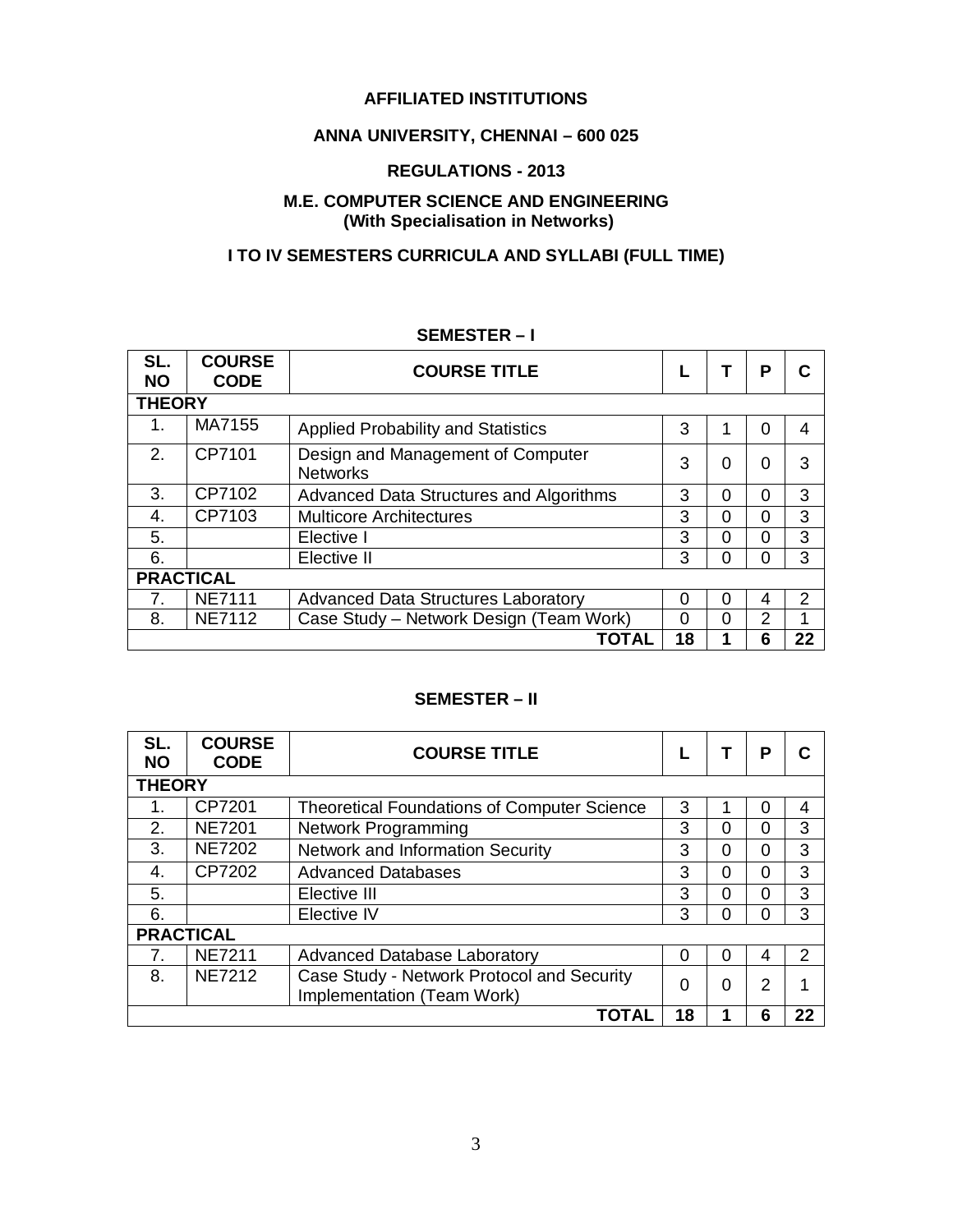# **SEMESTER III**

| SL.<br><b>NO</b> | <b>COURSE</b><br><b>CODE</b> | <b>COURSE TITLE</b>                    |       |    |   | р  |    |  |  |
|------------------|------------------------------|----------------------------------------|-------|----|---|----|----|--|--|
|                  | <b>THEORY</b>                |                                        |       |    |   |    |    |  |  |
| 1.               | <b>NE7301</b>                | <b>Wireless Networks</b>               |       | 3  |   | 0  |    |  |  |
| 2.               |                              | Elective V                             |       | 3  | 0 | 0  | 3  |  |  |
| 3.               |                              | Elective VI                            |       | 3  | 0 | 0  | 3  |  |  |
| 4.               |                              | Elective VIII                          |       | 3  | 0 | 0  | 3  |  |  |
|                  | <b>PRACTICAL</b>             |                                        |       |    |   |    |    |  |  |
| 5.               | <b>NE7311</b>                | Project Work (Phase I - Network Based) |       |    | 0 | 12 | 6  |  |  |
|                  |                              |                                        | ΤΟΤΑΙ | 12 |   | 12 | 19 |  |  |

#### **SEMESTER IV**

| SL.<br><b>NO</b> | <b>COURSE</b><br><b>CODE</b> | <b>COURSE TITLE</b>                     |              |   |    |    |
|------------------|------------------------------|-----------------------------------------|--------------|---|----|----|
|                  | <b>PRACTICAL</b>             |                                         |              |   |    |    |
| . .              | NF7411                       | Project Work (Phase II - Network Based) |              |   | 24 | 12 |
|                  |                              |                                         | <b>TOTAL</b> | 0 | 24 | 12 |

**TOTAL NO. OF CREDITS: 75**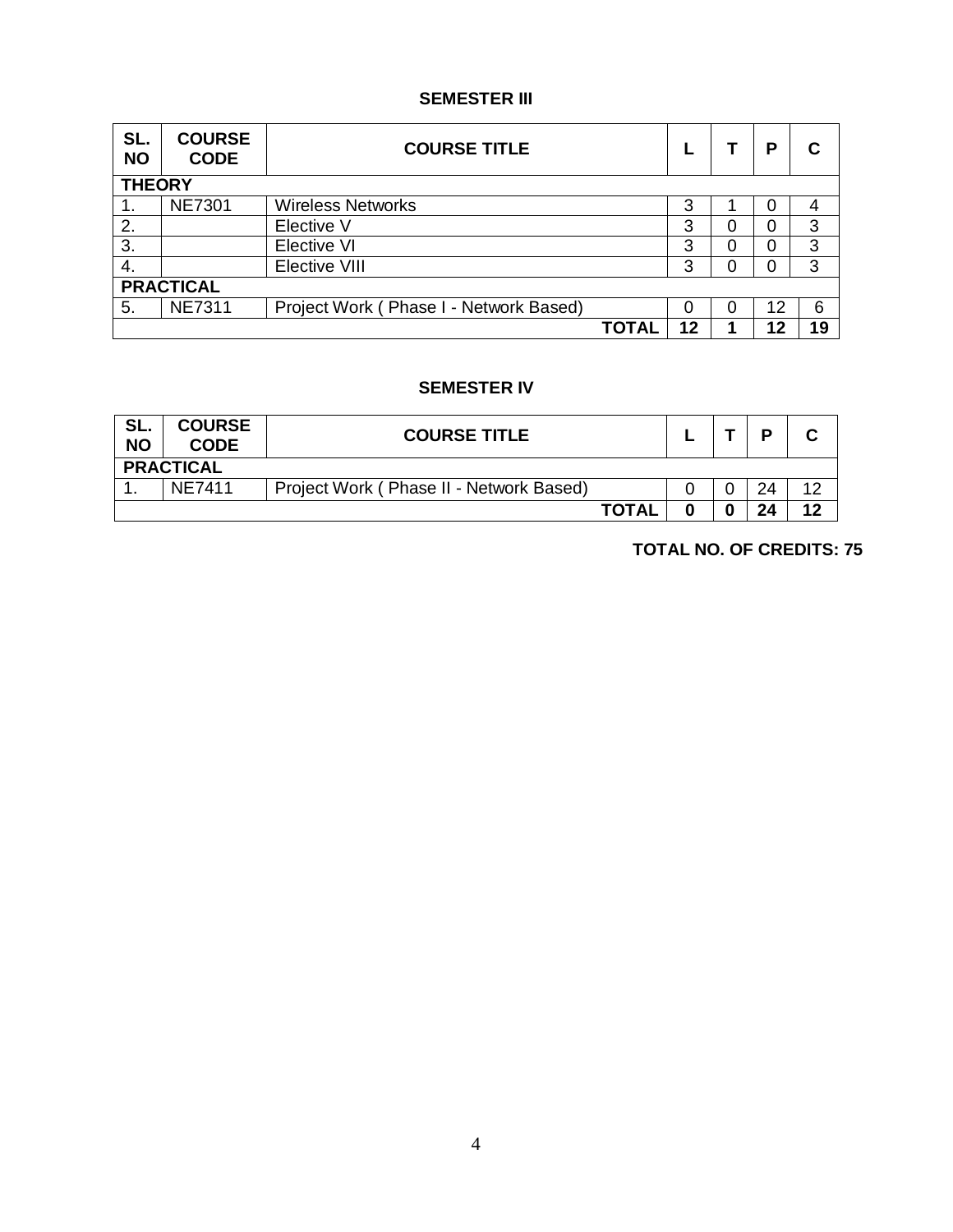# **LIST OF ELECTIVE COURSES ELECTIVE I**

| SL.<br>NO. | <b>COURSE</b><br><b>CODE</b> | <b>COURSE TITLE</b>                        |   | Р |   |
|------------|------------------------------|--------------------------------------------|---|---|---|
| 1.         | CP7001                       | Performance Evaluation of Computer Systems | 3 | 0 | 3 |
| 2.         | CP7003                       | Data Analysis and Business Intelligence    | 3 | 0 | 3 |
| 3.         | CP7004                       | Image Processing and Analysis              | 3 | 0 | 3 |
| -4.        | CP7008                       | Speech Processing and Synthesis            | 3 | 0 | 3 |
| 5.         | CP7006                       | Parallel Programming Paradigms             | 3 | 0 |   |

# **ELECTIVE II**

| SL.<br>NO. | <b>COURSE</b><br><b>CODE</b> | <b>COURSE TITLE</b>                      |   |   | Р |   |
|------------|------------------------------|------------------------------------------|---|---|---|---|
| 6.         | MU7102                       | <b>Multimedia Communication Networks</b> | 3 | 0 |   | 3 |
| 7.         | <b>NE7001</b>                | Sensing Techniques and Sensors           | 3 | 0 | 0 | 3 |
| 8.         | <b>NE7002</b>                | Mobile and Pervasive Computing           | 3 | 0 |   | 3 |
| 9.         | <b>NE7003</b>                | Web Engineering                          | 3 | 0 |   | 3 |
| 10.        | <b>NE7004</b>                | <b>Network Protocols</b>                 | 3 |   |   | З |

#### **ELECTIVE III**

| SL.<br>NO. | <b>COURSE</b><br><b>CODE</b> | <b>COURSE TITLE</b>                      |   |   | Р |   |
|------------|------------------------------|------------------------------------------|---|---|---|---|
| 11.        | CP7010                       | <b>Concurrency Models</b>                | 3 | 0 | 0 | 3 |
| 12.        | CP7011                       | <b>Real Time Systems</b>                 | 3 | 0 | 0 | 3 |
| 13.        | CP7012                       | <b>Computer Vision</b>                   | 3 | 0 | 0 | 3 |
| 14.        | CP7014                       | <b>Software Architectures</b>            | 3 | 0 | 0 | 3 |
| 15.        | CP7007                       | <b>Software Requirements Engineering</b> | 3 | 0 | 0 | 3 |

### **ELECTIVE IV**

| SL.<br>NO. | <b>COURSE</b><br><b>CODE</b> | <b>COURSE TITLE</b>                                               |   |   | Р |   |
|------------|------------------------------|-------------------------------------------------------------------|---|---|---|---|
| 16.        | <b>NE7005</b>                | Protocols and Architecture for Wireless Sensor<br><b>Networks</b> | 3 | 0 | 0 | 3 |
| 17.        | <b>NE7006</b>                | Simulation of Computer Systems and<br><b>Networks</b>             | 3 | 0 | 0 | 3 |
| 17.        | <b>NE7007</b>                | Network Management                                                | 3 | 0 | 0 | 3 |
| 18.        | IF7014                       | 4G Technologies                                                   | 3 | 0 | 0 | 3 |
| 19.        | <b>NE7008</b>                | <b>High Speed Switching Architecture</b>                          | 3 | 0 |   | 3 |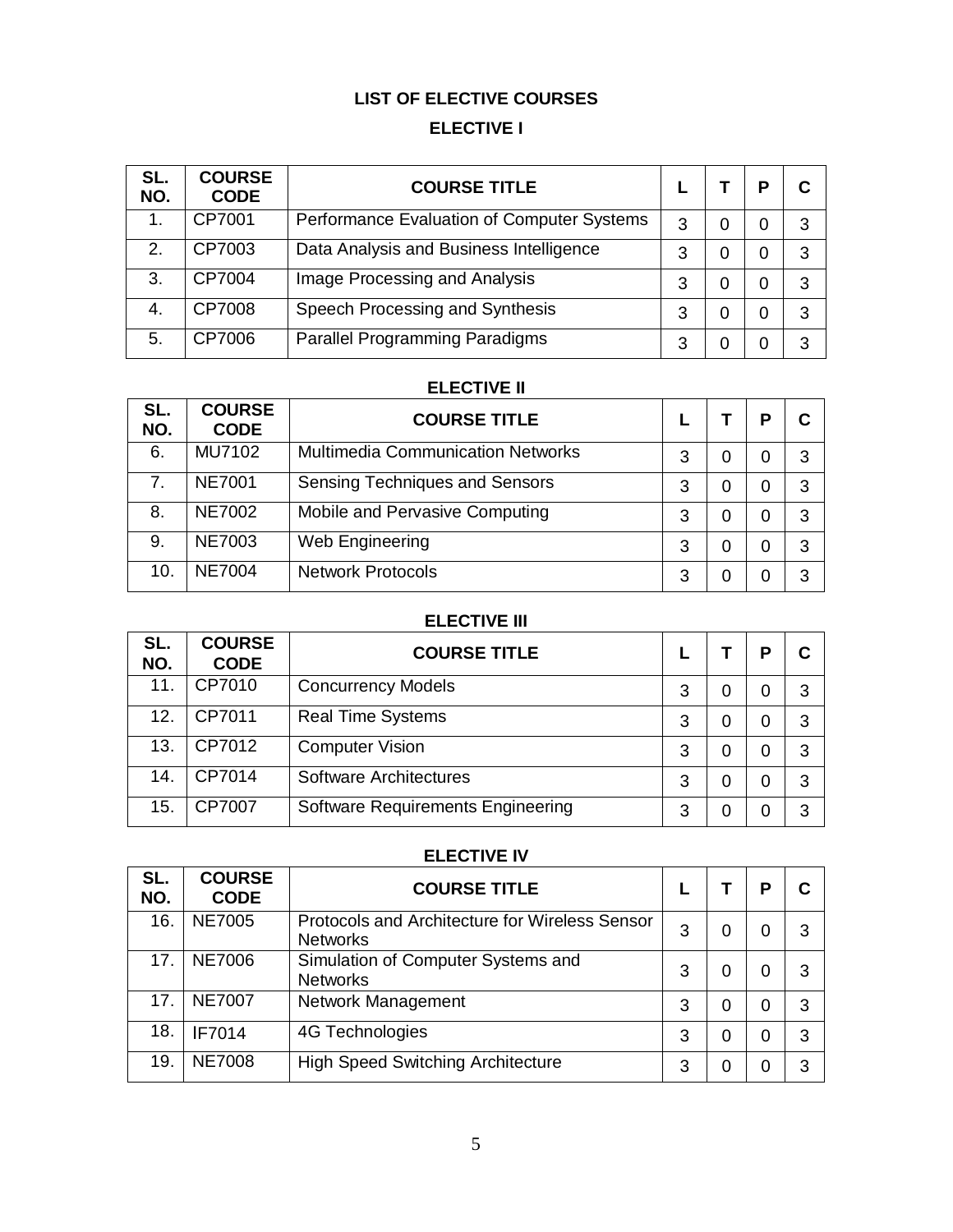# **ELECTIVE V**

| SL.<br><b>NO</b> | <b>COURSE</b><br><b>CODE</b> | <b>COURSE TITLE</b>                |   |   | Ρ |   |
|------------------|------------------------------|------------------------------------|---|---|---|---|
| 20.              | CP7019                       | Managing Big data                  | 3 | 0 |   | 3 |
| 21.              | CP7020                       | <b>Bio-Inspired Computing</b>      | 3 | 0 |   | 3 |
| 22.              | CP7021                       | <b>Medical Image Processing</b>    | 3 | 0 |   | 3 |
| 23.              | CP7022                       | Software Design                    | 3 | 0 | 0 | 3 |
| 24.              | CP7009                       | <b>Machine Learning Techniques</b> | 3 | 0 |   | 3 |

# **ELECTIVE VI**

| SL.<br><b>NO</b> | <b>COURSE</b><br><b>CODE</b> | <b>COURSE TITLE</b>                    |   |   | Р |   |
|------------------|------------------------------|----------------------------------------|---|---|---|---|
| 25.              | <b>NE7009</b>                | <b>Networks Performance Analysis</b>   | 3 | 0 | 0 | 3 |
| 26.              | <b>NE7010</b>                | <b>Next Generation Networks</b>        | 3 | 0 | 0 | 3 |
| 27.              | <b>NE7011</b>                | <b>Mobile Application Development</b>  | 3 | 0 | 0 | 3 |
| 28.              | <b>CU7201</b>                | <b>Wireless Communication Networks</b> | 3 | 0 | 0 | 3 |
| 29.              | <b>NE7012</b>                | Social Network Analysis                | 3 | 0 | 0 | З |

# **ELECTIVE VII**

| SL.<br><b>NO</b> | <b>COURSE</b><br><b>CODE</b> | <b>COURSE TITLE</b>                       |   |   | Р |   |
|------------------|------------------------------|-------------------------------------------|---|---|---|---|
| 30.              | CP7027                       | Multiobjective Optimization Techniques    | 3 | 0 | 0 | 3 |
| 31.              | CP7028                       | <b>Enterprise Application Integration</b> | 3 | 0 | 0 | 3 |
| 32.              | CP7029                       | Information Storage Management            | 3 | 0 | 0 | 3 |
| 33.              | CP7030                       | <b>Robotics</b>                           | 3 | 0 | 0 | 3 |
| 34.              | CP7031                       | <b>Compiler Optimization Techniques</b>   | 3 | 0 | 0 | 3 |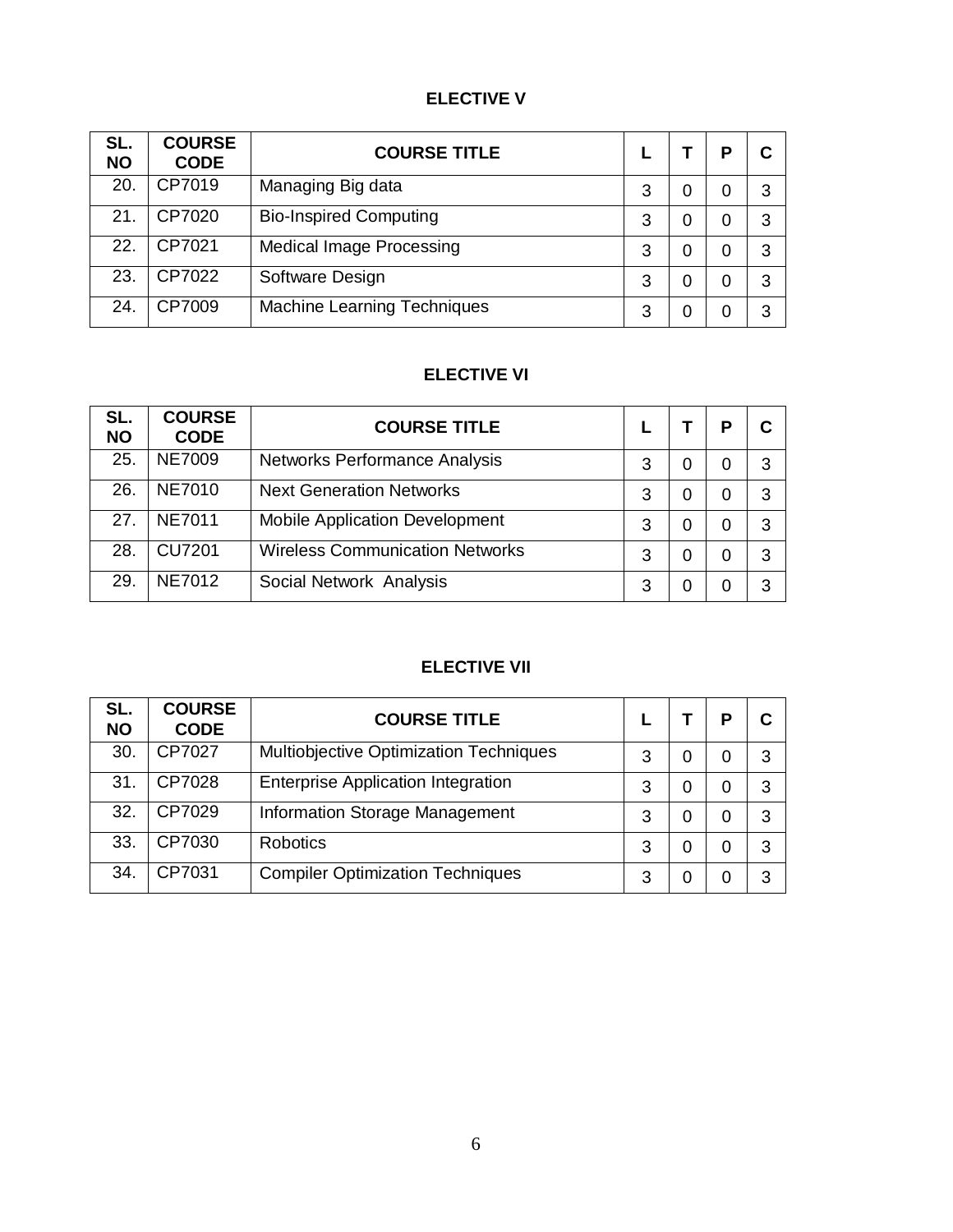#### **MA7155 APPLIED PROBABILITY AND STATISTICS L T P C**

# **3 1 0 4**

#### **OBJECTIVES:**

- To introduce the basic concepts of one dimensional and two dimensional Random Variables.
- To provide information about Estimation theory, Correlation, Regression and Testing of hypothesis.
- To enable the students to use the concepts of multivariate normal distribution and principle components analysis.

#### **UNIT I ONE DIMENSIONAL RANDOM VARIABLES 9+3**

Random variables - Probability function – Moments – Moment generating functions and their properties – Binomial, Poisson, Geometric, Uniform, Exponential, Gamma and Normal distributions – Functions of a Random Variable.

#### **UNIT II TWO DIMENSIONAL RANDOM VARIABLES 9+3**

Joint distributions – Marginal and Conditional distributions – Functions of two dimensional random variables – Regression Curve – Correlation.

#### **UNIT III ESTIMATION THEORY 9+3**

Unbiased Estimators – Method of Moments – Maximum Likelihood Estimation - Curve fitting by Principle of least squares – Regression Lines.

#### **UNIT IV TESTING OF HYPOTHESES 9+3**

Sampling distributions - Type I and Type II errors - Tests based on Normal, t, Chi-Square and F distributions for testing of mean, variance and proportions – Tests for Independence of attributes and Goodness of fit.

#### **UNIT V MULTIVARIATE ANALYSIS 9+3**

Random Vectors and Matrices - Mean vectors and Covariance matrices - Multivariate Normal density and its properties - Principal components Population principal components - Principal components from standardized variables.

#### **TOTAL: 60 PERIODS**

#### **OUTCOMES:**

 The student will able to acquire the basic concepts of Probability and Statistical techniques for solving mathematical problems which will be useful in solving Engineering problems

#### **REFERENCES:**

- 1. Jay L. Devore, "Probability and Statistics For Engineering and the Sciences", Thomson and Duxbury, 2002.
- 2. Richard Johnson. "Miller & Freund's Probability and Statistics for Engineer", Prentice Hall, Seventh Edition, 2007.
- 3. Richard A. Johnson and Dean W. Wichern, "Applied Multivariate Statistical Analysis", Pearson Education, Asia, Fifth Edition, 2002.
- 4. Gupta S.C. and Kapoor V.K."Fundamentals of Mathematical Statistics", Sultan and Sons, 2001.
- 5. Dallas E Johnson, "Applied Multivariate Methods for Data Analysis", Thomson and Duxbury press, 1998.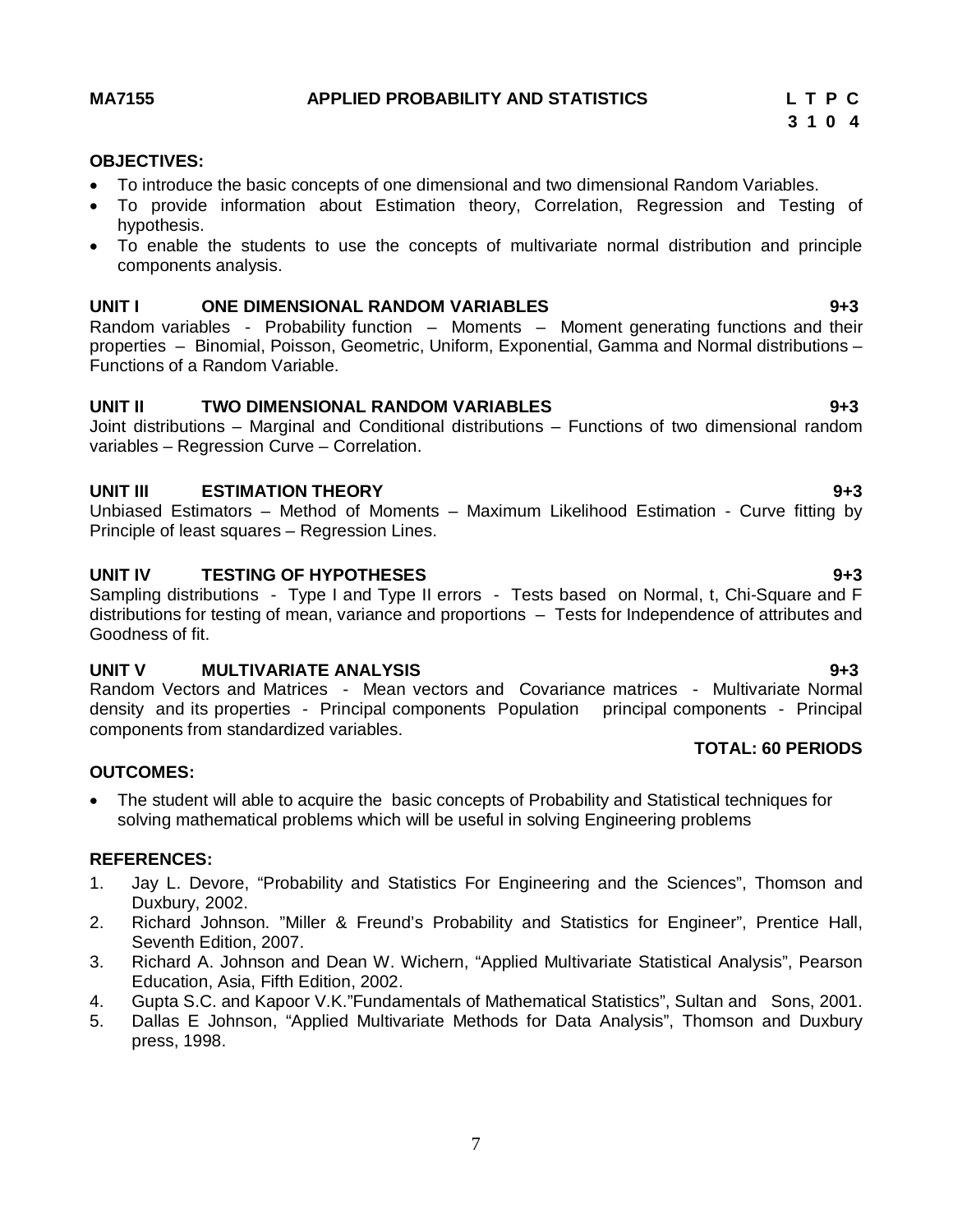#### **CP7101 DESIGN AND MANAGEMENT OF COMPUTER NETWORKS L T P C**

#### **UNIT I INTRODUCTION TO NETWORK MANAGEMENT 9**

Overview of Analysis, Architecture and Design Process-System Methodology, Service methodology, Service Description - Service characteristics - Performance Characteristics-Network supportability - Requirement analysis – User Requirements – Application Requirements – Device Requirements – Network Requirements – Other Requirements- Requirement specification and map.

#### **UNIT II REQUIREMENTS ANALYSIS 9**

Requirement Analysis Process – Gathering and Listing Requirements- Developing service metrics – Characterizing behavior – Developing RMA requirements – Developing delay Requirements - Developing capacity Requirements - Developing supplemental performance Requirements – Requirements mapping – Developing the requirements specification

#### **UNIT III FLOW ANALYSIS 9**

Individual and Composite Flows – Critical Flows - Identifying and developing flows – Data sources and sinks – Flow models- Flow prioritization – Flow specification algorithms - Example Applications of Flow Analysis

#### **UNIT IV NETWORK ARCHITECTURE 9**

Architecture and design – Component Architectures – Reference Architecture – Architecture Models – System and Network Architecture – Addressing and Routing Architecture – Addressing and Routing Fundamentals – Addressing Mechanisms – Addressing Strategies – Routing Strategies – Network Management Architecture – Network Management Mechanisms Performance Architecture – Performance Mechanisms – Security and Privacy Architecture – Planning security and privacy Mechanisms

#### **UNIT V NETWORK DESIGN 9**

Design Concepts – Design Process - Network Layout – Design Traceability – Design Metrics – Logical Network Design – Topology Design – Bridging, Switching and Routing Protocols- Physical Network Design – Selecting Technologies and Devices for Campus and Enterprise Networks – Optimizing Network Design

# **TOTAL : 45 PERIODS**

#### **REFERENCES:**

- 1. Network Analysis, Architecture, and Design By James D. McCabe, Morgan Kaufmann, Third Edition, 2007.ISBN-13: 978-0123704801
- 2. Computer Networks: A Systems Approach by Larry L. Peterson, Bruce S. Davie 2007, Elsevier Inc.
- 3. Top-down Network Design: [a Systems Analysis Approach to Enterprise Network Design] By Priscilla Oppenheimer, Cisco Press , 3rd Edition, ISBN-13: 978-1-58720- 283-4 ISBN-10: 1- 58720-283-2
- 4. Integrated Management of Networked Systems: Concepts, Architectures, and Their Operational Application (The Morgan Kaufmann Series in Networking), Heinz-Gerd Hegering, Sebastian Abeck, and Bernhard Neumair, 1999.
- 5. "Network Design and Management" by Steven T.Karris, Orchard publications, Second edition, Copyright 2009, ISBN 978-1-934404-15-7
- 6. "Network Design, Management and Technical Perspective", Teresa C. Mann-Rubinson and Kornel Terplan, CRC Press, 1999
- 7. "Ethernet Networks-Design, Implementation, Operation and Management by Gilbert Held, John Wiley and sons, Fourth Edition
- 8. James Kurose and Keith Ross, "Computer Networking: A Top-Down Approach Featuring the Internet", 1999

# **3 0 0 3**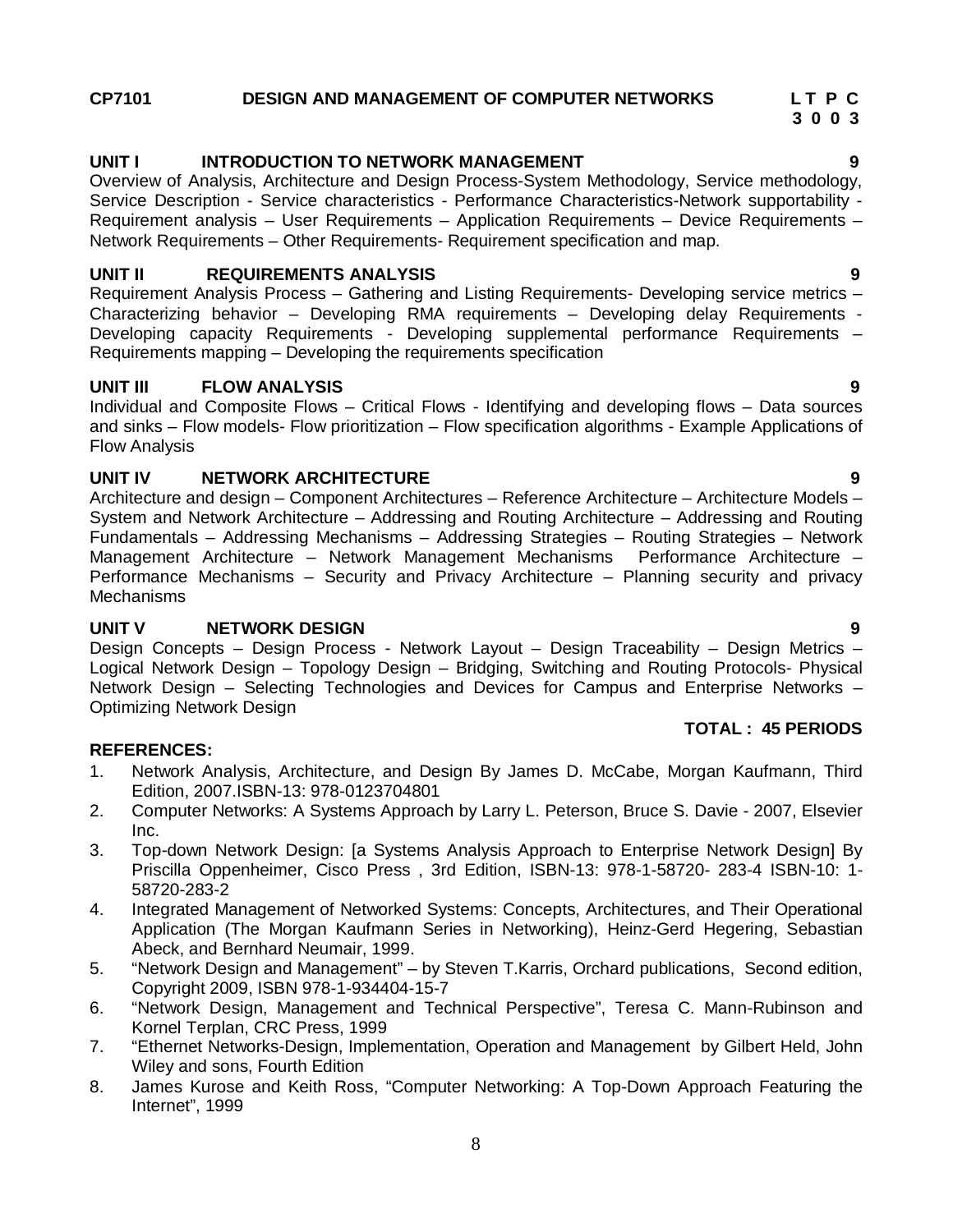#### **CP7102 ADVANCED DATA STRUCTURES AND ALGORITHMS L T P C**

#### **OBJECTIVES:**

- To understand the principles of iterative and recursive algorithms.
- To learn the graph search algorithms.
- To study network flow and linear programming problems.
- To learn the hill climbing and dynamic programming design techniques.
- To develop recursive backtracking algorithms.
- To get an awareness of NP completeness and randomized algorithms.
- To learn the principles of shared and concurrent objects.
- To learn concurrent data structures.

#### **UNIT I ITERATIVE AND RECURSIVE ALGORITHMS 9**

Iterative Algorithms:Measures of Progress and Loop Invariants-Paradigm Shift: Sequence of Actions versus Sequence of Assertions- Steps to Develop an Iterative Algorithm-Different Types of Iterative Algorithms--Typical Errors-Recursion-Forward versus Backward- Towers of Hanoi-Checklist for Recursive Algorithms-The Stack Frame-Proving Correctness with Strong Induction- Examples of Recursive Algorithms-Sorting and Selecting Algorithms-Operations on Integers- Ackermann's Function- Recursion on Trees-Tree Traversals- Examples- Generalizing the Problem - Heap Sort and Priority Queues-Representing Expressions.

#### **UNIT II OPTIMISATION ALGORITHMS 9**

Optimization Problems-Graph Search Algorithms-Generic Search-Breadth-First Search-Dijkstra's Shortest-Weighted-Path -Depth-First Search-Recursive Depth-First Search-Linear Ordering of a Partial Order- Network Flows and Linear Programming-Hill Climbing-Primal Dual Hill Climbing-Steepest Ascent Hill Climbing-Linear Programming-Recursive Backtracking-Developing Recursive Backtracking Algorithm- Pruning Branches-Satisfiability

#### **UNIT III DYNAMIC PROGRAMMING ALGORITHMS 9**

Developing a Dynamic Programming Algorithm-Subtle Points- Question for the Little Bird-Subinstances and Subsolutions-Set of Subinstances-Decreasing Time and Space-Number of Solutions-Code. Reductions and NP-Completeness**-**Satisfiability-Proving NP-Completeness- 3- Coloring- Bipartite Matching. Randomized Algorithms**-**Randomness to Hide Worst Cases-Optimization Problems with a Random Structure.

#### **UNIT IV SHARED OBJECTS AND CONCURRENT OBJECTS 9**

Shared Objects and Synchronization -Properties of Mutual Exclusion-The Moral -The Producer– Consumer Problem -The Readers–Writers Problem-Realities of Parallelization-Parallel Programming-Principles- Mutual Exclusion-Time- Critical Sections--Thread Solutions-The Filter Lock-Fairness-Lamport's Bakery Algorithm-Bounded Timestamps-Lower Bounds on the Number of Locations-Concurrent Objects- Concurrency and Correctness-Sequential Objects-Quiescent Consistency-Sequential Consistency-Linearizability- Formal Definitions- Progress Conditions- The Java Memory Model

#### **UNIT V CONCURRENT DATA STRUCTURES**

Practice-Linked Lists-The Role of Locking-List-Based Sets-Concurrent Reasoning- Coarse-Grained Synchronization-Fine-Grained Synchronization-Optimistic Synchronization- Lazy Synchronization-Non-Blocking Synchronization-Concurrent Queues and the ABA Problem-Queues-A Bounded Partial Queue-An Unbounded Total Queue-An Unbounded Lock-Free Queue-Memory Reclamation and the ABA Problem- Dual Data Structures- Concurrent Stacks and Elimination- An Unbounded Lock-Free Stack- Elimination-The Elimination Backoff Stack.

### **TOTAL:45 PERIODS**

 **3 0 0 3**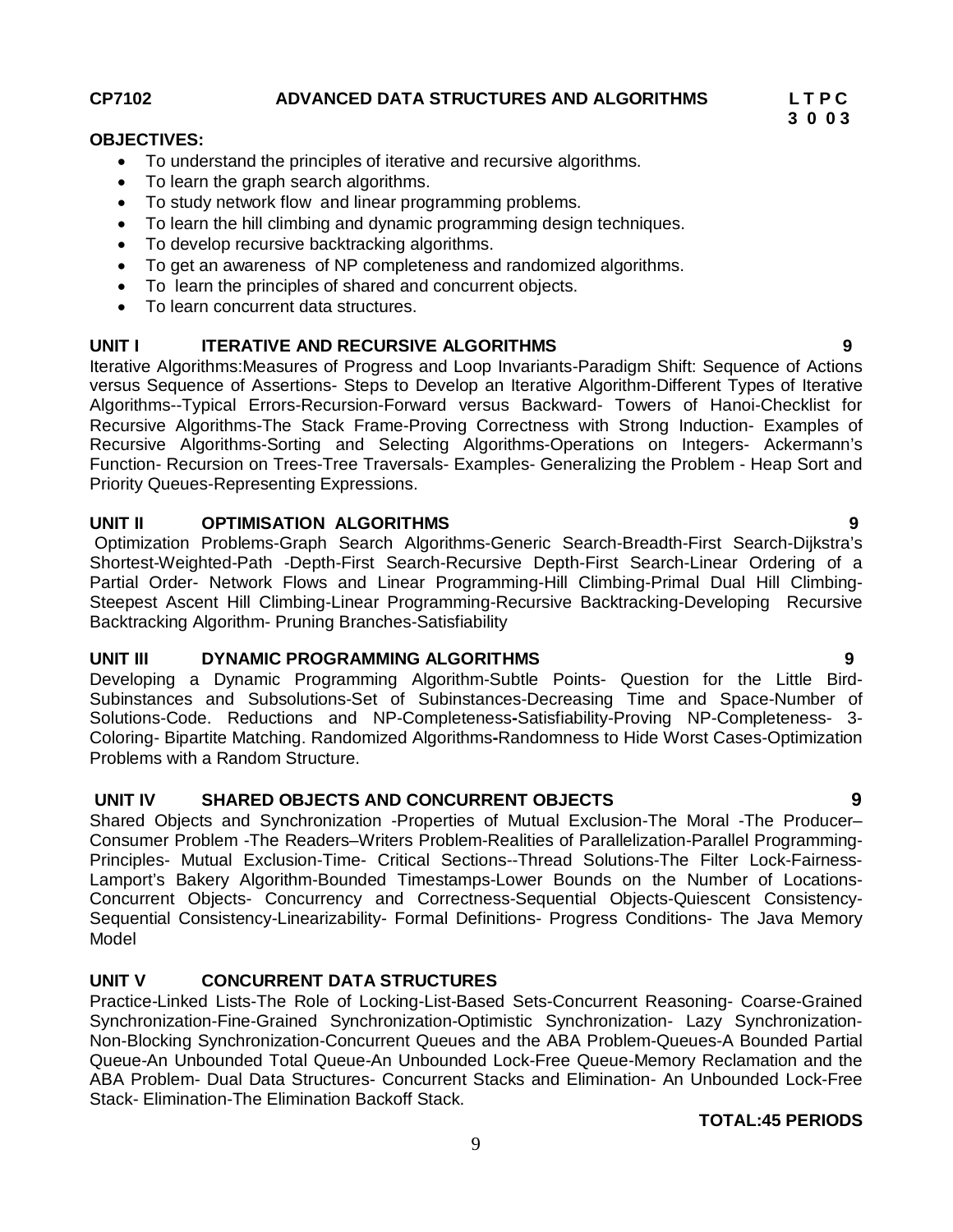#### **OUTCOMES:**

Upon completion of the course, the students will be able to

- 1. Design and apply iterative and recursive algorithms.
- 2. Design and implement optimisation algorithms in specific applications.
- 3. Design appropriate shared objects and concurrent objects for applications.
- 4. Implement and apply concurrent linked lists, stacks, and queues.

### **REFERENCES:**

- 1. Jeff Edmonds, "How to Think about Algorithms", Cambridge University Press, 2008.
- 2. M. Herlihy and N. Shavit, "The Art of Multiprocessor Programming", Morgan Kaufmann, 2008.
- 3. Steven S. Skiena, "The Algorithm Design Manual", Springer, 2008.
- 4. Peter Brass, "Advanced Data Structures", Cambridge University Press, 2008.
- 5. S. Dasgupta, C. H. Papadimitriou, and U. V. Vazirani, "Algorithms" , McGrawHill, 2008.
- 6. J. Kleinberg and E. Tardos, "Algorithm Design", Pearson Education, 2006.
- 7. T. H. Cormen, C. E. Leiserson, R. L. Rivest and C. Stein, "Introduction to Algorithms", PHI Learning Private Limited, 2012.
- 8. Rajeev Motwani and Prabhakar Raghavan, "Randomized Algorithms", Cambridge University Press, 1995.
- 9. A. V. Aho, J. E. Hopcroft, and J. D. Ullman, "The Design and Analysis of Computer Algorithms**",**  Addison-Wesley, 1975.
- 10. A. V. Aho, J. E. Hopcroft, and J. D. Ullman,"Data Structures and Algorithms", Pearson,2006.

# **CP7103 MULTICORE ARCHITECTURES L T P C**

 **3 0 0 3**

#### **COURSE OBJECTIVES**

- To understand the recent trends in the field of Computer Architecture and identify performance related parameters
- To appreciate the need for parallel processing
- To expose the students to the problems related to multiprocessing
- To understand the different types of multicore architectures
- To expose the students to warehouse-scale and embedded architectures

#### **UNIT I FUNDAMENTALS OF QUANTITATIVE DESIGN AND ANALYSIS 9**

Classes of Computers – Trends in Technology, Power, Energy and Cost – Dependability – Measuring, Reporting and Summarizing Performance – Quantitative Principles of Computer Design – Classes of Parallelism - ILP, DLP, TLP and RLP - Multithreading - SMT and CMP Architectures – Limitations of Single Core Processors - The Multicore era – Case Studies of Multicore Architectures.

### **UNIT II DLP IN VECTOR, SIMD AND GPU ARCHITECTURES 9**

Vector Architecture - SIMD Instruction Set Extensions for Multimedia – Graphics Processing Units - Detecting and Enhancing Loop Level Parallelism - Case Studies.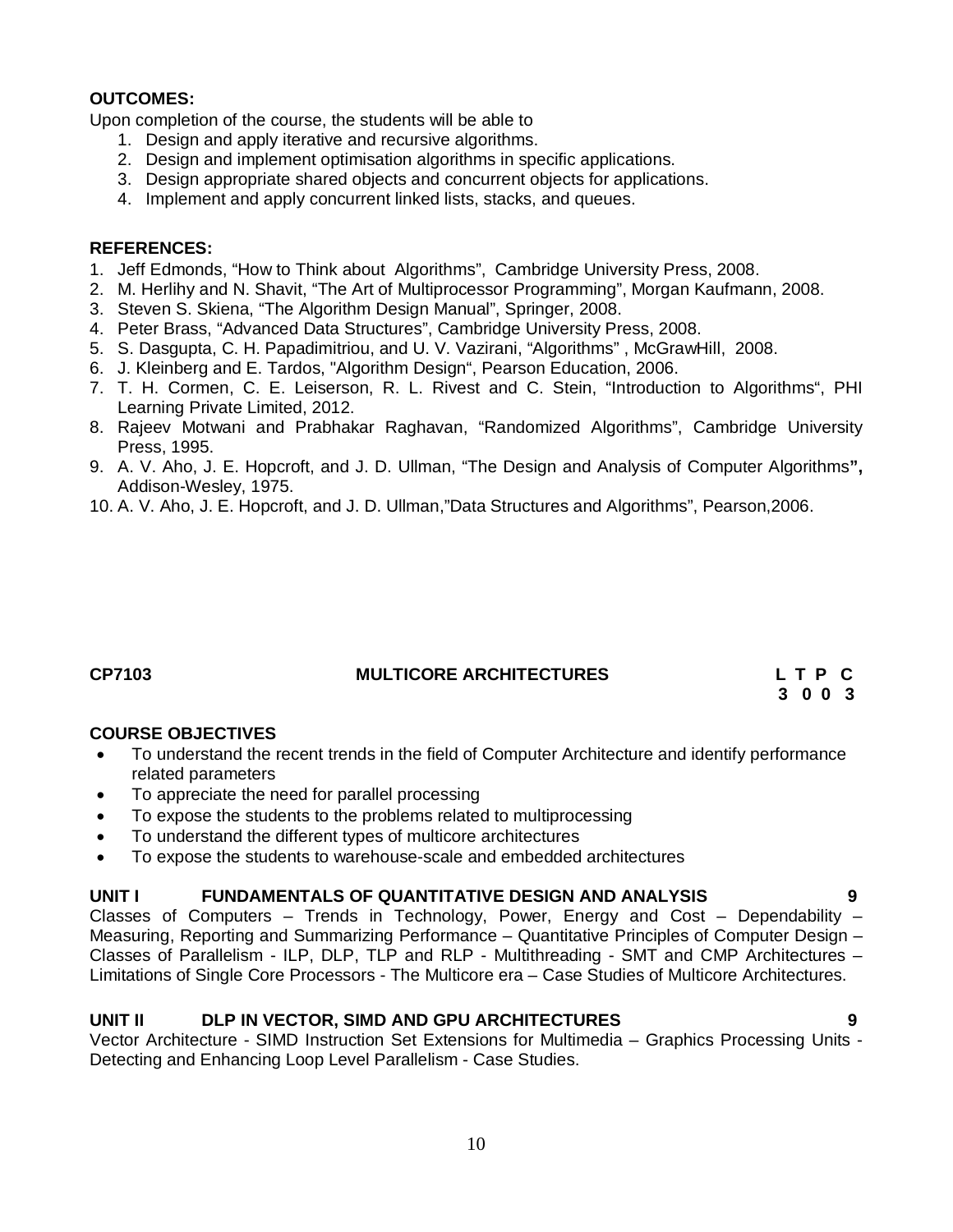### **UNIT III TLP AND MULTIPROCESSORS 9**

Symmetric and Distributed Shared Memory Architectures – Cache Coherence Issues - Performance Issues – Synchronization Issues – Models of Memory Consistency - Interconnection Networks – Buses, Crossbar and Multi-stage Interconnection Networks.

#### **UNIT IV RLP AND DLP IN WAREHOUSE-SCALE ARCHITECTURES 9**

Programming Models and Workloads for Warehouse-Scale Computers – Architectures for Warehouse-Scale Computing – Physical Infrastructure and Costs – Cloud Computing – Case Studies.

#### **UNIT V ARCHITECTURES FOR EMBEDDED SYSTEMS 9**

Features and Requirements of Embedded Systems – Signal Processing and Embedded Applications – The Digital Signal Processor – Embedded Multiprocessors - Case Studies.

#### **TOTAL: 45 PERIODS**

#### **OUTCOMES**

Upon completion of the course, the students will be able to

- Identify the limitations of ILP and the need for multicore architectures
- Discuss the issues related to multiprocessing and suggest solutions
- Point out the salient features of different multicore architectures and how they exploit parallelism
- Critically analyze the different types of inter connection networks
- Discuss the architecture of GPUs, warehouse-scale computers and embedded processors

#### **REFERENCES:**

- 1. John L. Hennessey and David A. Patterson, " Computer Architecture A Quantitative Approach", Morgan Kaufmann / Elsevier, 5<sup>th</sup>. edition, 2012.
- 2. Kai Hwang, "Advanced Computer Architecture", Tata McGraw-Hill Education, 2003
- 3. Richard Y. Kain, "Advanced Computer Architecture a Systems Design Approach", PHI, 2011.
- 4. David E. Culler, Jaswinder Pal Singh, "Parallel Computing Architecture : A Hardware/ Software Approach" , Morgan Kaufmann / Elsevier, 1997.

# **NE7111 ADVANCED DATA STRUCTURES LABORATORY L T P C**

# **0 0 4 2**

#### **COURSE OBJECTIVES:**

- To learn to implement iterative and recursive algorithms.
- To learn to design and implement algorithms using hill climbing and dynamic programming techniques.
- To learn to implement shared and concurrent objects.
- To learn to implement concurrent data structures.

#### **LAB EXERCISES:**

Each student has to work individually on assigned lab exercises. Lab sessions could be scheduled as one contiguous four-hour session per week or two two-hour sessions per week. There will be about 15 exercises in a semester. It is recommended that all implementations are carried out in Java. If C or C++ has to be used, then the threads library will be required for concurrency. Exercises should be designed to cover the following topics: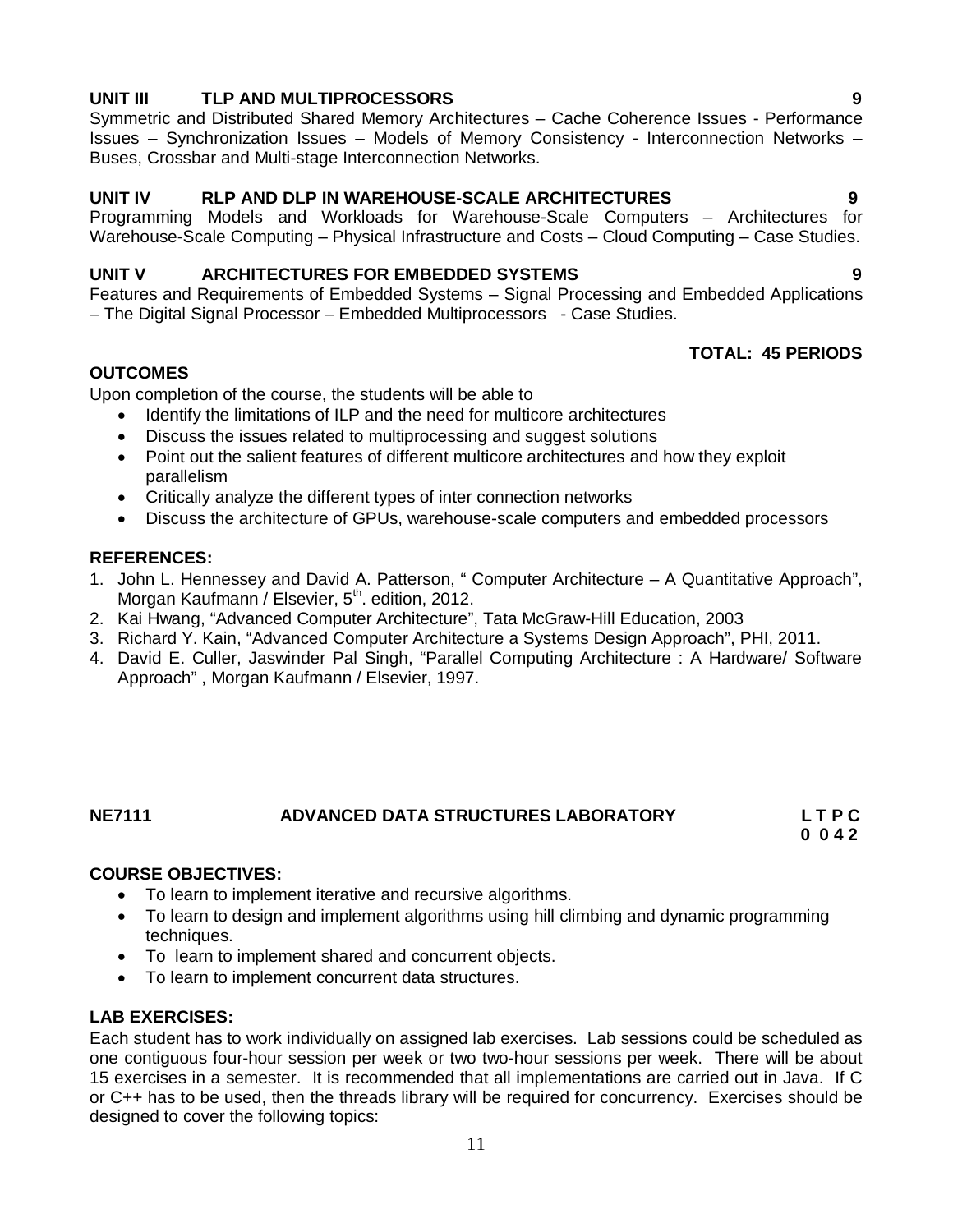- Implementation of graph search algorithms.
- Implementation and application of network flow and linear programming problems.
- Implementation of algorithms using the hill climbing and dynamic programming design techniques.
- Implementation of recursive backtracking algorithms.
- Implementation of randomized algorithms.
- Implementation of various locking and synchronization mechanisms for concurrent linked lists, concurrent queues, and concurrent stacks.
- Developing applications involving concurrency.

#### **TOTAL:60 PERIODS**

#### **OUTCOMES:**

Upon completion of the course, the students will be able to

- 1. Design and apply iterative and recursive algorithms.
- 2. Design and implement algorithms using the hill climbing and dynamic programming and recursive backtracking techniques.
- 3. Design and implement optimisation algorithms for specific applications.
- 4. Design and implement randomized algorithms.
- 5. Design appropriate shared objects and concurrent objects for applications.
- 6. Implement and apply concurrent linked lists, stacks, and queues.

#### **REFERENCES:**

- 1. Jeff Edmonds, "How to Think about Algorithms", Cambridge University Press, 2008.
- 2. M. Herlihy and N. Shavit, "The Art of Multiprocessor Programming", Morgan Kaufmann, 2008.
- 3. Steven S. Skiena, "The Algorithm Design Manual", Springer, 2008.
- 4. Peter Brass, "Advanced Data Structures", Cambridge University Press, 2008.
- 5. S. Dasgupta, C. H. Papadimitriou, and U. V. Vazirani, "Algorithms" , McGrawHill, 2008.
- 6. J. Kleinberg and E. Tardos, "Algorithm Design", Pearson Education, 2006.
- 7. T. H. Cormen, C. E. Leiserson, R. L. Rivest and C. Stein, "Introduction to Algorithms", PHI Learning Private Limited, 2012.
- 8. Rajeev Motwani and Prabhakar Raghavan, "Randomized Algorithms", Cambridge University Press, 1995.
- 9. A. V. Aho, J. E. Hopcroft, and J. D. Ullman, "The Design and Analysis of Computer Algorithms**",**  Addison-Wesley, 1975.
- 10. A. V. Aho, J. E. Hopcroft, and J. D. Ullman,"Data Structures and Algorithms", Pearson,2006.

# **NE7112 CASE STUDY : NETWORK DESIGN(Team Work) L T P C**

# **0 0 2 1**

#### **CASE STUDY 1 ANALYZING THE PERFORMANCE OF VARIOUS CONFIGURATIONS AND PROTOCOLS IN LAN.**

#### **1.1. Establishing a Local Area Network (LAN)**

The main objective is to set up a Local Area Network,concepts involved in this network are IP addressing and the Address Resolution Protocol (ARP). The required equipments are192.168.1.1 ,192.168.1.2, 192.168.1.3,Host A Host B Host C, Switch/HUB, three PC`s equipped with at least one NIC, one HUB or Switch and the necessary cables. Once the physical LAN is set up the hosts need to be configured using the ifconfig command. To verify communication among the machines the ping command is used. Next, to manipulate the routing tables at the hosts to understand how machines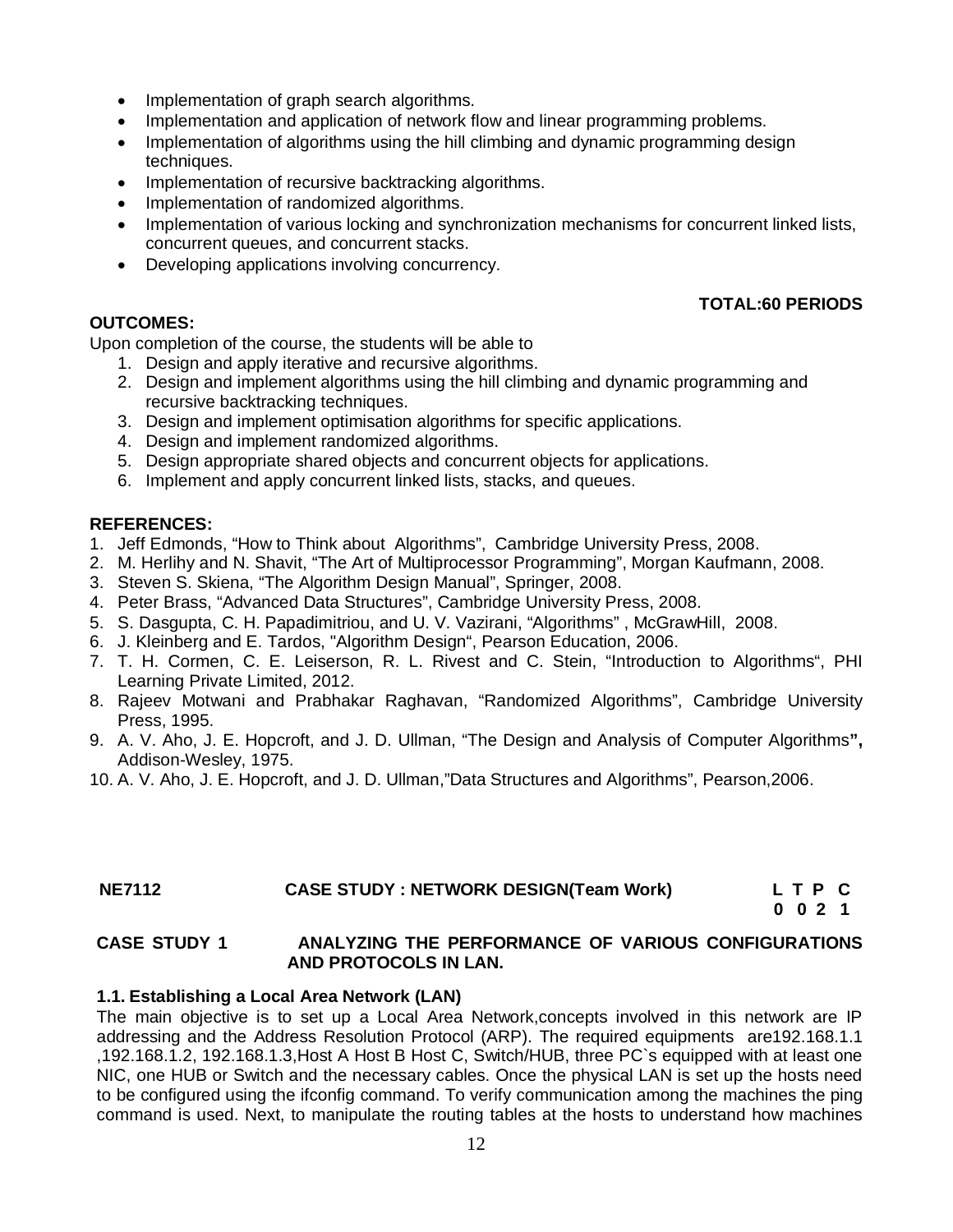know where to send packets. Since the ifconfig command places a default route into the routing tables this route must be deleted. to ´blindfoldˇ the machine. The ping command is used again to show that communication is no longer available. To re-establish communication the routes are put back into the routing table one host at a time. Communication is once again verified using the ping command.

#### **1.2. Connecting two LANs using multi-router topology with static routes**

The main objective is to extend routing connection by using multiple routers. The concepts include IP addressing and basic network routing principles. Connect two LANs topology. During router configuration attention is paid to the types of interfaces as additional issues are involved with set-up. For example, the serial interfaces require clocking mechanisms to be set correctly. Once the interfaces are working the ping command is used to check for communication between LANs. The failure of communication illustrates the need for routes to be established inside the routing infrastructure. Static routes are used to show how packets can be transported through any reasonable route. It is run trace route on two different configurations to demonstrate the implementation of different routes.

#### **1.3 Analyzing the performance of various configurations and protocols**

Original TCP versus the above modified one: To compare the performance between the operation of TCP with congestion control and the operation of TCP as implemented . The main objective is for students to examine how TCP responds to a congested network. The concepts involved in the lab include network congestion and the host responsibilites for communicating over a network. This lab requires three PC's connected to a switch.One PC is designated as the target host and the other two PC's will transfer a file from the targethost using FTP. A load is placed on the network to simulate congestion and the file is transfered, first by the host using the normal TCP and then by the host using the modified version. This procedure is performed multiple times to determine average statistics. The students are then asked to summarize the results and draw conclusions about the performance differences and the underlying implications for hosts operating in a network environment.

#### **CASE STUDY 2 RIP AND OSPF Redistribution**

This case study addresses the issue of integrating Routing Information Protocol (RIP) networks with Open Shortest Path First (OSPF) networks. Most OSPF networks also use RIP to communicate with hosts or to communicate with portions of the internetwork that do not use OSPF. This case study should provide examples of how to complete the following phases in redistributing information between RIP and OSPF networks, including the following topics:

- Configuring a RIP Network
- Adding OSPF to the Center of a RIP Network
- Adding OSPF Areas
- Setting Up Mutual Redistribution

### **CASE STUDY 3 DIAL-ON-DEMAND ROUTING**

This case study should describe the use of DDR to connect a worldwide network that consists of a central site located in Mumbai and remote sites located in Chennai, Bangalore, and Hyderabad. The following scenarios should be considered:

#### **• Having the Central Site Dial Out**

Describe the central and remote site configurations for three setups: a central site with one interface per remote site, a single interface for multiple remote sites, and multiple interfaces for multiple remote sites. Include examples of the usage of rotary groups and access lists.

• Having the Central and Remote Sites Dial In and Dial Out

Describe the central and remote site configurations for three setups: central site with one interface per remote site, a single interface for multiple remote sites, and multiple interfaces for multiple remote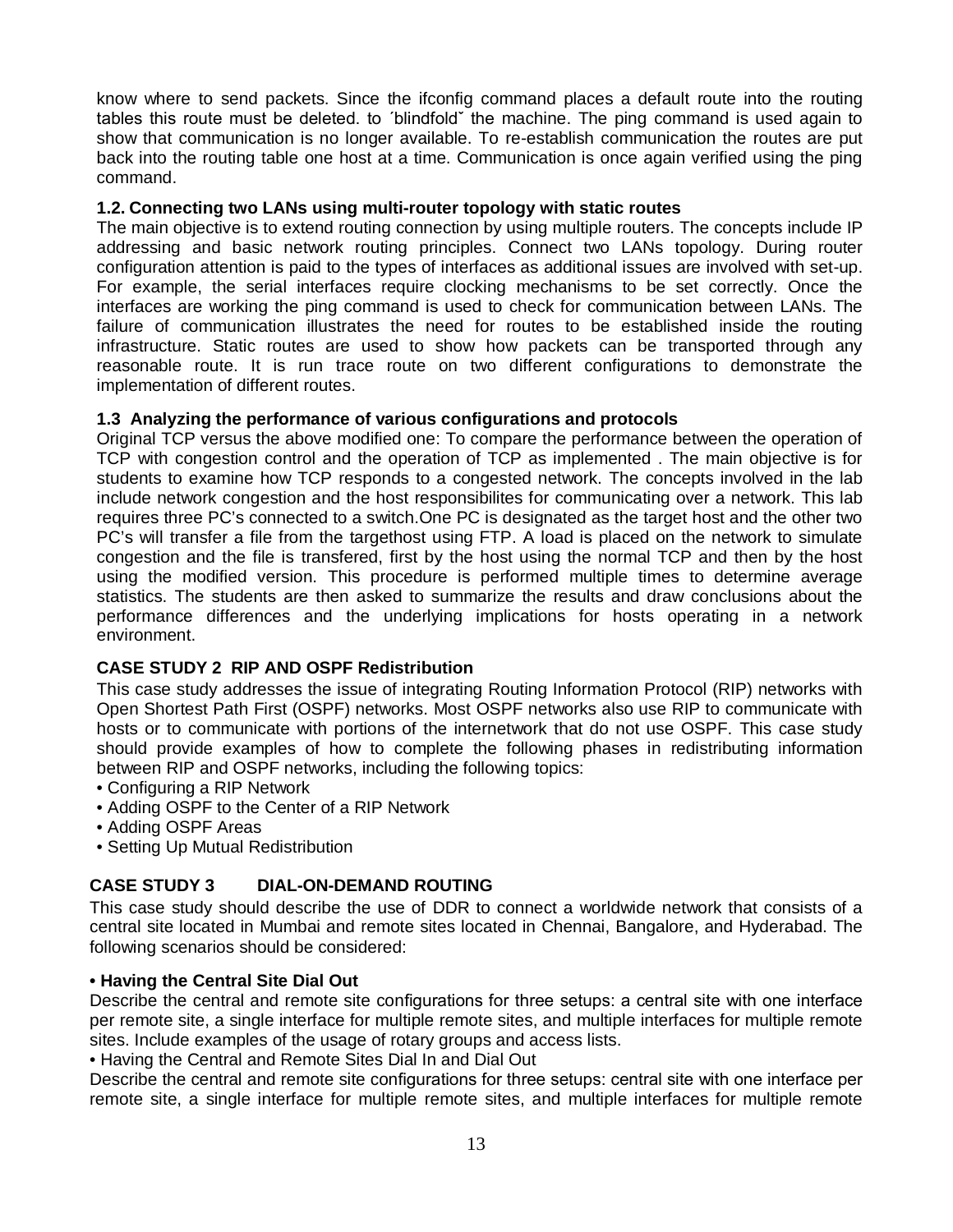sites. Also describes the usage of Point-to-Point Protocol (PPP) encapsulation and the Challenge Handshake Authentication Protocol (CHAP).

#### **• Having Remote Sites Dial Out**

A common configuration is one in which the remote sites place calls to the central site but the central site does not dial out. In a "star" topology, it is possible for all of the remote routers to have their serial interfaces on the same subnet as the central site serial interface.

• Using DDR as a Backup to Leased Lines

Describes the use of DDR as a backup method to leased lines and provides examples of how to use floating static routes on single and shared interfaces.

• Using Leased Lines and Dial Backup

Describes the use of Data Terminal Ready (DTR) dialing and V.25bis dialing with leased lines.

### **CASE STUDY 4 NETWORK SECURITY**

This case study should provide the specific actions you can take to improve the security of your network. Before going into specifics, however, you should understand the following basic concepts that are essential to any security system:

#### **• Know your enemy**

This case study refers to attackers or intruders. Consider who might want to circumvent your security measures and identify their motivations. Determine what they might want to do and the damage that they could cause to your network. Security measures can never make it impossible for a user to perform unauthorized tasks with a computer system. They can only make it harder. The goal is to make sure the network security controls are beyond the attacker's ability or motivation.

#### **• Count the cost**

Security measures almost always reduce convenience, especially for sophisticated users. Security can delay work and create expensive administrative and educational overhead. It can use significant computing resources and require dedicated hardware. When you design your security measures, understand their costs and weigh those costs against the potential benefits. To do that, you must understand the costs of the measures themselves and the costs and likelihoods of security breaches. If you incur security costs out of proportion to the actual dangers, you have done yourself a disservice.

#### **• Identify your assumptions**

Every security system has underlying assumptions. For example, you might assume that your network is not tapped, or that attackers know less than you do, that they are using standard software, or that a locked room is safe. Be sure to examine and justify your assumptions. Any hidden assumption is a potential security hole.

#### **• Control your secrets**

Most security is based on secrets. Passwords and encryption keys, for example, are secrets. Too often, though, the secrets are not really all that secret. The most important part of keeping secrets is knowing the areas you need to protect. What knowledge would enable someone to circumvent your system? You should jealously guard that knowledge and assume that everything else is known to your adversaries. The more secrets you have, the harder it will be to keep all of them. Security systems should be designed so that only a limited number of secrets need to be kept.

#### **Know your weaknesses**

Every security system has vulnerabilities. You should understand your system's weak points and know how they could be exploited. You should also know the areas that present the largest danger and prevent access to them immediately. Understanding the weak points is the first step toward turning them into secure areas.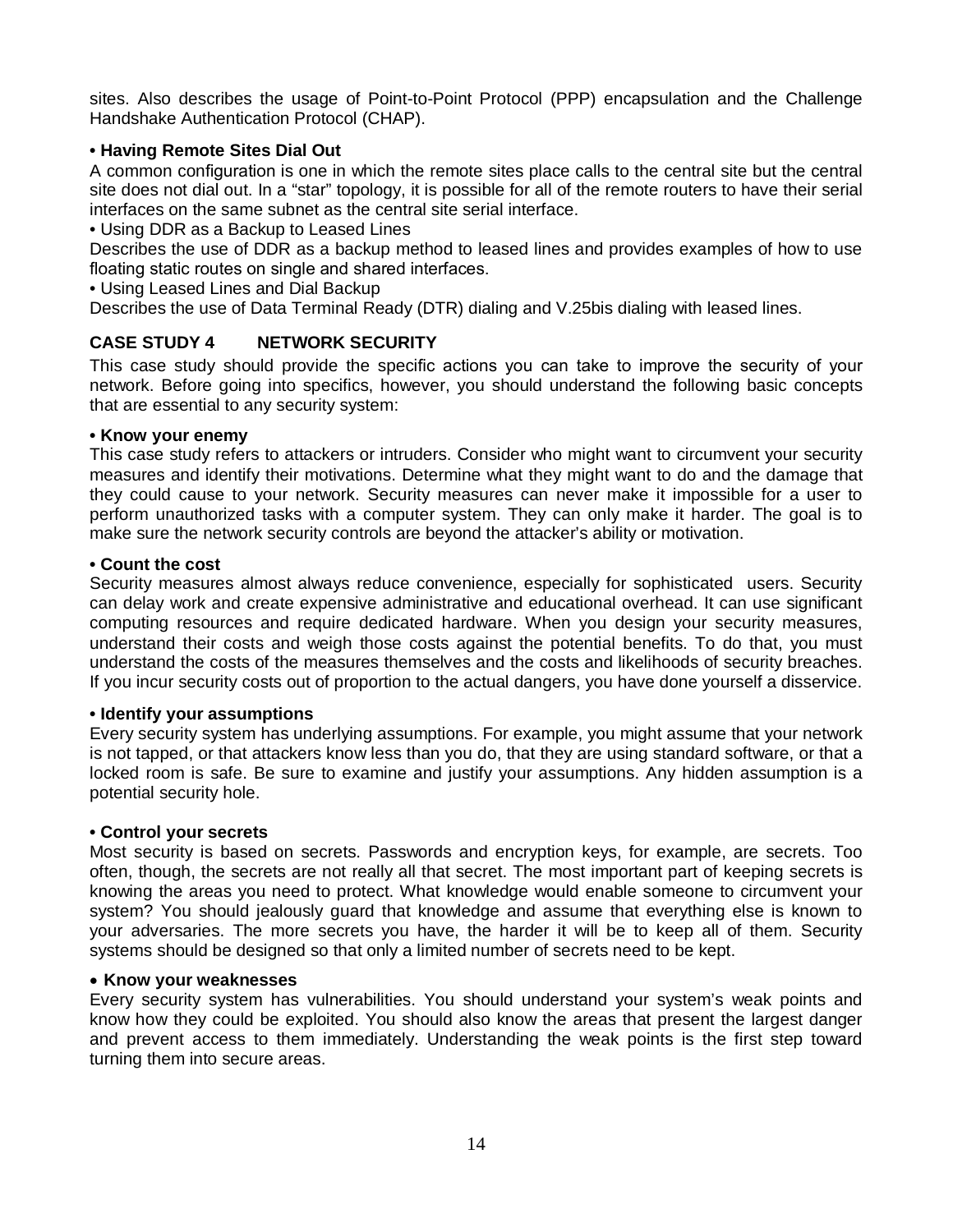### **• Limit the scope of access**

You should create appropriate barriers inside your system so that if intruders access one part of the system, they do not automatically have access to the rest of the system. The security of a system is only as good as the weakest security level of any single host in the system.

#### **• Remember physical security**

Physical access to a computer (or a router) usually gives a sufficiently sophisticated user total control over that computer. Physical access to a network link usually allows a person to tap that link, jam it, or inject traffic into it. It makes no sense to install complicated software security measures when access to the hardware is not controlled.

### **CASE STUDY 5 CONTROLLING TRAFFIC FLOW**

In this case study, the firewall router allows incoming new connections to one or more communication servers or hosts. Having a designated router act as a firewall is desirable because it clearly identifies the router's purpose as the external gateway and avoids encumbering other routers with this task. In the event that the internal network needs to isolate itself, the firewall router provides the point of isolation so that the rest of the internal network structure is not affected. Connections to the hosts are restricted to incoming file transfer protocol (FTP) requests and email services. The incoming Telnet, or modem connections to the communication server are screened by the communication server running TACACS username authentication.

# **CASE STUDY 6 DEINING ACCESS LISTS**

Access lists define the actual traffic that will be permitted or denied, whereas an access group applies an access list definition to an interface. Access lists can be used to deny connections that are known to be a security risk and then permit all other connections, or to permit those connections that are considered acceptable and deny all the rest. For firewall implementation, the latter is the more secure method. In this case study, incoming email and news are permitted for a few hosts, but FTP, Telnet, and rlogin services are permitted only to hosts on the firewall subnet. IP extended access lists (range 100 to 199) and transmission control protocol (TCP) or user datagram protocol (UDP) port numbers are used to filter traffic. When a connection is to be established for email, Telnet, FTP, and so forth, the connection will attempt to open a service on a specified port number. You can, therefore, filter out selected types of connections by denying packets that are attempting to use that service. An access list is invoked after a routing decision has been made but before the packet is sent out on an interface. The best place to define an access list is on a preferred host using your favorite text editor. You can create a file that contains the access-list commands, place the file (marked readable) in the default TFTP directory, and then network load the file onto the router.

### **CASE STUDY 7 CONFIGURING A FIRE WALL**

Consider a Fire wall communication server with single inbound modem. Configure the modem to ensure security for LAN

#### **CASE STUDY 8 INTEGRATING EIGRP (ENHANCED INTERIOR GATEWAY ROUTING PROTOCOL) INTO EXISTING NETWORKS**

The case study should provide the benefits and considerations involved in integrating Enhanced IGRP into the following types of internetworks:

- IP—The existing IP network is running IGRP
- Novell IPX—The existing IPX network is running RIP and SAP

• AppleTalk—The existing AppleTalk network is running the Routing Table Maintenance Protocol (RTMP)

When integrating Enhanced IGRP into existing networks, plan a phased implementation. Add Enhanced IGRP at the periphery of the network by configuring Enhanced IGRP on a boundary router on the backbone off the core network. Then integrate Enhanced IGRP into the core network.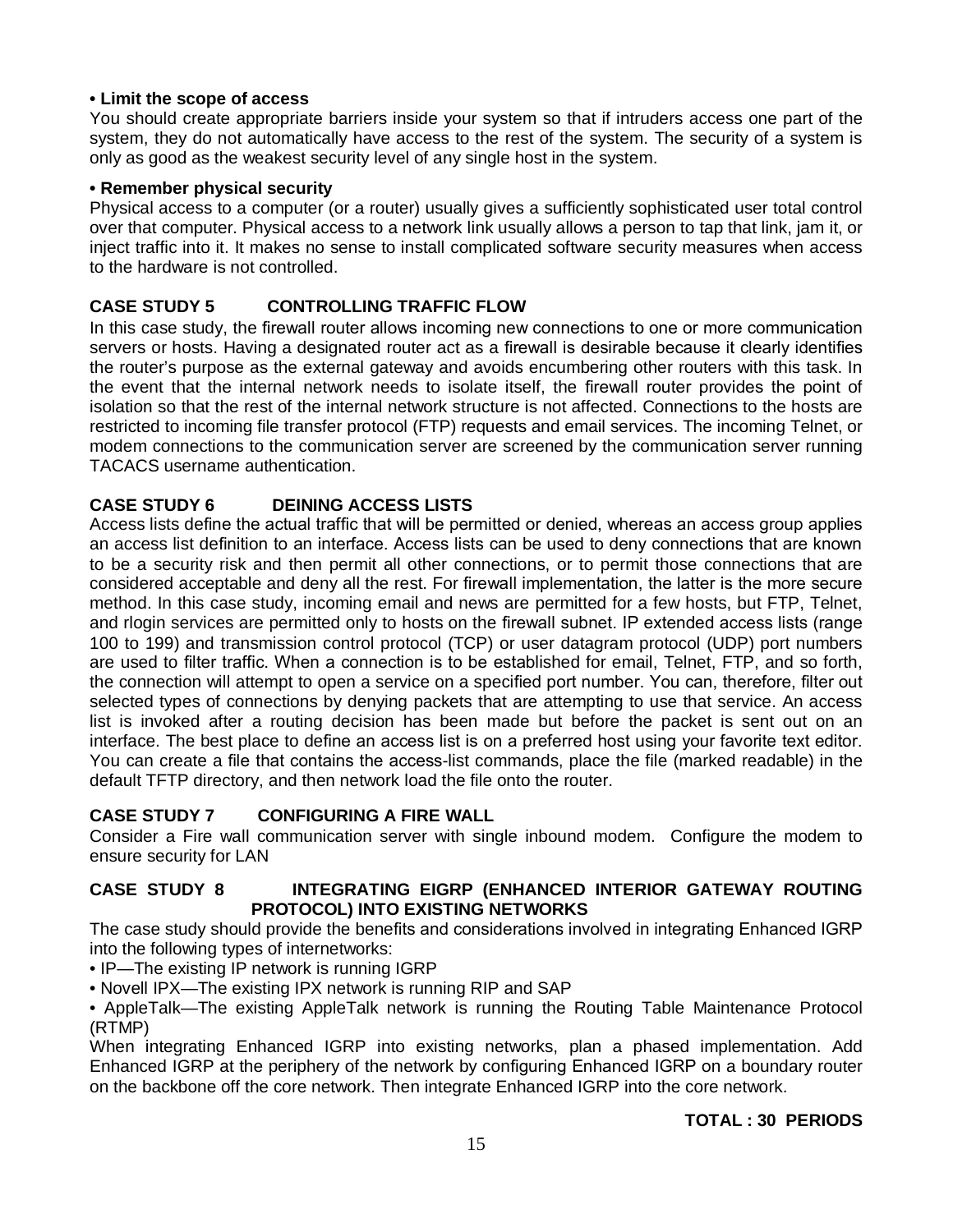#### **CP7201 THEORETICAL FOUNDATIONS OF COMPUTER SCIENCE L T P C**

#### **OBJECTIVES:**

- To review sets, relations, functions, and other foundations
- To understand propositional and predicate logics and their applications
- To understand lambda calculus and functional programming
- To understand graph structures and their applications
- To understand formal models of computation, computability, and decidability

#### **UNIT I FOUNDATIONS 12**

Sets – relations – equivalence relations – partial orders – functions – recursive functions – sequences – induction principle – structural induction – recursive algorithms – counting – pigeonhole principle – permutations and combinations – recurrence relations

#### **UNIT II LOGIC AND LOGIC PROGRAMMING 12**

Propositional logic – syntax – interpretations and models – deduction theorems – normal forms – inference rules – SAT solvers – Davis Putnam procedure – binary decision diagrams – predicate logic – syntax – proof theory – semantics of predicate logic – undecidability of predicate logic - Normal form – unification – - inferences in first-order logic – logic programming – definite programs – SLD resolution – normal programs – SLDNF resolution – introduction to Prolog

#### **UNIT III LAMBDA CALCULUS AND FUNCTIONAL PROGRAMMING 12**

Lambda notation for functions – syntax – curried functions – parametric polymorphism – lambda reduction – alpha reduction – beta reduction – beta abstraction – extensionality theorem – delta reduction – reduction strategies – normal forms – Church-Rosser Theorems – pure lambda calculus – constants – arithmetic – conditionals – Iteration – recursion – introduction to functional programming

#### **UNIT IV GRAPH STRUCTURES 12**

Tree Structures – Graph structures – graph representations – regular graph structures – random graphs – Connectivity – Cycles – Graph Coloring – Cliques, Vertex Covers, Independent sets – Spanning Trees – network flows – matching

#### **UNIT V STATE MACHINES** 12

Languages and Grammars – Finite State Machines – State machines and languages – Turing Machines – Computational Complexity – computability – Decidability – Church's Thesis

#### **TOTAL : 60 PERIODS**

#### **OUTCOMES:**

Upon Completion of the course, the students will be able

- To explain sets, relations, functions
- To conduct proofs using induction, pigeonhole principle, and logic
- To apply counting, permutations, combinations, and recurrence relations
- To apply recursive functions and lambda calculus
- To explain logic programming and functional programming principles
- To apply sequential structures, tree structures, and graph structures
- To explain computational models, computability, and complexity

 **3 1 0 4**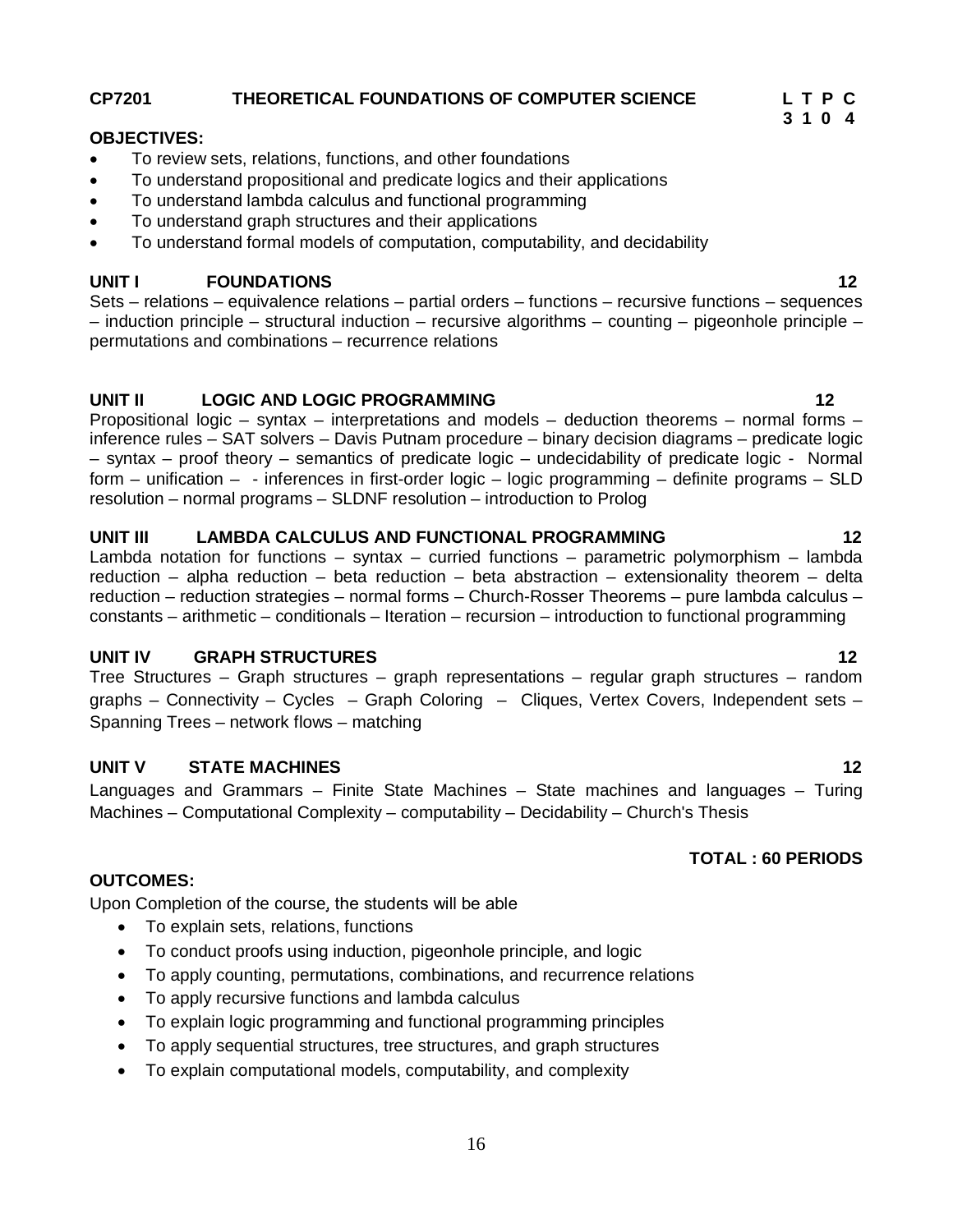#### **REFERENCES:**

- 1. Uwe Schoning, "Logic for Computer Scientists", Birkhauser, 2008.
- 2. M. Ben-Ari, "Mathematical logic for computer science", Second Edition, Springer, 2003.
- 3. John Harrison, "Handbook of Practical Logic and Automated Reasoning", Cambridge University Press, 2009.
- 4. Greg Michaelson, "An introduction to functional programming through lambda calculus", Dover Publications, 2011.
- 5. Kenneth Slonneger and Barry Kurtz, "Formal syntax and semantics of programming languages", Addison Wesley, 1995.
- 6. Kenneth H. Rosen, "Discrete Mathematics and its applications", Seventh Edition, Tata McGraw Hill, 2011.
- 7. Sriram Pemmaraju and Steven Skiena, "Computational Discrete Mathematics", Cambridge University Press, 2003.
- 8. M. Huth and M. Ryan, "Logic in Computer Science Modeling and Reasoning about systems", Second Edition, Cambridge University Press, 2004.
- 9. Norman L. Biggs, "Discrete Mathematics", Second Edition, Oxford University Press, 2002.
- 10. Juraj Hromkovic, "Theoretical Computer Science", Springer, 1998.
- 11. J. E. Hopcroft, Rajeev Motwani, and J. D. Ullman, "Introduction to Automata Theory, Languages, and Computation", Third Edition, Pearson, 2008.

#### **NE7201 NETWORK PROGRAMMING L T P C**

 **3 0 0 3**

#### **OBJECTIVES** :

- To understand interprocess and inter-system communication
- To understand socket programming in its entirety
- To understand usage of TCP/UDP / Raw sockets
- To understand how to build network applications

#### **UNIT I INTRODUCTION 9**

Overview of UNIX OS - Environment of a UNIX process - Process control – Process relationships Signals – Interprocess Communication- overview of TCP/IP protocols

#### **UNIT II ELEMENTARY TCP SOCKETS 9**

Introduction to Socket Programming –Introduction to Sockets – Socket address Structures – Byte ordering functions – address conversion functions – Elementary TCP Sockets – socket, connect, bind, listen, accept, read, write , close functions – Iterative Server – Concurrent Server.

#### **UNIT III APPLICATION DEVELOPMENT 9**

TCP Echo Server – TCP Echo Client – Posix Signal handling – Server with multiple clients – boundary conditions: Server process Crashes, Server host Crashes, Server Crashes and reboots, Server Shutdown – I/O multiplexing – I/O Models – select function – shutdown function – TCP echo Server (with multiplexing) – poll function – TCP echo Client (with Multiplexing)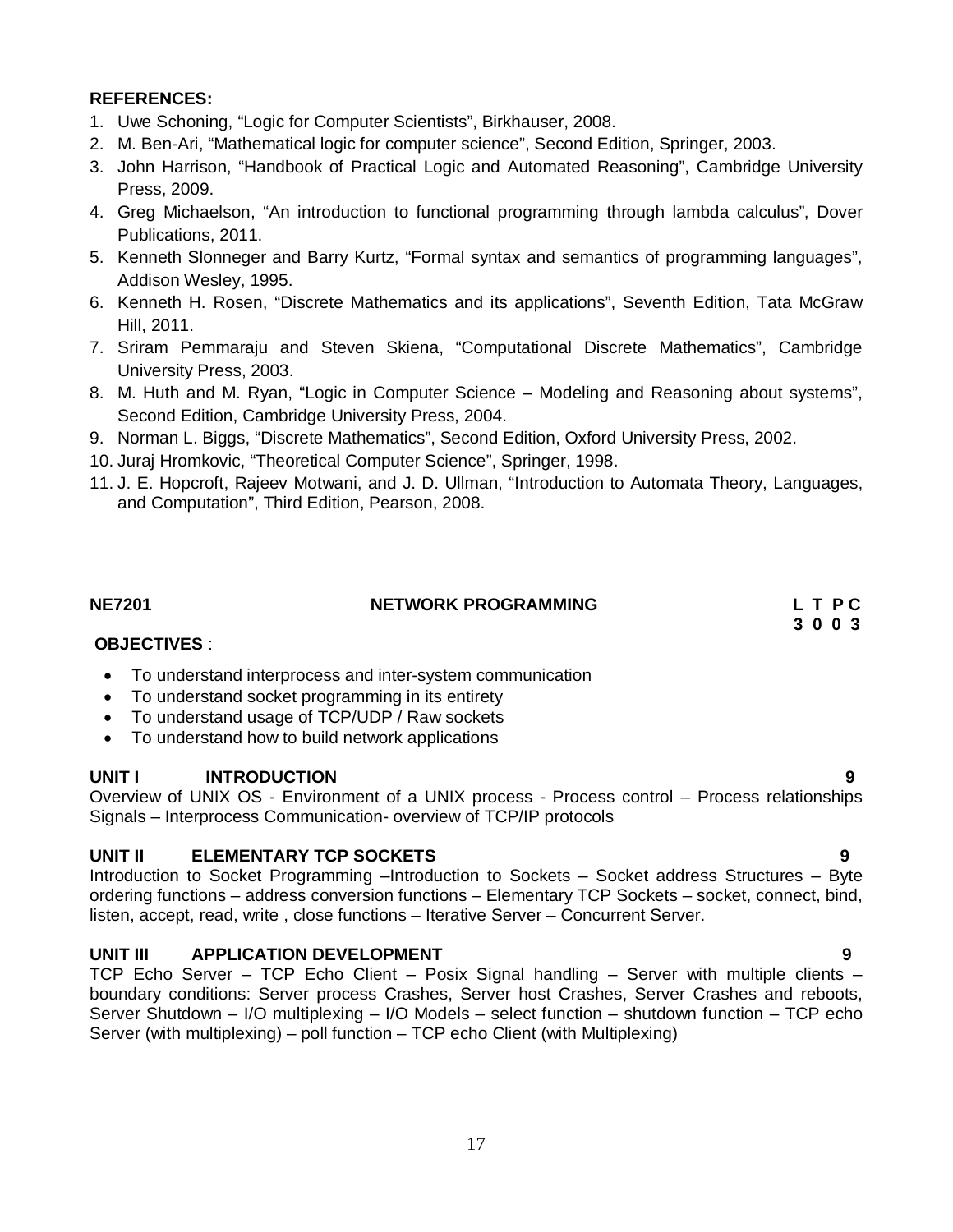#### 18

### **UNIT IV SOCKET OPTIONS, ELEMENTARY UDP SOCKETS 9**

Socket options – getsocket and setsocket functions – generic socket options – IP socket options – ICMP socket options – TCP socket options – Elementary UDP sockets – UDP echo Server – UDP echo Client – Multiplexing TCP and UDP sockets – Domain name system – gethostbyname function – Ipv6 support in DNS – gethostbyadr function – getservbyname and getservbyport functions.

#### **UNIT V ADVANCED SOCKETS 9**

Ipv4 and Ipv6 interoperability – threaded servers – thread creation and termination –TCP echo server using threads – Mutexes – condition variables – raw sockets – raw socket creation – raw socket output – raw socket input – ping program – trace routeprogram.

#### **OUTCOMES:**

- To write socket API based programs
- To design and implement client-server applications using TCP and UDP sockets
- To analyze network programs

#### **REFERENCES:**

- 1. W. Richard Stevens, B. Fenner, A.M. Rudoff, "Unix Network Programming The Sockets Networking API", 3<sup>rd</sup> edition, Pearson, 2004.
- 2. W. Richard Stevens, S.A Rago, "Programming in the Unix environment",  $2^{nd}$  edition, Pearson, 2005.

# **NE7202 NETWORK AND INFORMATION SECURITY L T P C**

 **3 0 0 3**

**TOTAL : 45 PERIODS**

#### **OBJECTIVES:**

- To understand the fundamentals of Cryptography
- To acquire knowledge on standard algorithms used to provide confidentiality, integrity and authenticity.
- To understand the various key distribution and management schemes.
- To understand how to deploy encryption techniques to secure data in transit across data networks
- To design security applications in the field of Information technology

### **UNIT I INTRODUCTION 9**

An Overview of Computer Security-Security Services-Security Mechanisms-Security Attacks-Access Control Matrix, Policy-Security policies, Confidentiality policies, Integrity policies and Hybrid policies.

### **UNIT II CRYPTOSYSTEMS & AUTHENTICATION 9**

Classical Cryptography-Substitution Ciphers-permutation Ciphers-Block Ciphers-DES- Modes of Operation- AES-Linear Cryptanalysis, Differential Cryptanalysis- Hash Function - SHA 512- Message Authentication Codes-HMAC - Authentication Protocols -

### **UNIT III PUBLIC KEY CRYPTOSYSTEMS 9**

Introduction to Public key Cryptography- Number theory- The RSA Cryptosystem and Factoring Integer- Attacks on RSA-The ELGamal Cryptosystem- Digital Signature Algorithm-Finite Fields-Elliptic Curves Cryptography- Key management – Session and Interchange keys, Key exchange and generation-PKI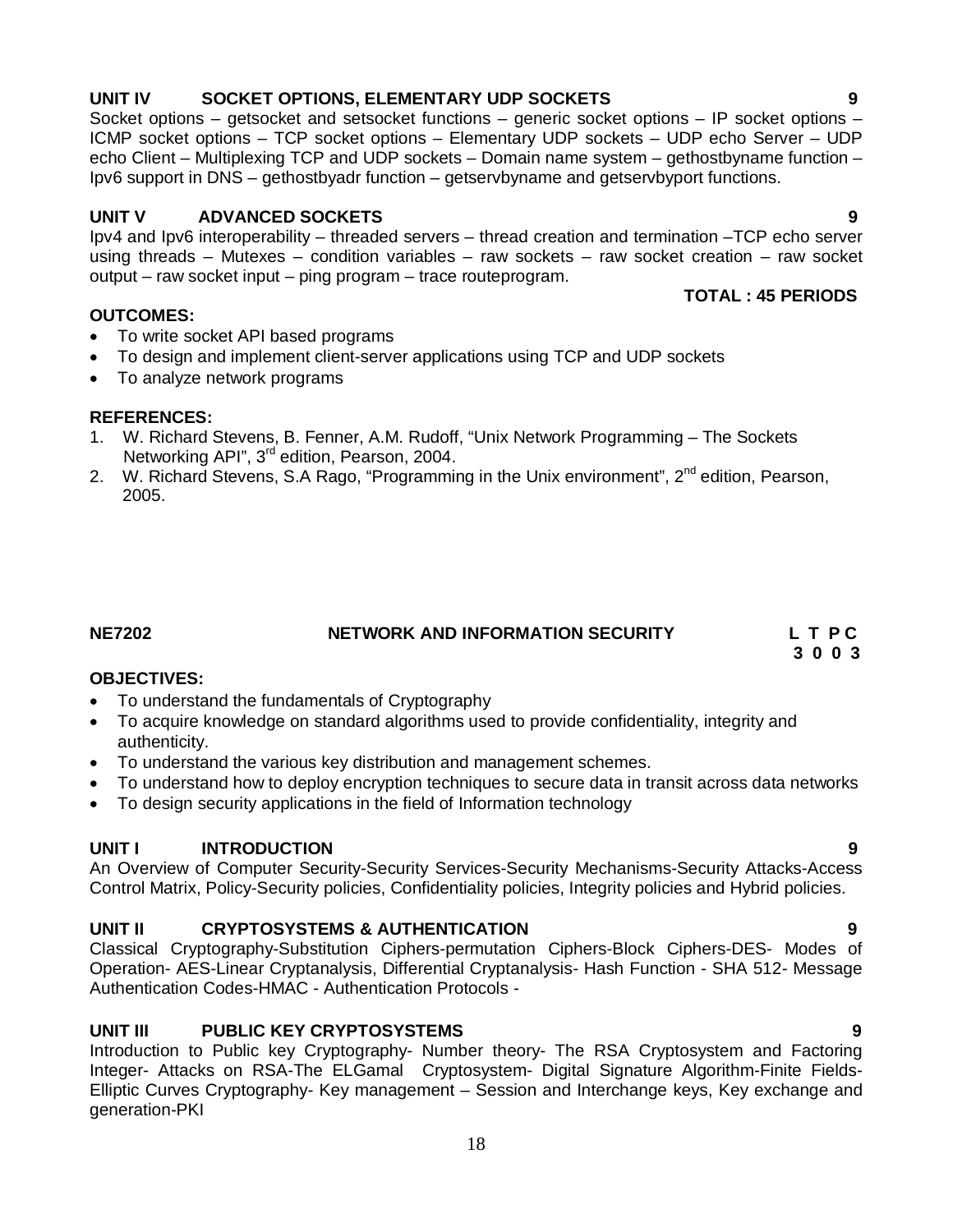#### **UNIT IV SYSTEM IMPLEMENTATION 9**

Design Principles, Representing Identity, Access Control Mechanisms, Information Flow and Confinement Problem Secure Software Development: Secured Coding - OWASP/SANS Top Vulnerabilities - Buffer Overflows - Incomplete mediation - XSS - Anti Cross Site Scripting Libraries - Canonical Data Format - Command Injection - Redirection - Inference – Application Controls

#### **UNIT V NETWORK SECURITY 9**

Secret Sharing Schemes-Kerberos- Pretty Good Privacy (PGP)-Secure Socket Layer (SSL)-Intruders – HIDS- NIDS - Firewalls - Viruses

#### **TOTAL : 45 PERIODS**

#### **OUTCOMES:**

Upon Completion of the course, the students will be able to

- Implement basic security algorithms required by any computing system.
- Analyze the vulnerabilities in any computing system and hence be able to design a security solution.
- Analyze the possible security attacks in complex real time systems and their effective countermeasures
- Identify the security issues in the network and resolve it.
- Evaluate security mechanisms using rigorous approaches, including theoretical derivation, modeling, and simulations
- Formulate research problems in the computer security field

#### **REFERENCES:**

- 1. William Stallings, "Cryptography and Network Security: Principles and Practices", Third Edition, Pearson Education, 2006.
- 2. Matt Bishop ,"Computer Security art and science ", Second Edition, Pearson Education, 2002
- 3. Wade Trappe and Lawrence C. Washington, "Introduction to Cryptography with Coding Theory" Second Edition, Pearson Education, 2007
- 4. Jonathan Katz, and Yehuda Lindell, Introduction to Modern Cryptography, CRC Press, 2007
- 5. Douglas R. Stinson, "Cryptography Theory and Practice", Third Edition, Chapman & Hall/CRC, 2006
- 6. Wenbo Mao, "Modern Cryptography Theory and Practice", Pearson Education, First Edition, 2006.
- 7. Network Security and Cryptography, Menezes Bernard, Cengage Learning, New Delhi, 2011
- 8. Man Young Rhee, Internet Security, Wiley, 2003
- 9. OWASP top ten security vulnerabilities: http://xml.coverpages.org/OWASP-TopTen.pdf

#### **CP7202 ADVANCED DATABASES L T P C**

 **3 0 0 3**

#### **OBJECTIVES:**

- To learn the modeling and design of databases.
- To acquire knowledge on parallel and distributed databases and its applications.
- To study the usage and applications of Object Oriented database
- To understand the principles of intelligent databases.
- To understand the usage of advanced data models.
- To learn emerging databases such as XML, Cloud and Big Data.
- To acquire inquisitive attitude towards research topics in databases.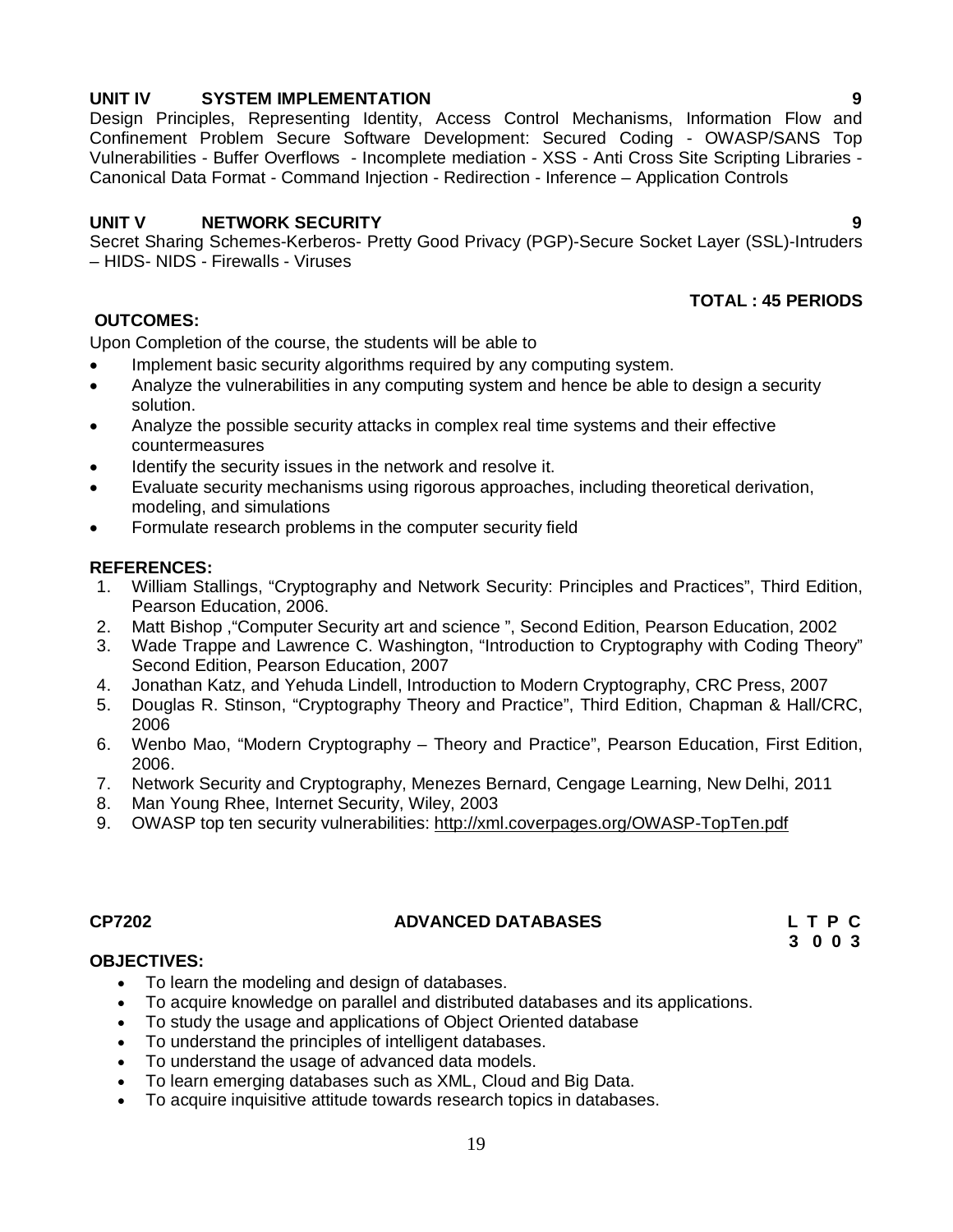# **UNIT III INTELLIGENT DATABASES 9**

Active Databases: Syntax and Semantics (Starburst, Oracle, DB2)- Taxonomy- Applications-Design Principles for Active Rules- Temporal Databases: Overview of Temporal Databases- TSQL2- Deductive Databases: Logic of Query Languages – Datalog- Recursive Rules-Syntax and Semantics of Datalog Languages- Implementation of Rules and Recursion- Recursive Queries in SQL- Spatial Databases- Spatial Data Types- Spatial Relationships- Spatial Data Structures-Spatial Access Methods- Spatial DB Implementation.

#### **UNIT IV ADVANCED DATA MODELS 9**

Mobile Databases: Location and Handoff Management - Effect of Mobility on Data Management - Location Dependent Data Distribution - Mobile Transaction Models -Concurrency Control - Transaction Commit Protocols- Multimedia Databases- Information Retrieval- Data Warehousing-Data Mining- Text Mining.

#### **UNIT V EMERGING TECHNOLOGIES 9**

XML Databases: XML-Related Technologies-XML Schema- XML Query Languages- Storing XML in Databases-XML and SQL- Native XML Databases- Web Databases- Geographic Information Systems- Biological Data Management- Cloud Based Databases: Data Storage Systems on the Cloud- Cloud Storage Architectures-Cloud Data Models- Query Languages- Introduction to Big Data-Storage-Analysis.

#### **OUTCOMES:**

Upon completion of the course, the students will be able to

- Select the appropriate high performance database like parallel and distributed database
- Model and represent the real world data using object oriented database
- Design a semantic based database to meaningful data access
- Embed the rule set in the database to implement intelligent databases
- Represent the data using XML database for better interoperability
- Handle Big data and store in a transparent manner in the cloud
- To solve the issues related to the data storage and retrieval

#### **UNIT I PARALLEL AND DISTRIBUTED DATABASES 9**

Database System Architectures: Centralized and Client-Server Architectures – Server System Architectures – Parallel Systems- Distributed Systems – Parallel Databases: I/O Parallelism – Inter and Intra Query Parallelism – Inter and Intra operation Parallelism – Design of Parallel Systems-Distributed Database Concepts - Distributed Data Storage – Distributed Transactions – Commit Protocols – Concurrency Control – Distributed Query Processing – Case Studies

#### **UNIT II OBJECT AND OBJECT RELATIONAL DATABASES 9**

Concepts for Object Databases: Object Identity – Object structure – Type Constructors – Encapsulation of Operations – Methods – Persistence – Type and Class Hierarchies – Inheritance – Complex Objects – Object Database Standards, Languages and Design: ODMG Model – ODL – OQL – Object Relational and Extended – Relational Systems: Object Relational features in SQL/Oracle – Case Studies.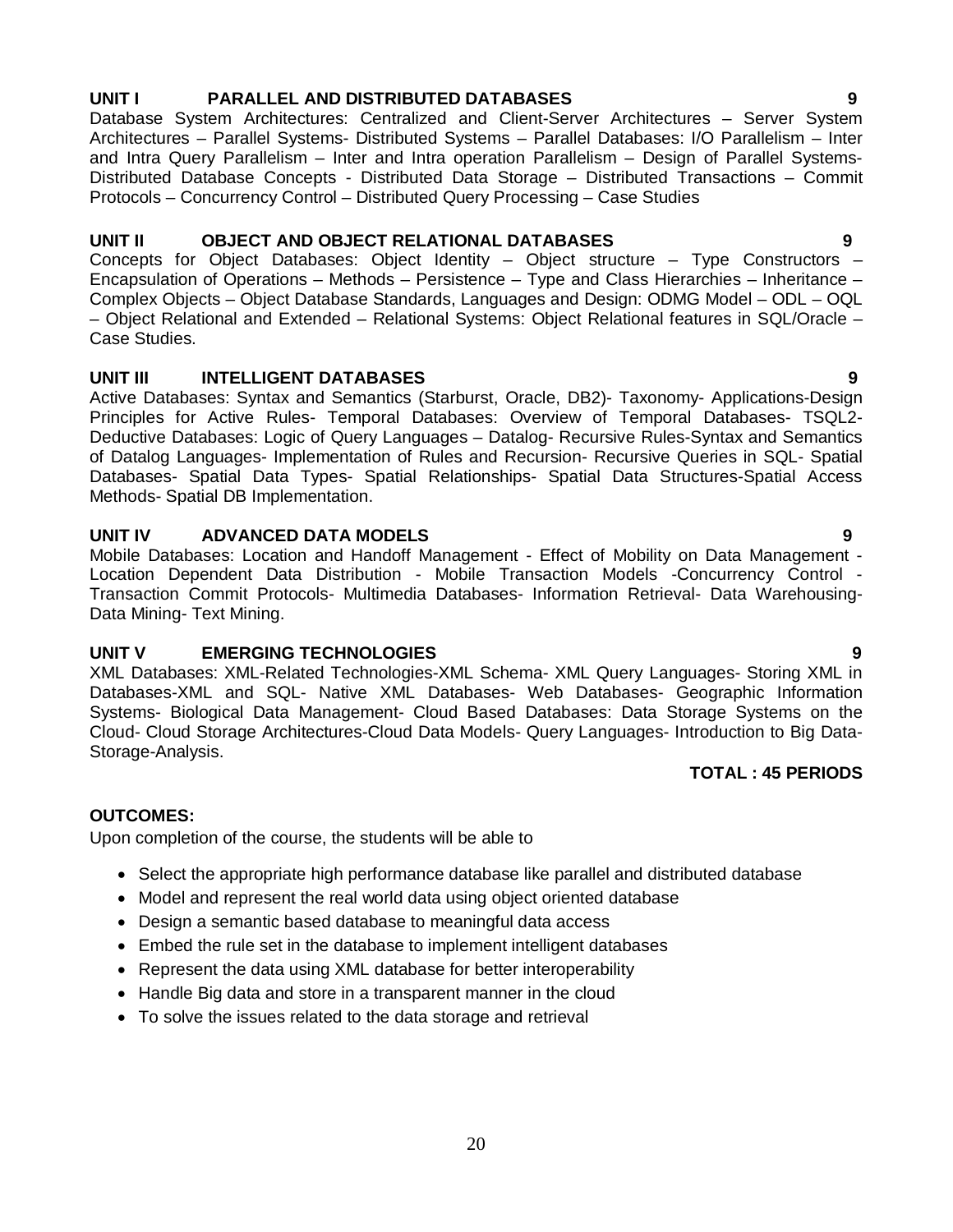#### **REFERENCES:**

- 1. R. Elmasri, S. B. Navathe, "Fundamentals of Database Systems", Fifth Edition, Pearson Education / Addison Wesley, 2007.
- 2. Thomas Cannolly and Carolyn Begg, "Database Systems, A Practical Approach to Design, Implementation and Management", Third Edition, Pearson Education, 2007.
- 3. Henry F Korth, Abraham Silberschatz, S. Sudharshan, "Database System Concepts", Fifth Edition, McGraw Hill, 2006.
- 4. C.J.Date, A.Kannan and S.Swamynathan, "An Introduction to Database Systems", Eighth Edition, Pearson Education, 2006.
- 5. Raghu Ramakrishnan, Johannes Gehrke, "Database Management Systems", McGraw Hill, Third Edition 2004.

#### **NE7211 ADVANCED DATABASE LABORATORY L T P C**

 **0 0 4 2**

#### **LIST OF EXPERIMENTS**

- 1) Implement parallel sorting and aggregates.
- 2) Implement parallel joins and Hash joins
- 3) Implement semi join and bloom join in distributed DBMS
- 4) Implement two phase commit in distributed DBMS
- 5) Implementation of cube operator in OLAP queries in data warehousing and decision support system
- 6) Implement decision tree of data mining problem
- 7) Implement a priori algorithm in data mining
- 8) Simulation of a search engine
- 9) Implement view modification and materialization in data warehousing and decision support systems
- 10) Implementation of data log queries for deductive databases (Negation, Aggregate, Recursive etc.)
- 11) Implement R Trees in spatial databases
- 12) Implementation of spatial database queries

Minimum 8 to 10 experiments based on the syllabus and above experiment list should be implemented using ORACLE / MSSQL SERVER / JAVA.

#### **TOTAL:60 PERIODS.**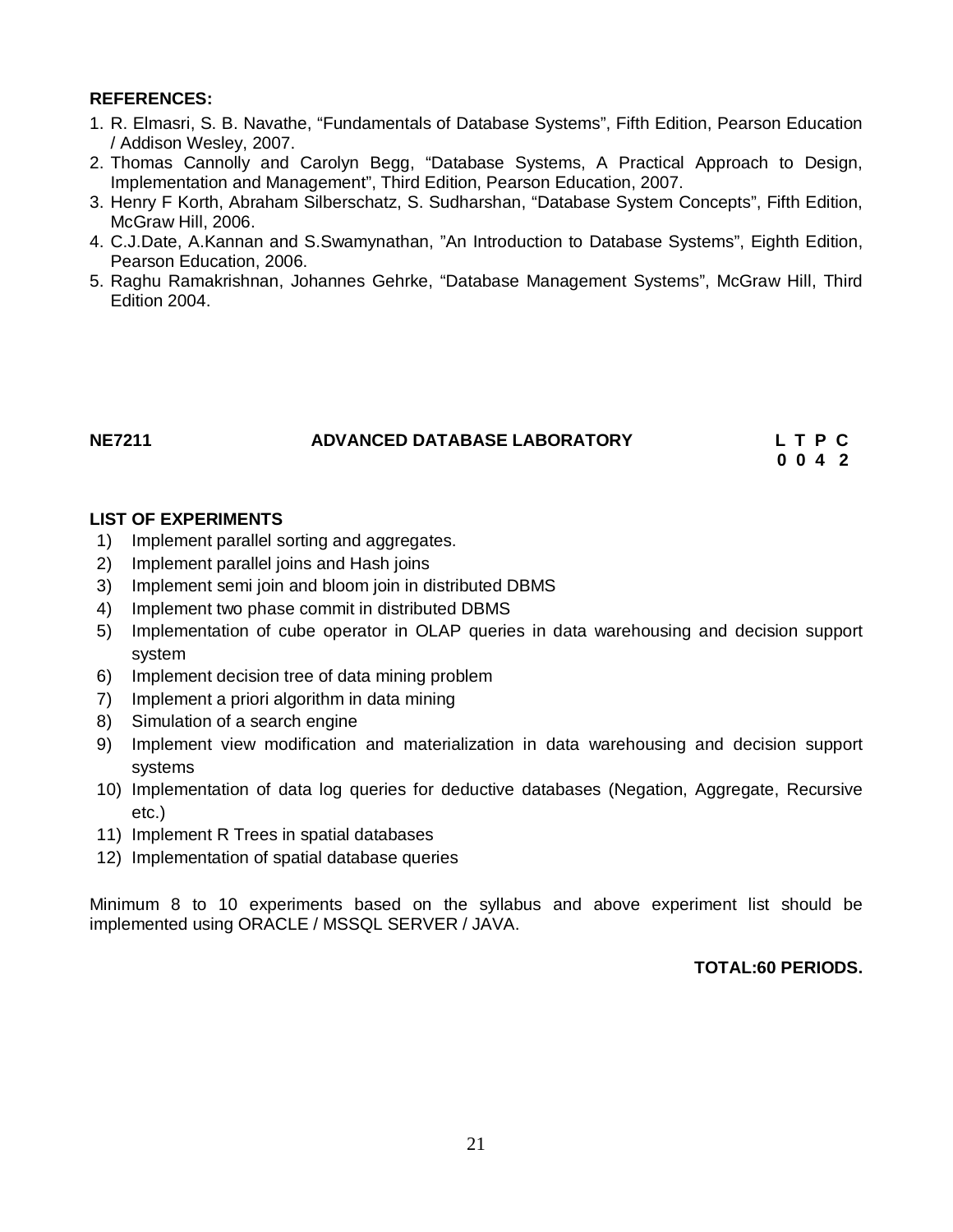#### **NE7212 CASE STUDY - NETWORK PROTOCOL AND SECURITY L T P C IMPLEMENTATION(Team Work) 0 0 2 1**

1. **A real-time, confidential, bulk amount of data is to be transferred across a network.** 

### **Write programs to transfer the data applying the following conditions :**

- The data is to be transferred in real time, so the data packet should be given higher priority among others.
- Since it is more confidential, implement some security algorithm so that the hackers never hack the data.
- It is a bulk amount of data. So, there should not be any data loss.

Apply suitable networking protocols and implement the above scenario. Give examples and explanations for the other protocols which are not appropriate.

#### **2. Consider the following scenario and answer the questions below.**

A network administrator receives an alert from the central virus console reporting that approximately 5 percent of the machines in a local area network have been infected with the latest virus. In addition to the alert message it also lists the IP addresses of the infected machines.

- As a lab administrator, what will be your immediate action after the threat alert?
- Develop corrective and preventive measures for the threat mentioned above.
- Perform an analysis which measures the percentage of loss the threat may create in network system when the threat goes undetected for a week, a month and a year.
- 2. Build a security system which detects the following threat in a computer system and measures the tolerance of every system in the network against the threat. Software which when installed in a computer of a Local Area Network slowly migrates to every other computer in the network in few months or year.

### **TOTAL :30 PERIODS**

#### **NE7301 WIRELESS NETWORKS L T P C 3 1 0 4**

#### **UNIT I WIRELESS LANS, PANS AND MANS 9**

Introduction, fundamentals of WLAN – technical issues, network architecture, IEEE 802.11- physical layer, Mac layer mechanism, CSMA/CA, Bluetooth- specification, transport layer, middleware protocol group, Bluetooth profiles, WLL –generic WLL architecture, technologies, broadband wireless access, IEEE 802.16 –differences between IEEE 802.11 and 802.16,physical layer, data link layer.

#### **UNIT II WIRELESS INTERNET 9**

Introduction –wireless internet, address mobility, inefficiency of transport layer and application layer protocol, mobile IP – simultaneous binding, route optimization, mobile IP variations, handoffs, IPv6 advancements, IP for wireless domain, security in mobile IP, TCP in wireless domain – TCP over wireless , TCPs -traditional, snoop, indirect, mobile, transaction- oriented, impact of mobility.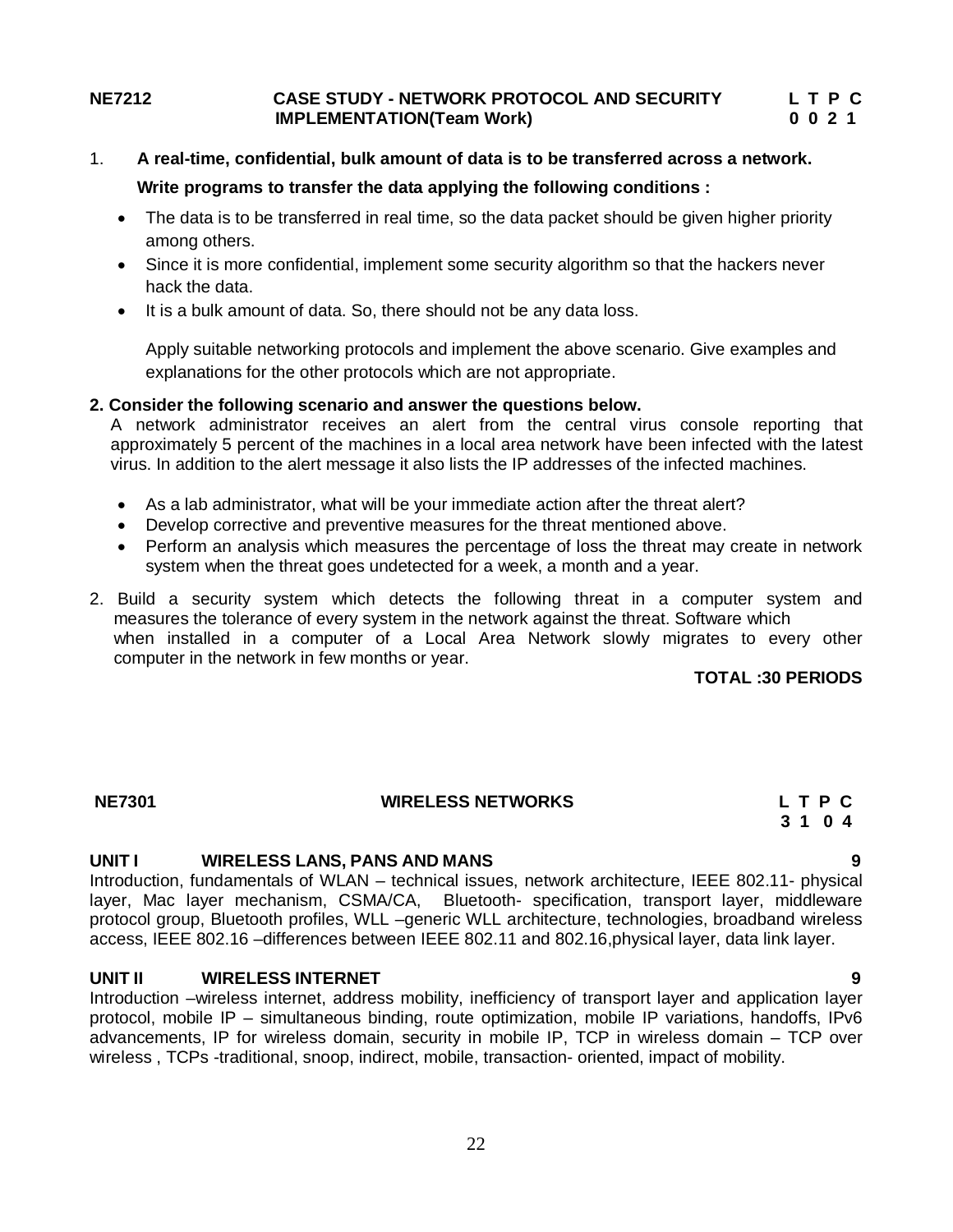### **UNIT III AD-HOC WIRELESS NETWORK AND WIRELESS SENSOR NETWORK 9**

Introduction, issues –medium access scheme, routing, multicasting, transport layer protocol, pricing scheme, QoS provisioning, self-organization, security, addressing, service discovery, energy management, deployment consideration, ad-hoc wireless internet.

#### **UNIT IV WIRELESS SENSOR NETWORK 9**

Introduction – applications of sensor network, comparisons with MANET, issues and design challenges, architecture – layered and clustered , data dissemination, data gathering, Mac protocols, location discovery, quality of sensor network – coverage and exposure, zigbee standard.

#### **UNIT V RECENT ADVANCES IN WIRELESS NETWORK 9**

UWB radio communication- operation of UWB systems, comparisons with other technologies, major issues, advantages and disadvantages, wi-fi systems- service provider models, issues, interoperability of wi-fi and WWAN, multimode 802.11 – IEEE 802.11a/b/g – software radio-based multimode system, meghadoot architecture -802.11 phone, fundamentals of UMTS.

#### **REFERENCES:**

- 1. C.Siva Ram Murthy and B.S. Manoj, "Ad-hoc wireless networks-architecture and protocols", Pearson education, 2<sup>nd</sup>, 2005.
- 2. Kaveh Pahlavan and Prashant Krishnamurthy, "Principle of Wireless network- A unified approach", Prentice Hall, 2006.
- 3. Jochen Schiller, "Mobile Communication", Pearson education, 2nd edition 2005.
- 4. William Stallings, "Wireless Communication and Networks", Prentice Hall, 2<sup>nd</sup> edition, 2005.
- 5. Clint Smith and Daniel Collins, "3G wireless networks", Tata Mcgraw Hill, 2<sup>nd</sup> edition, 2007.

#### **CP7001 PERFORMANCE EVALUATION OF COMPUTER SYSTEMS L T P C 3 0 0 3**

#### **OBJECTIVES:**

- To understand the mathematical foundations needed for performance evaluation of computer systems
- To understand the metrics used for performance evaluation
- To understand the analytical modeling of computer systems
- To enable the students to develop new queueing analysis for both simple and complex systems
- To appreciate the use of smart scheduling and introduce the students to analytical techniques for evaluating scheduling policies

#### **UNIT I OVERVIEW OF PERFORMANCE EVALUATION 9**

Need for Performance Evaluation in Computer Systems – Overview of Performance Evaluation Methods – Introduction to Queueing – Probability Review – Generating Random Variables for Simulation – Sample Paths, Convergence and Averages – Little's Law and other Operational Laws – Modification for Closed Systems.

#### **UNIT II MARKOV CHAINS AND SIMPLE QUEUES 9**

Discrete-Time Markov Chains – Ergodicity Theory – Real World Examples – Google, Aloha – Transition to Continuous-Time Markov Chain – M/M/1 and PASTA.

 **TOTAL : 45 + 15 : 60 PERIODS**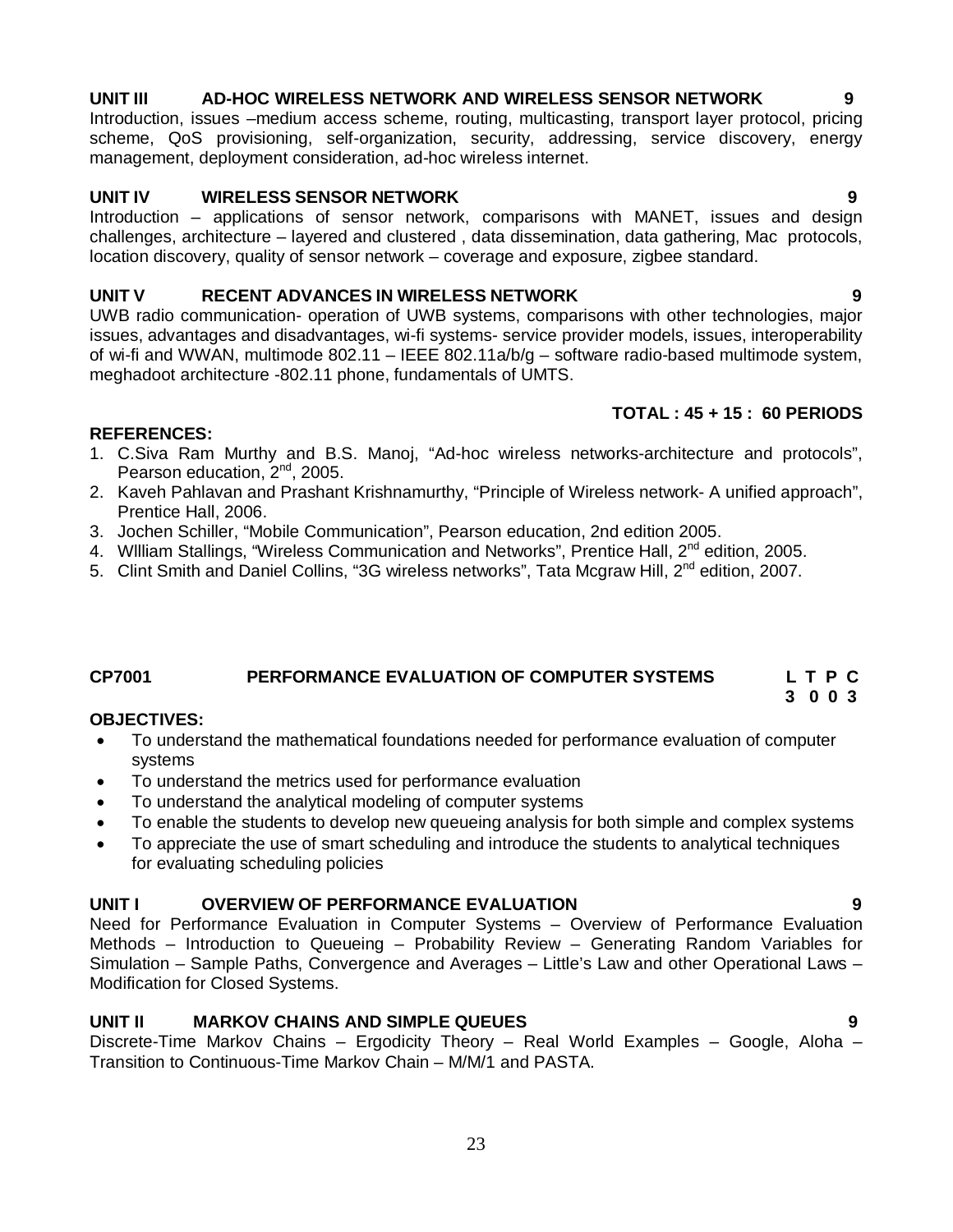# **UNIT III MULTI-SERVER AND MULTI-QUEUE SYSTEMS 9**

Server Farms: M/M/k and M/M/k/k – Capacity Provisioning for Server Farms – Time Reversibility and Burke's Theorem – Networks of Queues and Jackson Product Form – Classed and Closed Networks of Queues.

# **UNIT IV REAL-WORLD WORKLOADS 9**

Case Study of Real-world Workloads – Phase-Type Distributions and Matrix-Alalytic Methods – Networks with Time-Sharing Servers – M/G/1 Queue and the Inspection Paradox – Task Assignment Policies for Server Farms.

# **UNIT V SMART SCHEDULING IN THE M/G/1 9**

Performance Metrics – Scheduling Non-Preemptive and Preemptive Non-Size-Based Policies - . Scheduling Non-Preemptive and Preemptive Size-Based Policies – Scheduling - SRPT and Fairness.

# **TOTAL : 45 PERIODS**

### **OUTCOMES:**

Upon completion of the course, the students will be able to

- Identify the need for performance evaluation and the metrics used for it
- Discuss open and closed queueing networks
- Define Little'e law and other operational laws
- Apply the operational laws to open and closed systems
- Use discrete-time and continuous-time Markov chains to model real world systems
- Develop analytical techniques for evaluating scheduling policies

# **REFERENCES:**

- 1. Mor Harchol Balter, "Performance Modeling and Design of Computer Systems Queueing Theory in Action", Cambridge University Press, 2013.
- 2. Raj Jain, "The Art of Computer Systems Performance Analysis: Techniques for Experimental Design, Measurement, Simulation and Modeling", Wiley-Interscience, 1991.
- 3. Lieven Eeckhout, "Computer Architecture Performance Evaluation Methods", Morgan and Claypool Publishers, 2010.
- 4. Paul J. Fortier and Howard E. Michel, "Computer Systems Performance Evaluation and Prediction", Elsevier, 2003.
- 5. David J. Lilja, "Measuring Computer Performance: A Practitioner's Guide", Cambridge University Press, 2000.
- 6. Krishna Kant, "Introduction to Computer System Performance Evaluation", McGraw-Hill, 1992.
- 7. K. S. Trivedi, "Probability and Statistics with Reliability, Queueing and Computer Science Applications", John Wiley and Sons, 2001.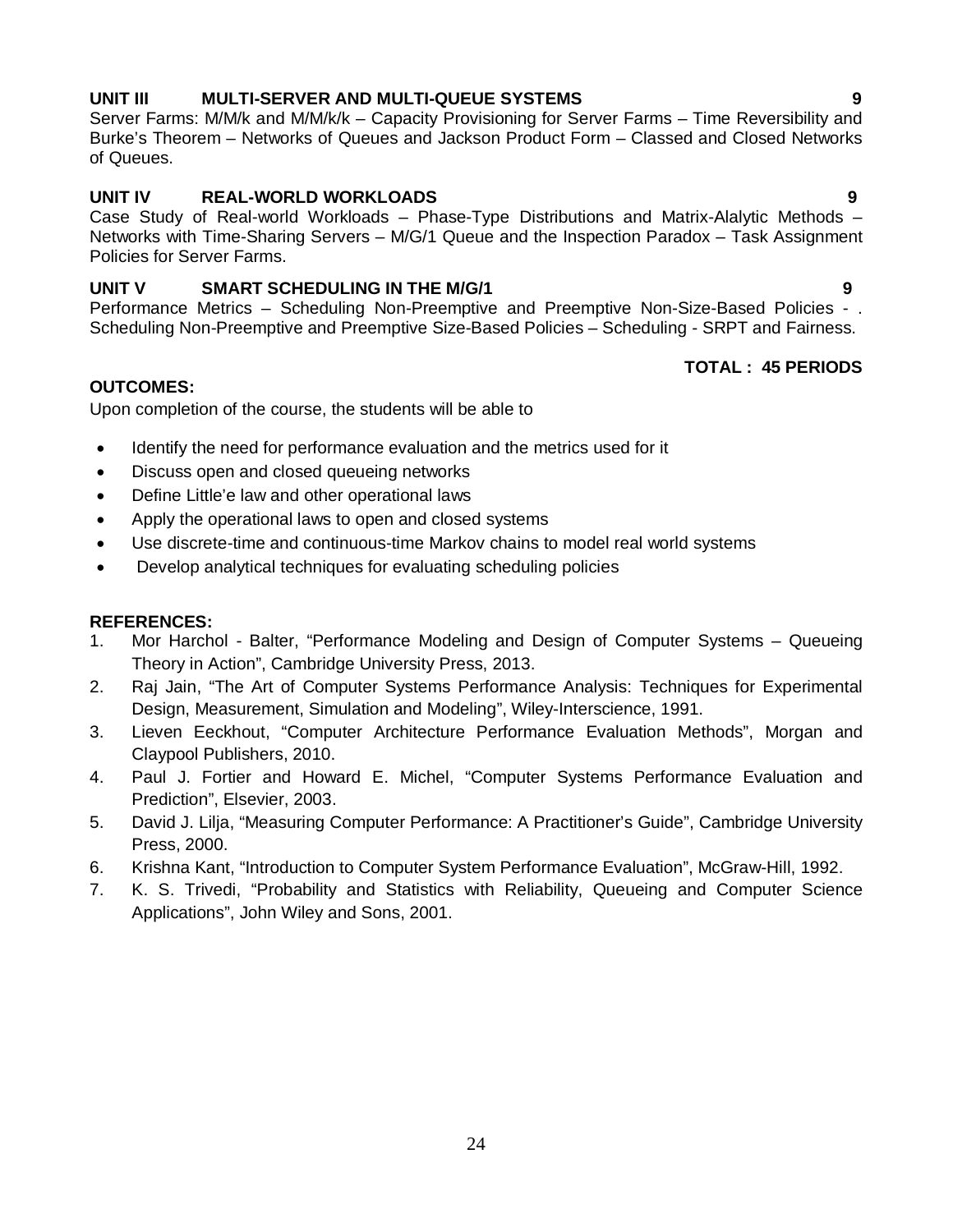**CP7003 DATA ANALYSIS AND BUSINESS INTELLIGENCE L T P C**

#### **OBJECTIVES**

- To understand linear regression models
- To understand logistic regression models
- To understand generalized linear models
- To understand simulation using regression models
- To understand causal inference
- To understand multilevel regression
- To understand data collection and model understanding

### **UNIT I LINEAR REGRESSION 9**

Introduction to data analysis – Statistical processes – statistical models – statistical inference – review of random variables and probability distributions – linear regression – one predictor – multiple predictors – prediction and validation – linear transformations – centering and standardizing – correlation – logarithmic transformations – other transformations – building regression models – fitting a series of regressions

### **UNIT II LOGISTIC AND GENERALIZED LINEAR MODELS 9**

Logistic regression – logistic regression coefficients – latent-data formulation – building a logistic regression model – logistic regression with interactions – evaluating, checking, and comparing fitted logistic regressions – identifiability and separation – Poisson regression – logistic-binomial model – Probit regression – multinomial regression – robust regression using *t* model – building complex generalized linear models – constructive choice models

#### **UNIT III SIMULATION AND CAUSAL INFERENCE 9**

Simulation of probability models – summarizing linear regressions – simulation of non-linear predictions – predictive simulation for generalized linear models – fake-data simulation – simulating and comparing to actual data – predictive simulation to check the fit of a time-series model – causal inference – randomized experiments – observational studies – causal inference using advanced models – matching – instrumental variables

#### **UNIT IV MULTILEVEL REGRESSION 9**

Multilevel structures – clustered data – multilevel linear models – partial pooling – group-level predictors – model building and statistical significance – varying intercepts and slopes – scaled inverse-Wishart distribution – non-nested models – multi-level logistic regression – multi-level generalized linear models

#### **UNIT V DATA COLLECTION AND MODEL UNDERSTANDING 9**

Design of data collection – classical power calculations – multilevel power calculations – power calculation using fake-data simulation – understanding and summarizing fitted models – uncertainty and variability – variances –  $R^2$  and explained variance – multiple comparisons and statistical significance – analysis of variance – ANOVA and multilevel linear and general linear models – missing data imputation

#### **TOTAL : 45 PERIODS**

### **OUTCOMES:**

Upon Completion of the course, the students will be able to

- Build and apply linear regression models
- Build and apply logistic regression models
- Build and apply generalized linear models
- Perform simulation using regression models
- Perform casual inference from data
- Build and apply multilevel regression models
- Perform data collection and variance analysis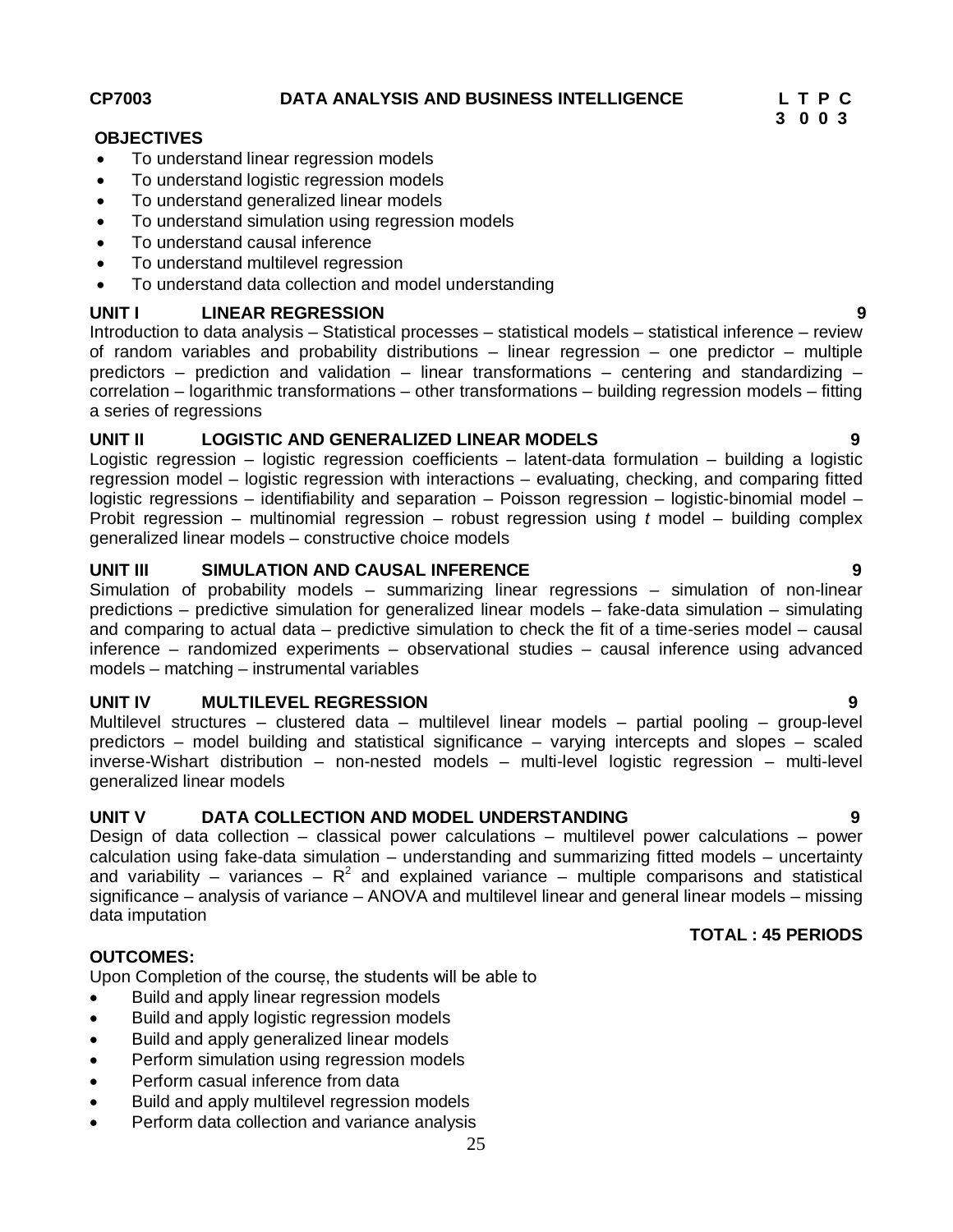#### **REFERENCES:**

- 1. Andrew Gelman and Jennifer Hill, "Data Analysis using Regression and multilevel/Hierarchical Models", Cambridge University Press, 2006.
- 2. Philipp K. Janert, "Data Analysis with Open Source Tools", O'Reilley, 2010.
- 3. Wes McKinney, "Python for Data Analysis", O'Reilley, 2012.
- 4. Davinderjit Sivia and John Skilling, "Data Analysis: A Bayesian Tutorial", Second Edition, Oxford University Press, 2006.
- 5. Robert Nisbelt, John Elder, and Gary Miner, "Handbook of statistical analysis and data mining applications", Academic Press, 2009.
- 6. Michael Minelli, Michelle Chambers, and Ambiga Dhiraj, "Big Data, Big Analytics: Emerging Business Intelligence and Analytic Trends for Today's Businesses", Wiley, 2013.
- 7. John Maindonald and W. John Braun, "Data Analysis and Graphics Using R: An Example-based Approach", Third Edition, Cambridge University Press, 2010.
- 8. David Ruppert, "Statistics and Data Analysis for Financial Engineering", Springer, 2011.

#### **CP7004 IMAGE PROCESSING AND ANALYSIS L T P C**

#### **3 0 0 3 COURSE OBJECTIVES:**

- To understand the basics of digital images
- To understand noise models
- To understand spatial domain filters
- To understand frequency domain filters
- To learn basic image analysis --- segmentation, edge detection, and corner detection
- To learn morphological operations and texture analysis
- To understand processing of color images
- To understand image compression techniques

### **UNIT I SPATIAL DOMAIN PROCESSING 9**

Introduction to image processing – imaging modalities – image file formats – image sensing and acquisition – image sampling and quantization – noise models – spatial filtering operations – histograms – smoothing filters – sharpening filters – fuzzy techniques for spatial filtering – spatial filters for noise removal

### **UNIT II FREQUENCY DOMAIN PROCESSING 9**

Frequency domain – Review of Fourier Transform (FT), Discrete Fourier Transform (DFT), and Fast Fourier Transform (FFT) – filtering in frequency domain – image smoothing – image sharpening – selective filtering – frequency domain noise filters – wavelets – Haar Transform – multiresolution expansions – wavelet transforms – wavelets based image processing

### **UNIT III SEGMENTATION AND EDGE DETECTION 9**

Thresholding techniques – region growing methods – region splitting and merging – adaptive thresholding – threshold selection – global valley – histogram concavity – edge detection – template matching – gradient operators – circular operators – differential edge operators – hysteresis thresholding – Canny operator – Laplacian operator – active contours – object segmentation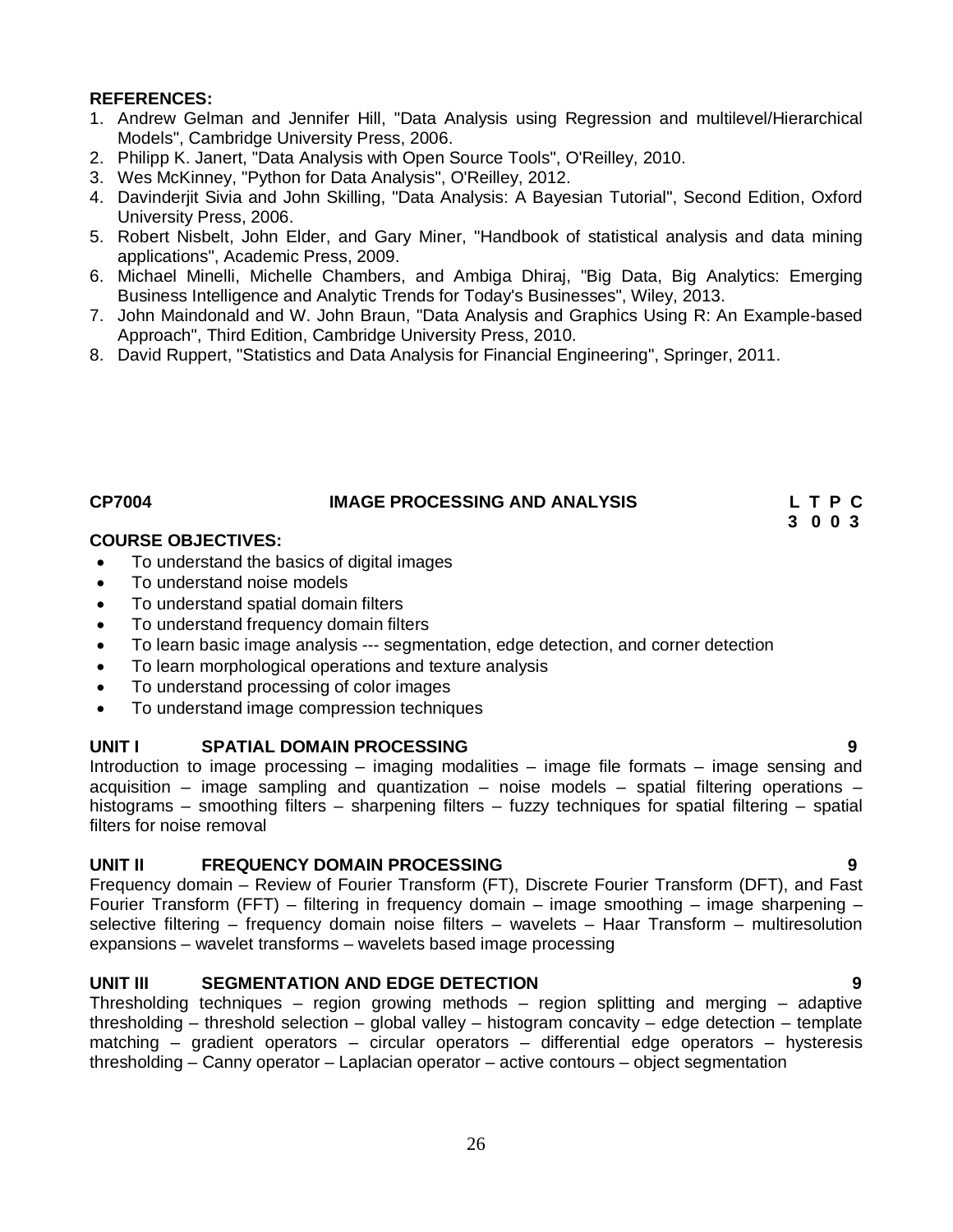### **UNIT IV INTEREST POINTS, MORPHOLOGY, AND TEXTURE**

Corner and interest point detection – template matching – second order derivatives – median filter based detection – Harris interest point operator – corner orientation – local invariant feature detectors and descriptors – morphology – dilation and erosion – morphological operators – grayscale morphology – noise and morphology – texture – texture analysis – co-occurrence matrices – Laws' texture energy approach – Ade's eigen filter approach

#### **UNIT V COLOR IMAGES AND IMAGE COMPRESSION 9**

Color models – pseudo colors – full-color image processing – color transformations – smoothing and sharpening of color images – image segmentation based on color – noise in color images. Image Compression – redundancy in images – coding redundancy – irrelevant information in images

– image compression models – basic compression methods – digital image watermarking.

# **TOTAL : 45 PERIODS**

#### **OUTCOMES:**

Upon completion of the course, the students will be able to

- Explain image modalities, sensing, acquisition, sampling, and quantization
- Explain image noise models
- Implement spatial filter operations
- Explain frequency domain transformations
- Implement frequency domain filters
- Apply segmentation algorithms
- Apply edge detection techniques
- Apply corner and interest point detection algorithms
- Apply morphological operations
- Perform texture analysis
- Analyze color images
- Implement image compression algorithms

#### **REFERENCES:**

- 1. E. R. Davies, "Computer & Machine Vision", Fourth Edition, Academic Press, 2012.
- 2. W. Burger and M. Burge, "Digital Image Processing: An Algorithmic Introduction using Java", Springer, 2008.
- 3. John C. Russ, "The Image Processing Handbook", Sixth Edition, CRC Press, 2011.
- 4. R. C. Gonzalez and R. E. Woods, "Digital Image Processing", Third Edition, Pearson, 2008.
- 5. Mark Nixon and Alberto S. Aquado, "Feature Extraction & Image Processing for Computer Vision", Third Edition, Academic Press, 2012.
- 6. D. L. Baggio et al., "Mastering OpenCV with Practical Computer Vision Projects", Packt Publishing, 2012.
- 7. Jan Erik Solem, "Programming Computer Vision with Python: Tools and algorithms for analyzing images", O'Reilly Media, 2012.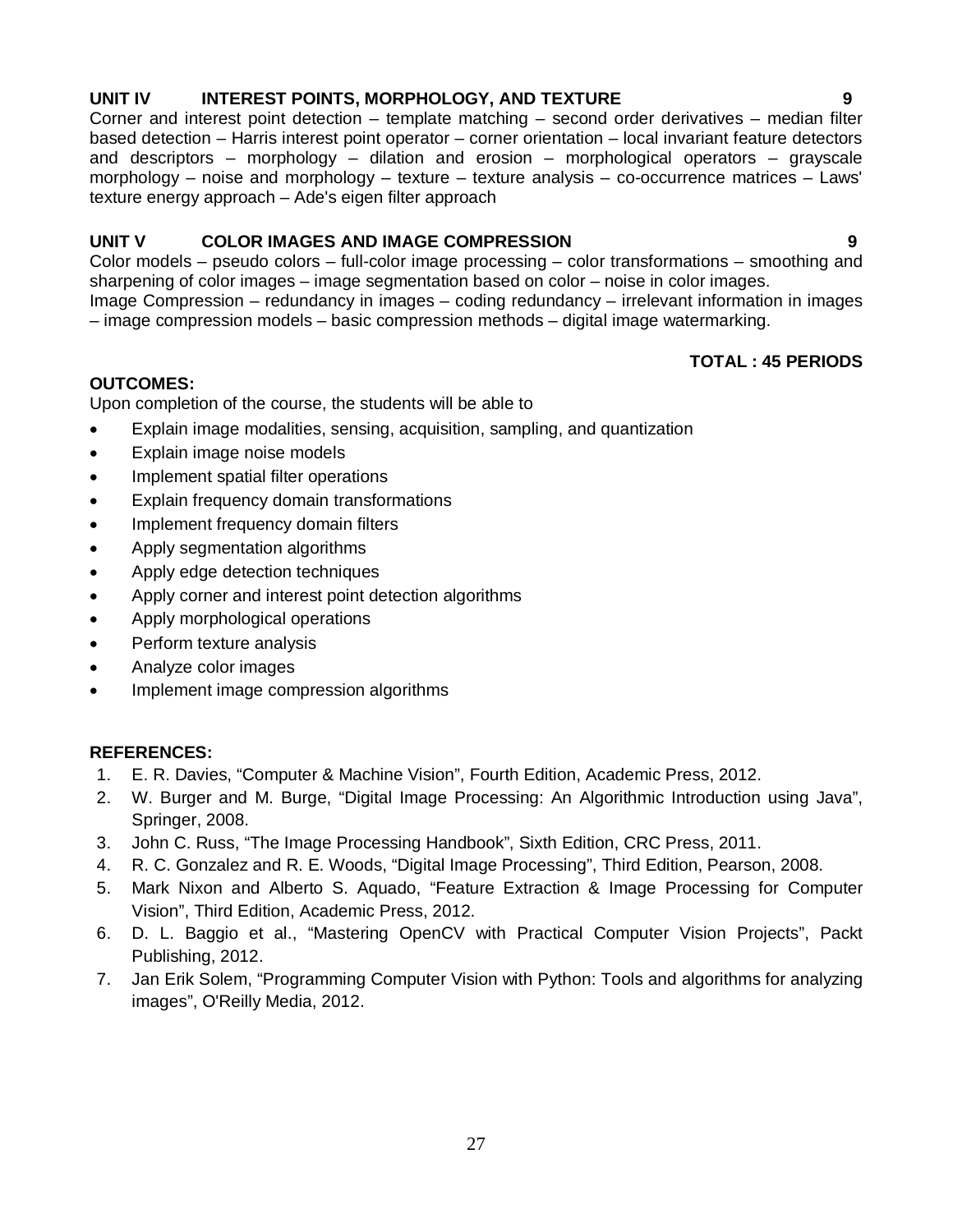#### **CP7008 SPEECH PROCESSING AND SYNTHESIS L T P C**

 **3 0 0 3**

#### **OBJECTIVES:**

- To understand the mathematical foundations needed for speech processing
- To understand the basic concepts and algorithms of speech processing and synthesis
- To familiarize the students with the various speech signal representation, coding and recognition techniques
- To appreciate the use of speech processing in current technologies and to expose the students to real– world applications of speech processing

### **UNIT I FUNDAMENTALS OF SPEECH PROCESSING 9**

Introduction – Spoken Language Structure – Phonetics and Phonology – Syllables and Words – Syntax and Semantics – Probability, Statistics and Information Theory – Probability Theory – Estimation Theory – Significance Testing – Information Theory.

# **UNIT II SPEECH SIGNAL REPRESENTATIONS AND CODING 9**

Overview of Digital Signal Processing – Speech Signal Representations – Short time Fourier Analysis – Acoustic Model of Speech Production – Linear Predictive Coding – Cepstral Processing – Formant Frequencies – The Role of Pitch – Speech Coding – LPC Coder.

# **UNIT III SPEECH RECOGNITION 9**

Hidden Markov Models – Definition – Continuous and Discontinuous HMMs – Practical Issues – Limitations. Acoustic Modeling – Variability in the Speech Signal – Extracting Features – Phonetic Modeling – Adaptive Techniques – Confidence Measures – Other Techniques.

# **UNIT IV TEXT ANALYSIS 9**

Lexicon – Document Structure Detection – Text Normalization – Linguistic Analysis – Homograph Disambiguation – Morphological Analysis – Letter-to-sound Conversion – Prosody – Generation schematic – Speaking Style – Symbolic Prosody – Duration Assignment – Pitch Generation

### **UNIT V SPEECH SYNTHESIS 9**

Attributes – Formant Speech Synthesis – Concatenative Speech Synthesis – Prosodic Modification of Speech – Source-filter Models for Prosody Modification – Evaluation of TTS Systems.

# **OUTCOMES:**

Upon completion of the course, the students will be able to

- $\bullet$  Identify the various temporal, spectral and cepstral features required for identifying speech units  $$ phoneme, syllable and word
- Determine and apply Mel-frequency cepstral coefficients for processing all types of signals
- Justify the use of formant and concatenative approaches to speech synthesis
- Identify the apt approach of speech synthesis depending on the language to be processed
- Determine the various encoding techniques for representing speech.

### **REFERENCES:**

- 1. Xuedong Huang, Alex Acero, Hsiao-Wuen Hon, "Spoken Language Processing A guide to Theory, Algorithm and System Development", Prentice Hall PTR, 2001.
- 2. Thomas F.Quatieri, "Discrete-Time Speech Signal Processing", Pearson Education, 2002.
- 3. Lawrence Rabiner and Biing-Hwang Juang, "Fundamentals of Speech Recognition", Prentice Hall Signal Processing Series, 1993.
- 4. Sadaoki Furui, "Digital Speech Processing: Synthesis, and Recognition, Second Edition, (Signal Processing and Communications)", Marcel Dekker, 2000.
- 5. Joseph Mariani, "Language and Speech Processing", Wiley, 2009.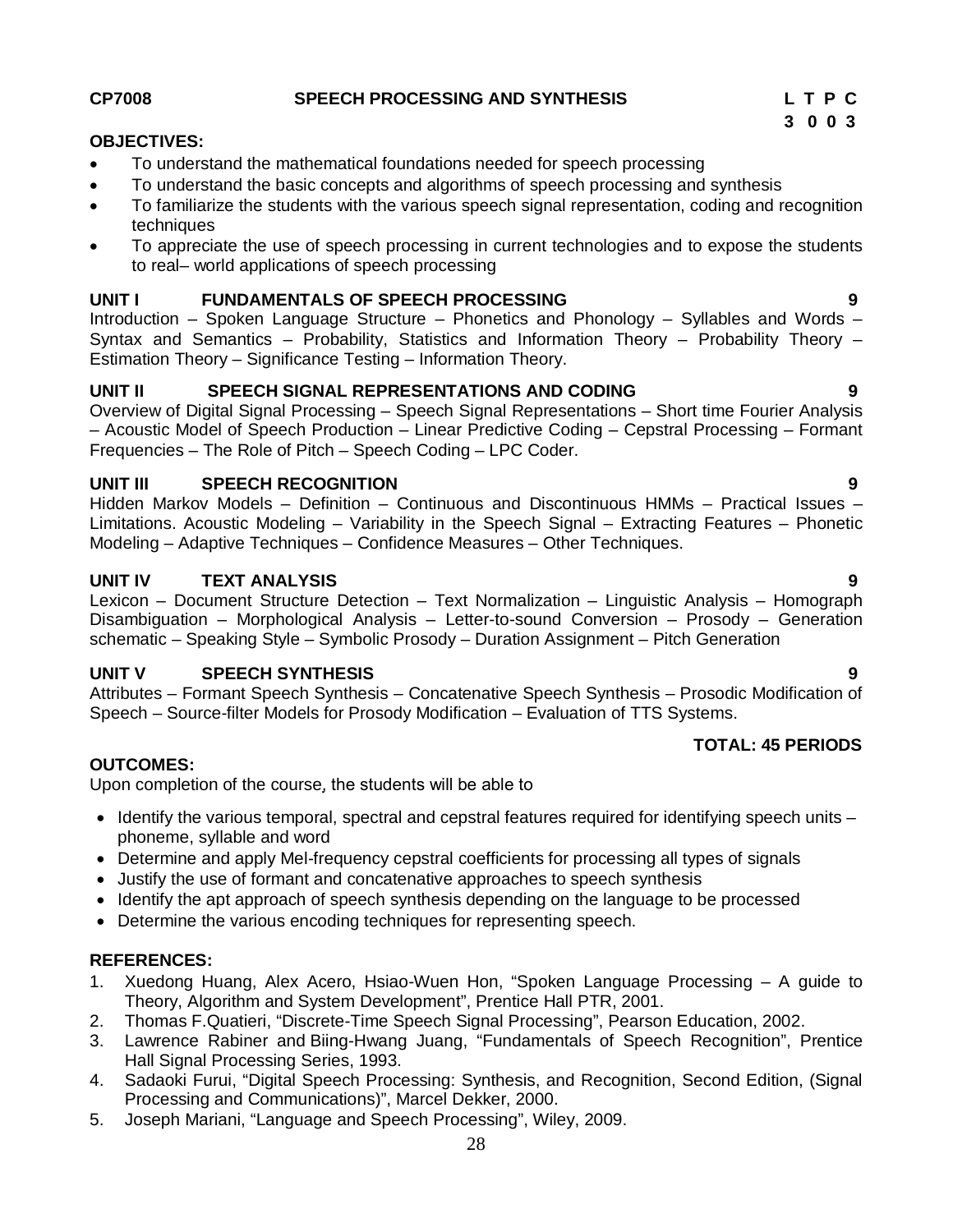#### **CP7006 PARALLEL PROGRAMMING PARADIGMS L T P C**

#### **OBJECTIVES**

- To understand models of and issues in concurrency in computing
- To develop message-passing parallel programs using MPI
- To develop shared-memory parallel programs using Pthreads
- To develop shared-memory parallel programs using OpenMP
- To use GPU for parallel programming using OpenCL and CUDA

#### **UNIT I FOUNDATIONS OF PARALLEL PROGRAMMING 9**

Motivation for parallel programming – Concurrency in computing – basics of processes, Multiprocessing, and threads – cache – cache mappings – caches and programs – virtual memory – instruction level parallelism – hardware multi-threading – SIMD – MIMD – interconnection networks – cache coherence – shared-memory model – issues in shared-memory model – distributed-memory model – issues in distributed-memory model – hybrid model – I/O – performance of parallel programs – parallel program design

#### **UNIT II MESSAGE PASSING PARADIGM 9**

Basic MPI programming – MPI Init and MPI Finalize – MPI communicators – SPMD programs – message passing – MPI\_Send and MPI\_Recv – message matching – MPI I/O – parallel I/O – collective communication – MPI\_Reduce – MPI\_Allreduce – broadcast – scatter – gather – allgather – derived types – remote memory access – dynamic process management – MPI for grids – performance evaluation of MPI programs

#### **UNIT III SHARED MEMORY PARADIGM: PTHREADS 9**

Basics of Pthreads – thread synchronization – critical sections – busy-waiting – mutexes – semaphores – barriers and condition variables – read-write locks – Caches, cache coherence and false sharing – thread safety – Pthreads case study

#### **UNIT IV SHARED MEMORY PRADIGM: OPENMP 9**

Basic OpenMP constructs – scope of variabls – reduction clause – parallel for directive – loops in OpenMP – scheduling loops – synchronization in OpenMP – Case Study: Producer-Consumer problem – cache issues – threads safety in OpenMP – OpenMP best practices

### **UNIT V GRAPHICAL PROCESSING PARADIGMS: OPENCL AND CUDA 9**

Introduction to CUDA – CUDA programming examples – CUDA execution model – CUDA memory hierarchy – CUDA case study - introduction to OpenCL – OpenCL programming examples – Programs and Kernels – Buffers and Images – Event model – OpenCL case study

#### **TOTAL: 45 PERIODS**

#### **OUTCOMES:**

Upon Completion of the course,the students will be able to

- To explain models of parallel programming
- To explain hardware level support for concurrency
- To explain issues in parallel programming
- To develop message-passing parallel programs using MPI framework
- To develop shared-memory parallel programs using Pthreads
- To develop shared-memory parallel programs using OpenMP
- To develop CUDA programs
- To develop OpenCL programs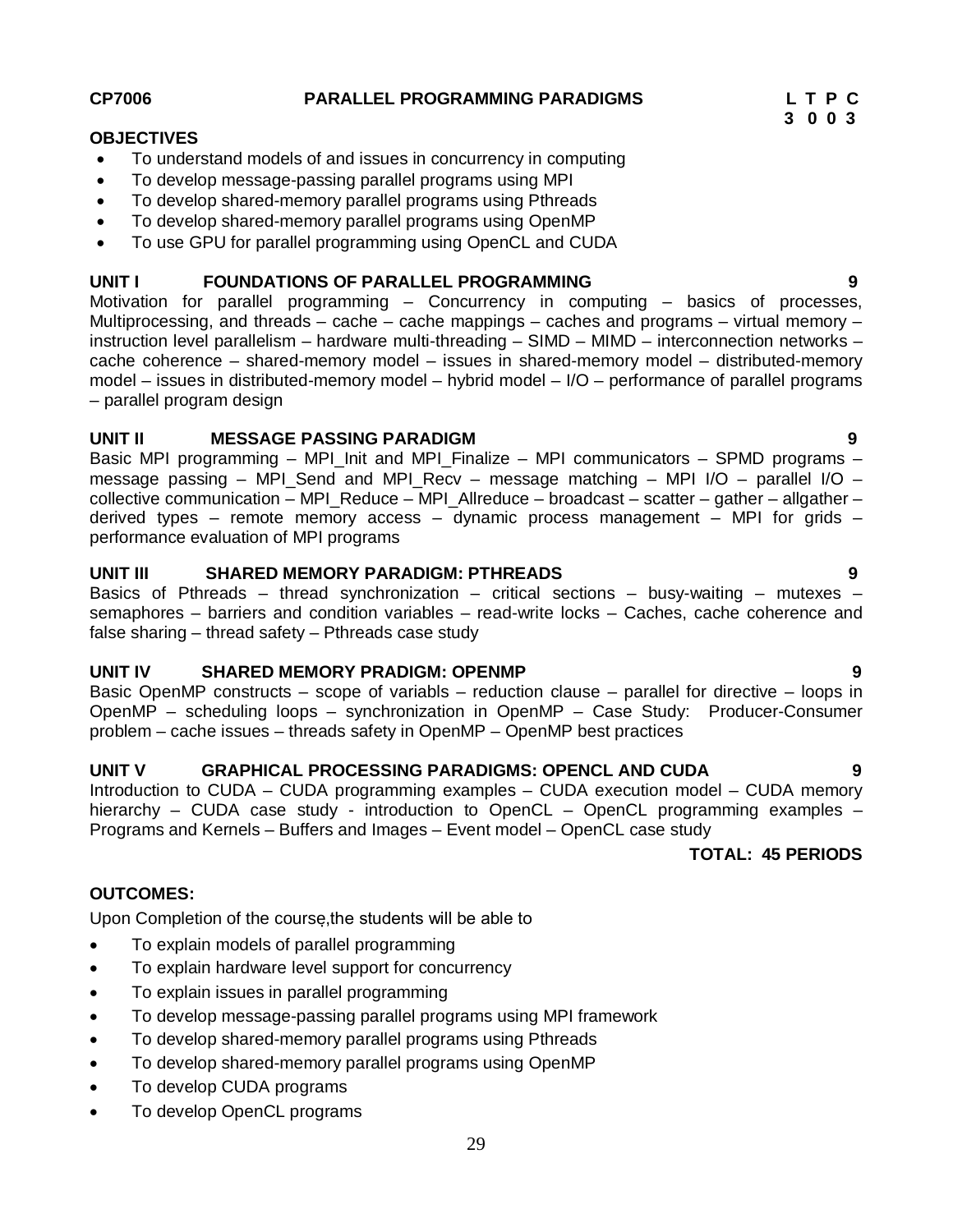#### **REFERENCES:**

- 1. Peter S. Pacheco, "An introduction to parallel programming", Morgan Kaufmann, 2011.
- 2. M. J. Quinn, "Parallel programming in C with MPI and OpenMP", Tata McGraw Hill, 2003.
- 3. W. Gropp, E. Lusk, and R. Thakur, "Using MPI-2: Advanced features of the message passing interface", MIT Press, 1999.
- 4. W. Gropp, E. Lusk, and A. Skjellum, "Using MPI: Portable parallel programming with the message passing interface", Second Edition, MIT Press, 1999.
- 5. B. Chapman, G. Jost, and Ruud van der Pas, "Using OpenMP", MIT Press, 2008.
- 6. D. R. Butenhof, "Programming with POSIX Threads", Addison Wesley, 1997.
- 7. B. Lewis and D. J. Berg, "Multithreaded programming with Pthreads", Sun Microsystems Press, 1998.
- 8. A. Munshi, B. Gaster, T. G. Mattson, J. Fung, and D. Ginsburg, "OpenCL programming guide", Addison Wesley, 2011.
- 9. Rob Farber, "CUDA application design and development", Morgan Haufmann, 2011.

# MU7102 MULTIMEDIA COMMUNICATION NETWORKS L T P C<br>3 0 0 3

#### **3 0 0 3 OBJECTIVES:**

- To understand the Multimedia Communication Models
- To analyze the Guaranteed Service Model
- To study the Multimedia Transport in Wireless Networks
- To solve the Security issues in multimedia networks
- To explore real-time multimedia network applications

#### **UNIT I MULTIMEDIA COMMUNICATION MODELS 9**

Architecture of Internet Multimedia Communication- Protocol Stack-Requirements and Design challenges of multimedia communications- Multimedia distribution models-Unicasting, Broadcasting and Multicasting.

#### **UNIT II GUARANTEED SERVICE MODEL 9**

Multicast routing-PIM- Best effort service model and its limitations- QoS and its metrics-Queuing techniques-WFQ and its variants-RED-QoS aware routing -Call Admission Control-RSVP- Policing and Traffic Shaping algorithms- QoS architectures.

#### **UNIT III MULTIMEDIA TRANSPORT 9**

End to end solutions-Multimedia over TCP-Significance of UDP- Multimedia Streaming- Audio and Video Streaming-Interactive and non Interactive Multimedia- RTSP- RTP/RTCP – SIP-H.263.

#### **UNIT IV MULTIMEDIA OVER WIRELESS NETWORKS 9**

End to end QoS Provisioning-QoS enhancements-Call Admission Control-QoS Management-Multimedia support in 3G & 4G networks- Location Based Multimedia Service System.

#### **UNIT V MULTIMEDIA NETWORK SECURITY AND APPLICATIONS 9**

Security threats in Multimedia Communication- Digital Rights Management Architecture-DRM for Mobile Multimedia- Architectures, Requirements and Design Challenges of real time Multimedia Network Applications- Case Study-VoIP- Video Conferencing- Military Surveillance- Interactive TV-Video on Demand- Smart Phone.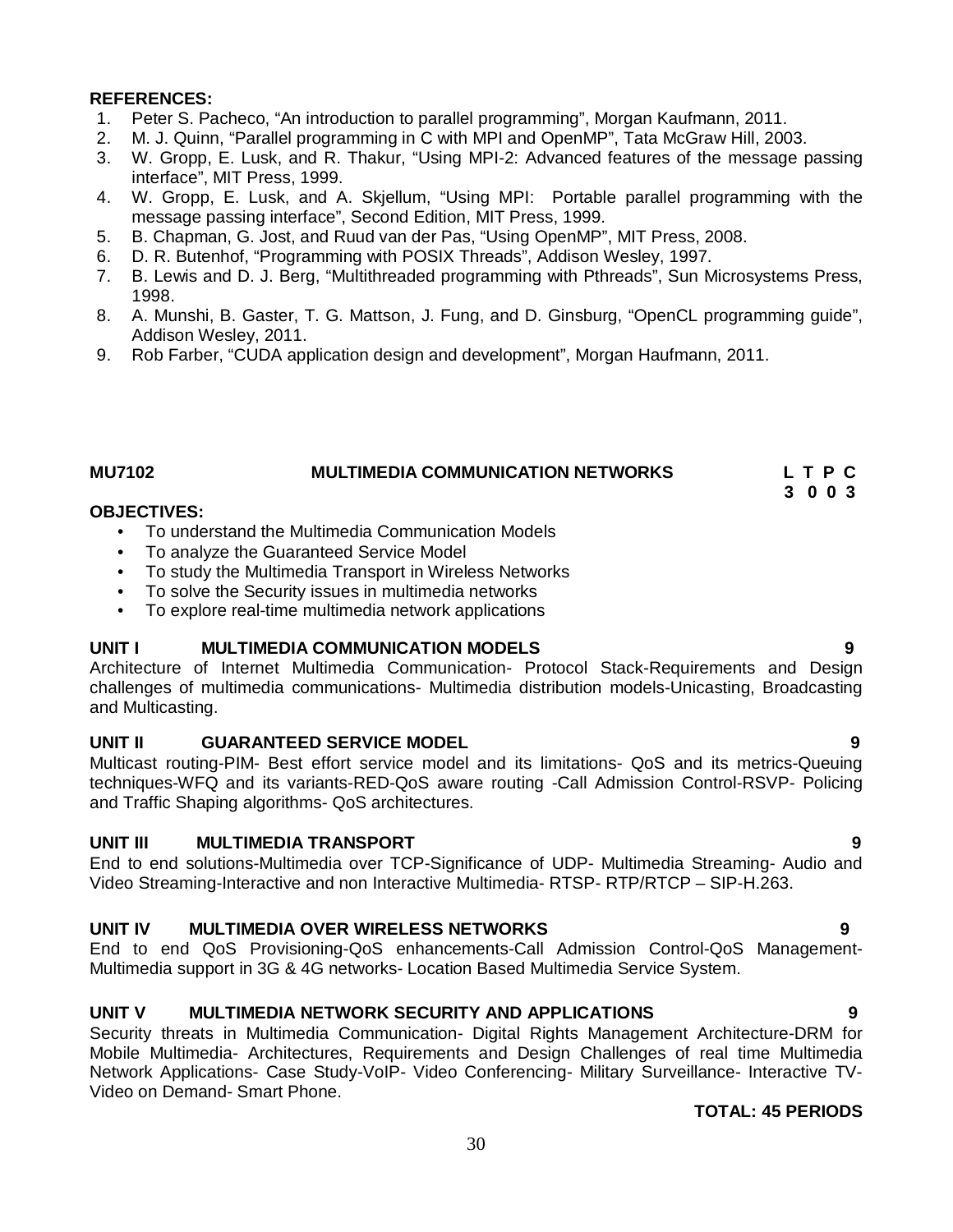#### **OUTCOMES:**

At the end of the course, the students will be able to

- deploy the right multimedia communication models
- apply QoS to multimedia network applications with efficient routing techniques
- solve the security threats in the multimedia networks
- develop the real-time multimedia network applications

#### **REFERENCES:**

- 1. K. R. Rao, Zoran S. Bojkovic, Dragorad A. Milovanovic, "Introduction to Multimedia Communications Applications, Middleware, Networking", John Wiley and Sons, 2006.
- 2. Jean Warland, Pravin Vareya, "High Performance Networks", Morgan Kauffman Publishers, 2002.
- 3. William Stallings, "High Speed Networks and Internets Performance and Quality of Service", 2<sup>nd</sup> Edition, Pearson Education, 2002.
- 4. Aura Ganz, Zvi Ganz, Kitti Wongthawaravat, 'Multimedia Wireless Networks Technologies, Standards and QoS', Prentice Hall, 2003.
- 5. Mahbub Hassan and Raj Jain, "High Performance TCP/IP Networking", Pearson Education, 2004
- 6. Shiguo Lian, "Multimedia Communication Security Recent Advances", Nova Science Publishers, 2008.

#### **NE7001 SENSING TECHNIQUES AND SENSORS L T P C**

 **3 0 0 3**

#### **OBJECTIVES:**

- To study the sensor characteristics and the fundamental principles of Sensing
- To understand the sensor interface electronics
- To study selected motion-related sensors
- To study light and radiation detectors
- To study selected temperature sensors
- To study selected chemical sensors

#### **UNIT I PRINCIPLES OF SENSING 9**

Data Acquisition – sensor characteristics – electric charges, fields, potentials – capacitance – magnetism – inductance – resistance – piezoelectric – pyroelectric – Hall effect – thermoelectric effects – sound waves – heat transfer – light – dynamic models of sensors

#### **UNIT II OPTICAL COMPONENTS AND INTERFACE ELECTRONICS 9**

Radiometry – Photometry – mirrors – lenses – fibre optics – concentrators – Interface circuits – amplifiers – light-to-voltage – excitation circuits – ADC – Digitization – Capacitance-to-voltage – bridge circuits – data transmission – noise in sensors and circuits – calibration – low power sensors

#### **UNIT III MOTION RELATED SENSORS 9**

Occupancy and motion detectors: ultrasonic – microwave – capacitive detectors – triboelectric – optoelectronic motion sensors – optical presence sensor – Pressure Gradient sensors Velocity and acceleration sensors: Accelerometer characteristics – capacitative accelerometers – piezoelectric accelerometers – piezoresistive accelerometers – thermal accelerometers – Gyroscopes – piezoelectric cables – gravitational sensors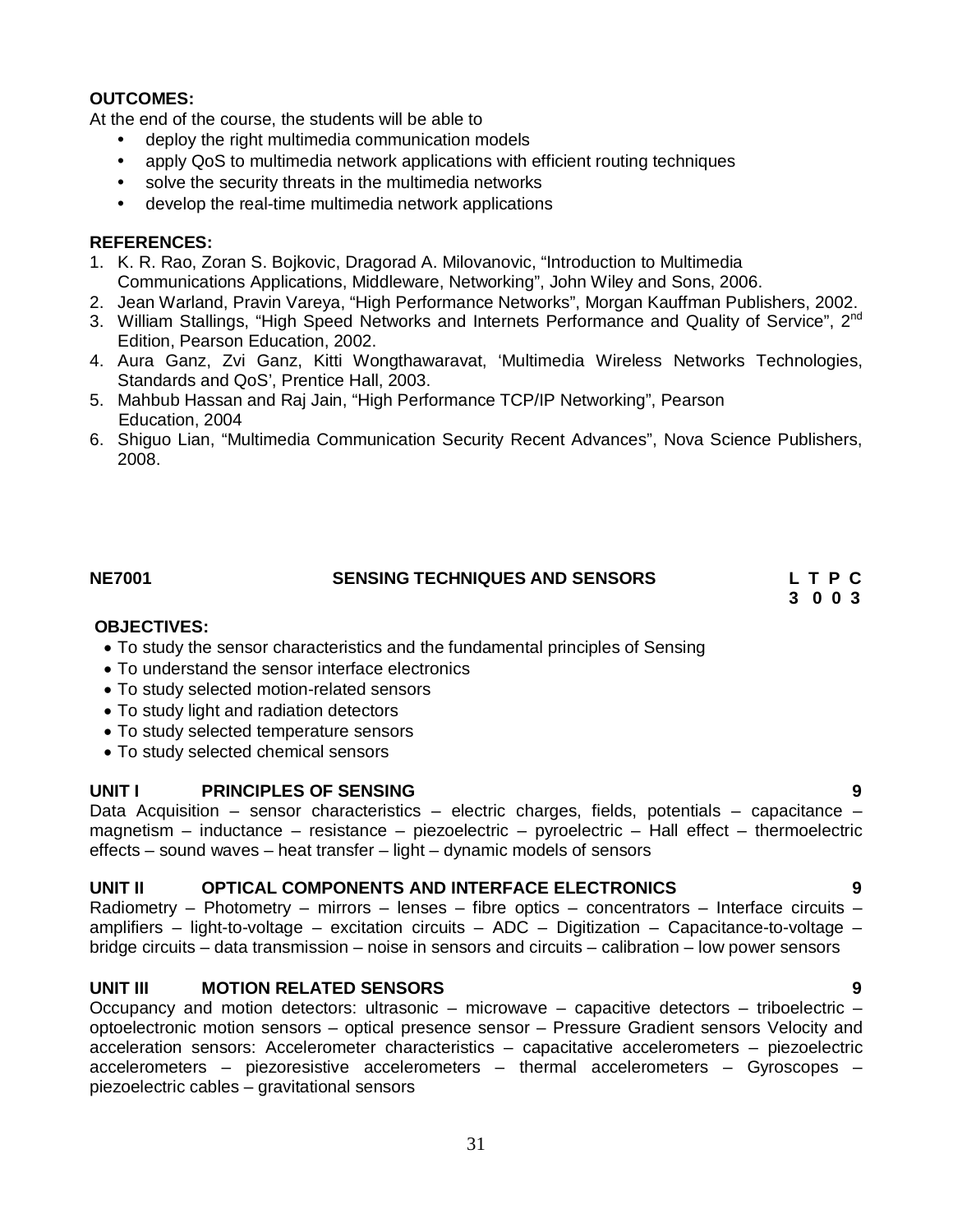#### 32

## **UNIT IV LIGHT AND RADIATION DETECTORS 9**

Light Detectors: Photo diodes – photo transistor – photo resistor – cooled detectors – CCD and CMOS image sensors – thermal detectors – optical design – gas flame detectors Radiation Detectors: scintillating detectors – ionization detectors – cloud and bubble chambers

#### **UNIT V TEMPERATURE AND CHEMICAL SENSORS 9**

Temperature Sensors: coupling with objects – temperature reference points – thermo resistive sensors – thermo electric contact sensors – semiconductor sensors – acoustic sensors – piezoelectric sensors

Chemical sensors: characteristics – classes of chemical sensors – biochemical sensors – multisensor arrays – electronic noses and tongues

#### **OUTCOMES:**

Upon Completion of the course, the students will be able to

- Explain sensor characteristics
- Explain the physics of sensors
- Explain optical components of sensors
- Apply sensor interface electronics
- Choose and use appropriate motion-related sensors
- Choose and use appropriate light and radiation detectors
- Choose and use appropriate temperature sensors
- Choose and use appropriate chemical sensors

#### **REFERENCE:**

1. Jacob Fraden, "Handbook of Modern Sensors: Physics, Designs, and Applications", Fourth Edition, Springer, 2010.

## NE7002 MOBILE AND PERVASIVE COMPUTING L T P C<br>3 0 0 3  **3 0 0 3**

#### **OBJECTIVES:**

- To understand the basics of Mobile Computing and Personal Computing
- To learn the role of cellular networks in Mobile and Pervasive Computing
- To expose to the concept of sensor and mesh networks
- To expose to the context aware and wearable computing
- To learn to develop applications in mobile and pervasive computing environment

#### **UNIT I INTRODUCTION 9**

Differences between Mobile Communication and Mobile Computing – Contexts and Names – Functions – Applications and Services – New Applications – Making Legacy Applications Mobile Enabled – Design Considerations – Integration of Wireless and Wired Networks – Standards Bodies – Pervasive Computing – Basics and Vision – Principles of Pervasive Computing – Categories of Pervasive Devices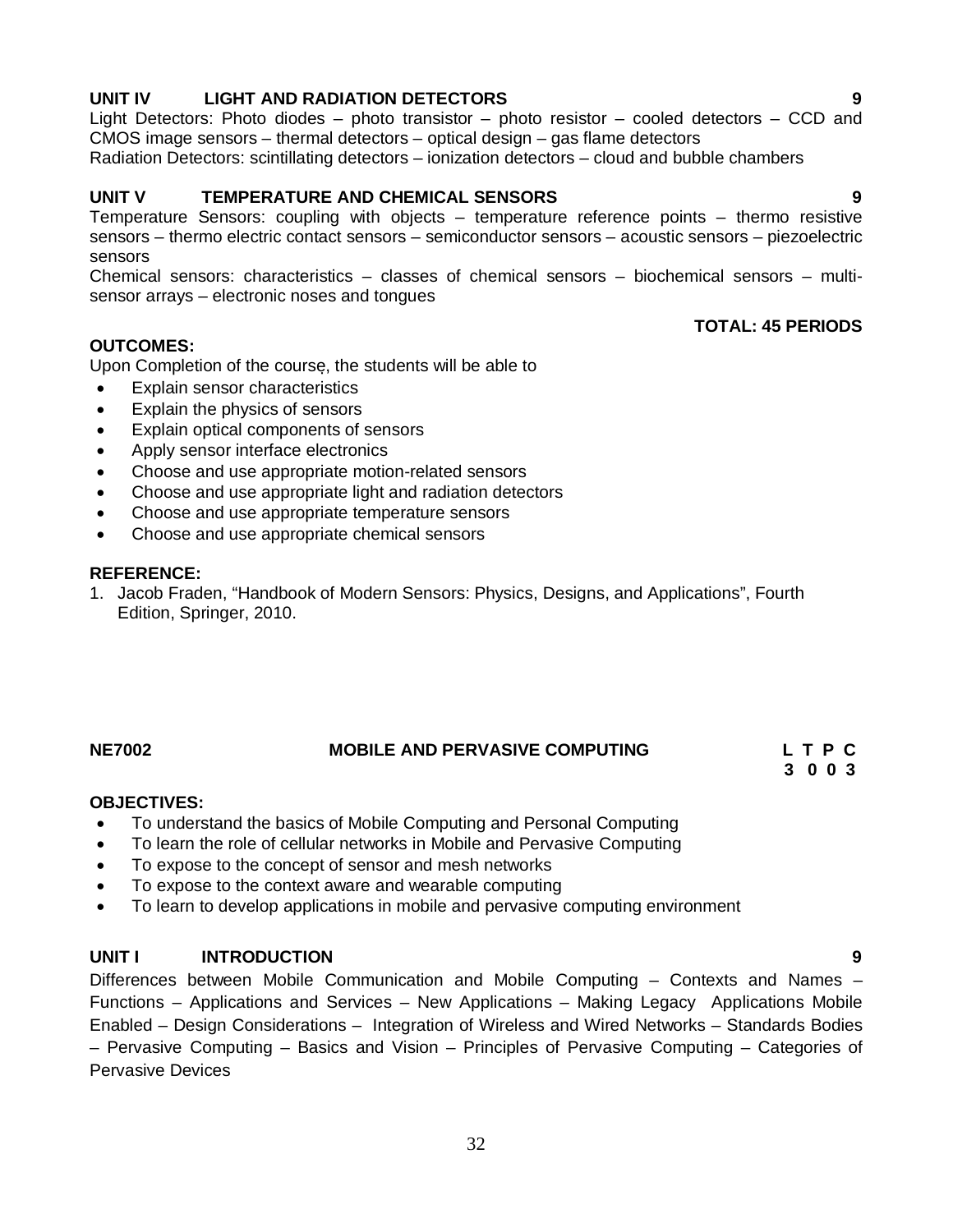### **UNIT II 3G AND 4G CELLULAR NETWORKS 9**

Migration to 3G Networks – IMT 2000 and UMTS – UMTS Architecture – User Equipment – Radio Network Subsystem – UTRAN – Node B – RNC functions – USIM – Protocol Stack – CS and PS Domains – IMS Architecture – Handover – 3.5G and 3.9G a brief discussion – 4G LAN and Cellular Networks – LTE – Control Plane – NAS and RRC – User Plane – PDCP, RLC and MAC – WiMax IEEE 802.16d/e – WiMax Internetworking with 3GPP

# **UNIT III SENSOR AND MESH NETWORKS 9**

Sensor Networks – Role in Pervasive Computing – In Network Processing and Data Dissemination – Sensor Databases – Data Management in Wireless Mobile Environments – Wireless Mesh Networks – Architecture – Mesh Routers – Mesh Clients – Routing – Cross Layer Approach – Security Aspects of Various Layers in WMN – Applications of Sensor and Mesh networks

# **UNIT IV CONTEXT AWARE COMPUTING & WEARABLE COMPUTING 9**

Adaptability – Mechanisms for Adaptation - Functionality and Data – Transcoding – Location Aware Computing – Location Representation – Localization Techniques – Triangulation and Scene Analysis – Delaunay Triangulation and Voronoi graphs – Types of Context – Role of Mobile Middleware – Adaptation and Agents – Service Discovery Middleware

Health BAN- Medical and Technological Requirements-Wearable Sensors-Intra-BAN communications

# **UNIT V APPLICATION DEVELOPMENT 9**

Three tier architecture - Model View Controller Architecture - Memory Management – Information Access Devices – PDAs and Smart Phones – Smart Cards and Embedded Controls – J2ME – Programming for CLDC – GUI in MIDP – Application Development ON Android and iPhone

# **TOTAL : 45 PERIODS**

### **OUTCOMES:**

At the end of the course the student should be able to

- Design a basic architecture for a pervasive computing environment
- Design and allocate the resources on the 3G-4G wireless networks
- Analyze the role of sensors in Wireless networks
- Work out the routing in mesh network
- Deploy the location and context information for application development
- Develop mobile computing applications based on the paradigm of context aware computing and wearable computing

### **REFERENCES:**

- 1. Asoke K Talukder, Hasan Ahmed, Roopa R Yavagal, "Mobile Computing: Technology, Applications and Service Creation", 2nd ed, Tata McGraw Hill, 2010.
- 2. Reto Meier, "Professional Android 2 Application Development", Wrox Wiley,2010.
- 3. Pei Zheng and Lionel M Li, 'Smart Phone & Next Generation Mobile Computing', Morgan Kaufmann Publishers, 2006.
- 4. Frank Adelstein, 'Fundamentals of Mobile and Pervasive Computing', TMH, 2005
- 5. Jochen Burthardt et al, 'Pervasive Computing: Technology and Architecture of Mobile Internet Applications', Pearson Education, 2003
- 6. Feng Zhao and Leonidas Guibas, 'Wireless Sensor Networks', Morgan Kaufmann Publishers, 2004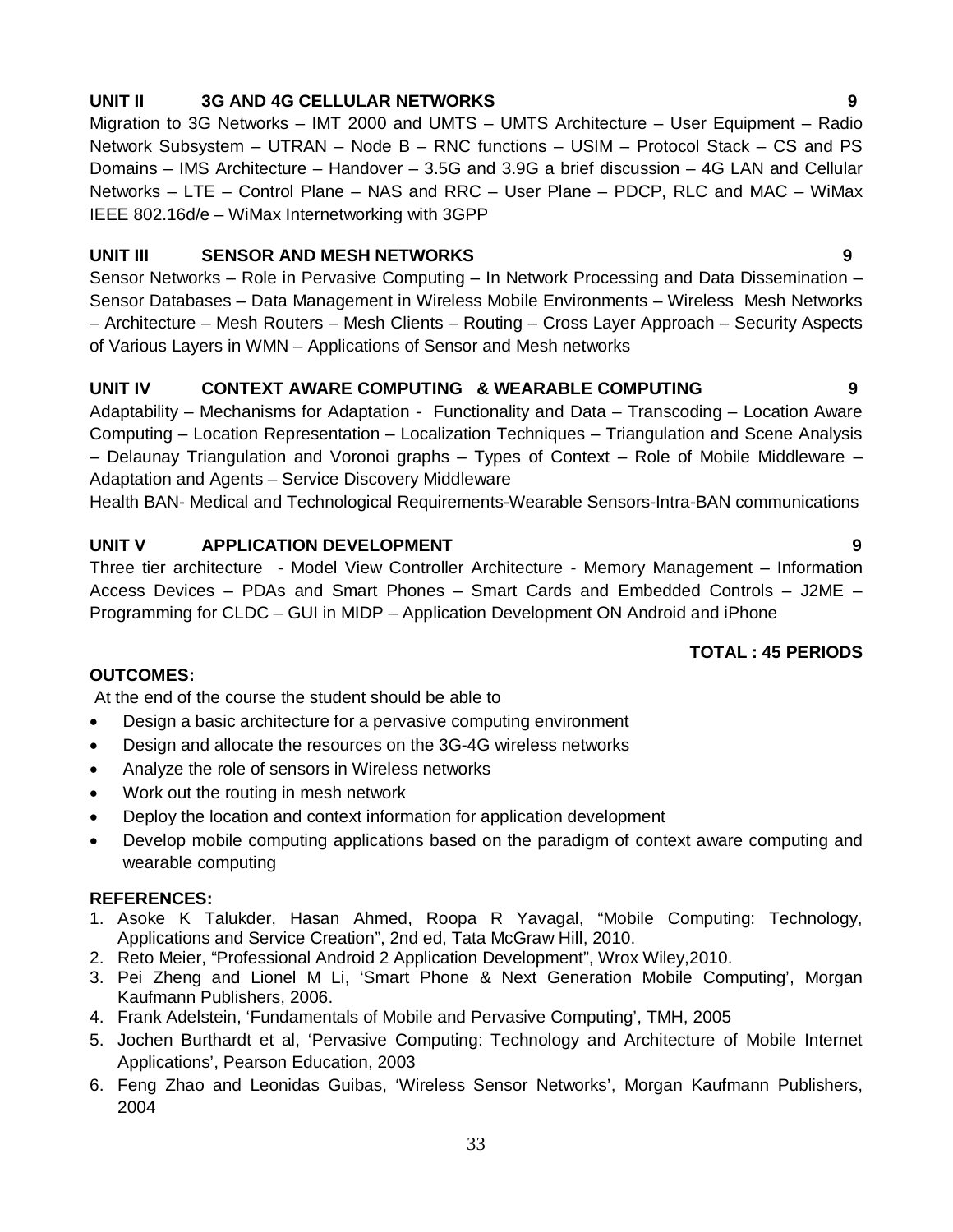- 7. Uwe Hansmaan et al, 'Principles of Mobile Computing', Springer, 2003
- 8. Reto Meier, "Professional Android 2 Application Development", Wrox Wiley,2010.
- 9. Mohammad s. Obaidat et al, "Pervasive Computing and Networking",John wiley
- 10. Stefan Poslad, "Ubiquitous Computing: Smart Devices, Environments and Interactions", Wiley, 2009
- 11. Frank Adelstein Sandeep K. S. Gupta Golden G. Richard III Loren Schwiebert Fundamentals of Mobile and Pervasive Computing, McGraw-Hill, 2005

#### **NE7003 WEB ENGINEERING L T P C**

 **3 0 0 3**

#### **OBJECTIVES:**

- To understand the issues and process of Web design.
- To learn the concepts of Web design patterns and page design.
- To understand and learn the scripting languages with design of web applications.
- To learn the maintenance and evaluation of web design management.

#### **UNIT I INTRODUCTION TO WEB ENGINEERING: 9**

History of web Development, Evolution and Need for Web Engineering, World Wide Web, Introduction to TCP/IP and WAP , DNS, Email, TelNet, HTTP and FTP, Introduction to Browser and search engines, Web Servers, Features of web servers, caching, case study-IIS, Apache, Configuring web servers.

#### **UNIT II INFORMATION ARCHITECTURE: 9**

The role of Information Architect, Collaboration& Communication, Organizing Information, Organizational Challenges, Organizing Web sites parameters and Intranets, Creating Cohesive Websites, Architectural Page Mockups, Design Sketches, Navigation Systems, Searching Systems Good & bad web design, Process of Web Publishing, Phases of Web Site development, Requirements Engineering for Web Applications.

#### **UNIT III HTML & DHTML: 9**

HTML Basic Concept, Static & dynamic HTML, Structure of HTML documents, HTML Elements, Linking in HTML, Anchor Attributes, Image Maps, Meta Information, Image Preliminaries, Layouts, backgrounds, Colors and Text, Fonts, Tables, Frames and layers, Audio and Video Support with HTML Database integration, CSS, Positioning with Style sheets, Forms Control, Form Elements, Introduction to CGI PERL, JAVA SCRIPT, PHP, ASP , Cookies Creating and Reading Cookies.

#### **UNIT IV XML: 9**

Introduction of XML, Validation of XML documents, DTD, Ways to use XML,XML for data files HTML Vs XML, Embedding XML into HTML documents, Converting XML to HTML for Display, Displaying XML using CSS and XSL, Rewriting HTML as XML, Relationship between HTML, SGML and XML, web personalization , Semantic web, Semantic Web Services, Ontology.

#### **UNIT V APPLICATIONS AND SECURITY: 9**

E-commerce Business Models, The Internet and World Wide Web, Modes of Electronic Commerce, Approaches to safe Electronic Commerce, Electronic Cash and Electronic Payment Schemes, Online Security and Payment Systems, E-commerce Marketing Concepts, Advertising on the Internet, Electronic Publishing issues, approaches, Legalities & technologies, Privacy & Security, Web Security, Encryption schemes, Secure Web document, Digital Signatures and Firewalls, Cyber crime and laws, IT Act.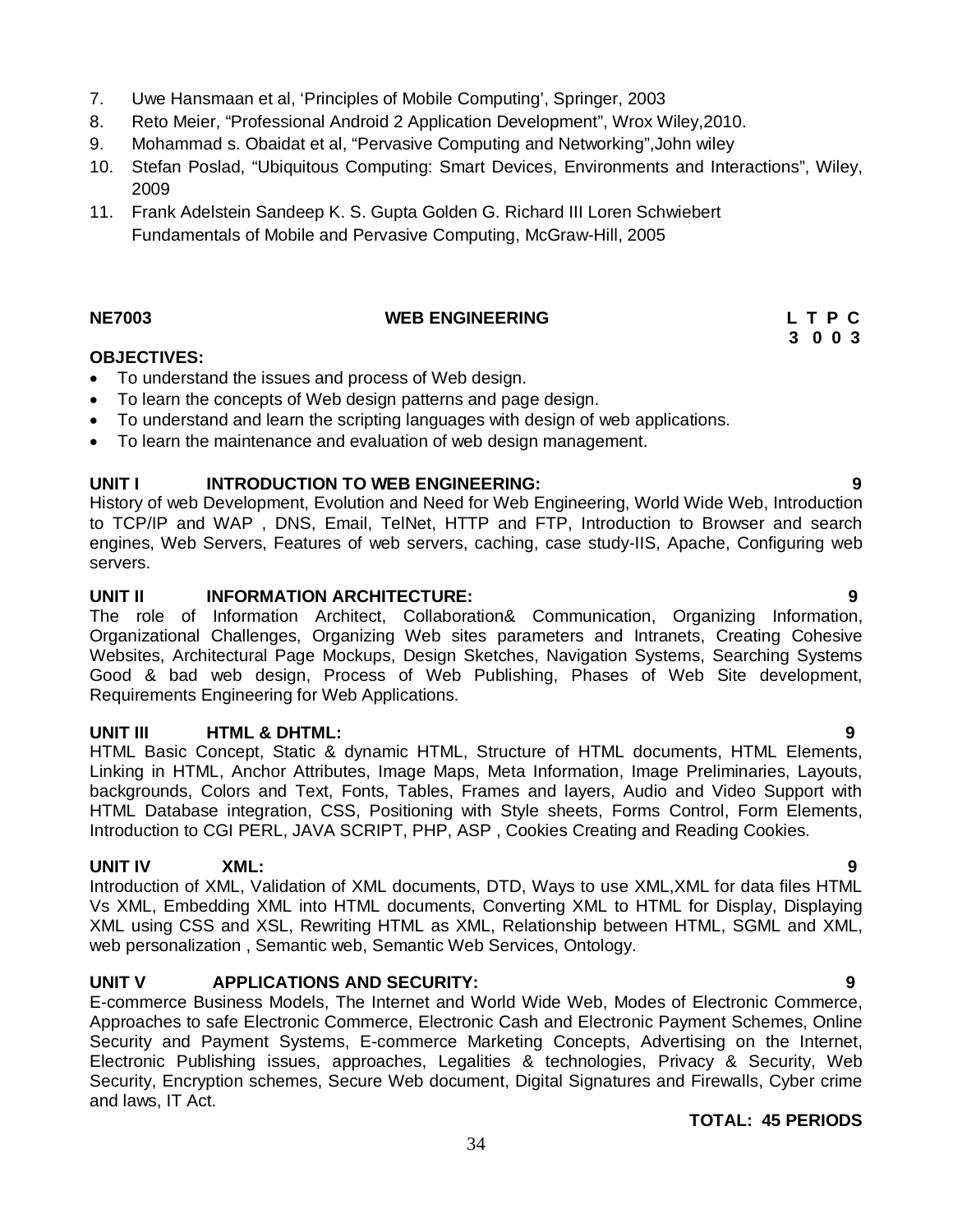#### **OUTCOMES:**

Upon completion of the course, the students will be able to

- Identify the various issues of web design process and evaluation.
- Determine templates for web pages and layout.
- Develop simple web applications using scripting languages.
- Determine the various issues of web project development.
- Address the core issues of web page maintenance and evaluation.

#### **REFERENCES:**

- 1. Roger S. Pressman, David Lowe, "Web Engineering", Tata McGraw Hill Publication, 2007
- 2. Web Engineering: A Practitioner's Approach by Roger Pressman and David Lowe, McGraw‐Hill, 2009.
- 3. Achyut S Godbole and Atul Kahate, "Web Technologies", Tata McGraw Hill
- 4. NEIL GRAY ,"Web server Programming" Wiley
- 5. CHRIS BATES Web Programming :Building Internet applications, Wiley
- 6. Moller, "An Introduction to XML and Web Technologies", Pearson Education New Delhi,2009

### **NE7004 NETWORK PROTOCOLS L T P C**

# **3 0 0 3**

#### **OBJECTIVES:**

- To understand the existing network architecture models and analyze the their performance
- To understand the high speed network protocols and design issues.
- To learn network security technologies and protocols
- To study various protocols in wireless LAN, MAN.

#### **UNIT I FUNDAMENTALS OF NETWORKING STANDARDS AND PROTOCOLS 9**

Network Communication Architecture and Protocols - OSI Network Architecture seven Layers Model - Definition and Overview of TCP/IP Protocols -TCP/IP Four Layers Architecture Model - Other Network Architecture Models: IBM SNA.

### **UNIT II ROUTED AND ROUTING PROTOCOLS 9**

Application Layer Protocols-Presentation Layer Protocols- Session Layer Protocols - Transport Layer Protocols - Network Layer Protocols - Data Link Layer Protocols - Routing Protocols - Multicasting Protocols - MPLS.

#### **UNIT III ISDN AND NETWORK MANAGEMENT PROTOCOLS 9**

Overview of ISDN − Channels − User access – Protocols Network management requirements − Network monitoring − Network control − SNMP  $V_1$ ,  $V_2$  and  $V_3$  – Concepts, MIBs – Implementation issues-RMON.

#### **UNIT IV SECURITY AND TELEPHONY PROTOCOLS 9**

Network Security Technologies and Protocols - AAA Protocols - Tunneling Protocols - Security Protocols- Private key encryption − Data encryption system, public key encryption − RSA − Elliptic curve cryptography − Authentication mechanisms− Web security -Secured Routing Protocols - IP telephony -Voice over IP and VOIP Protocols –Signaling Protocols- Media/CODEC.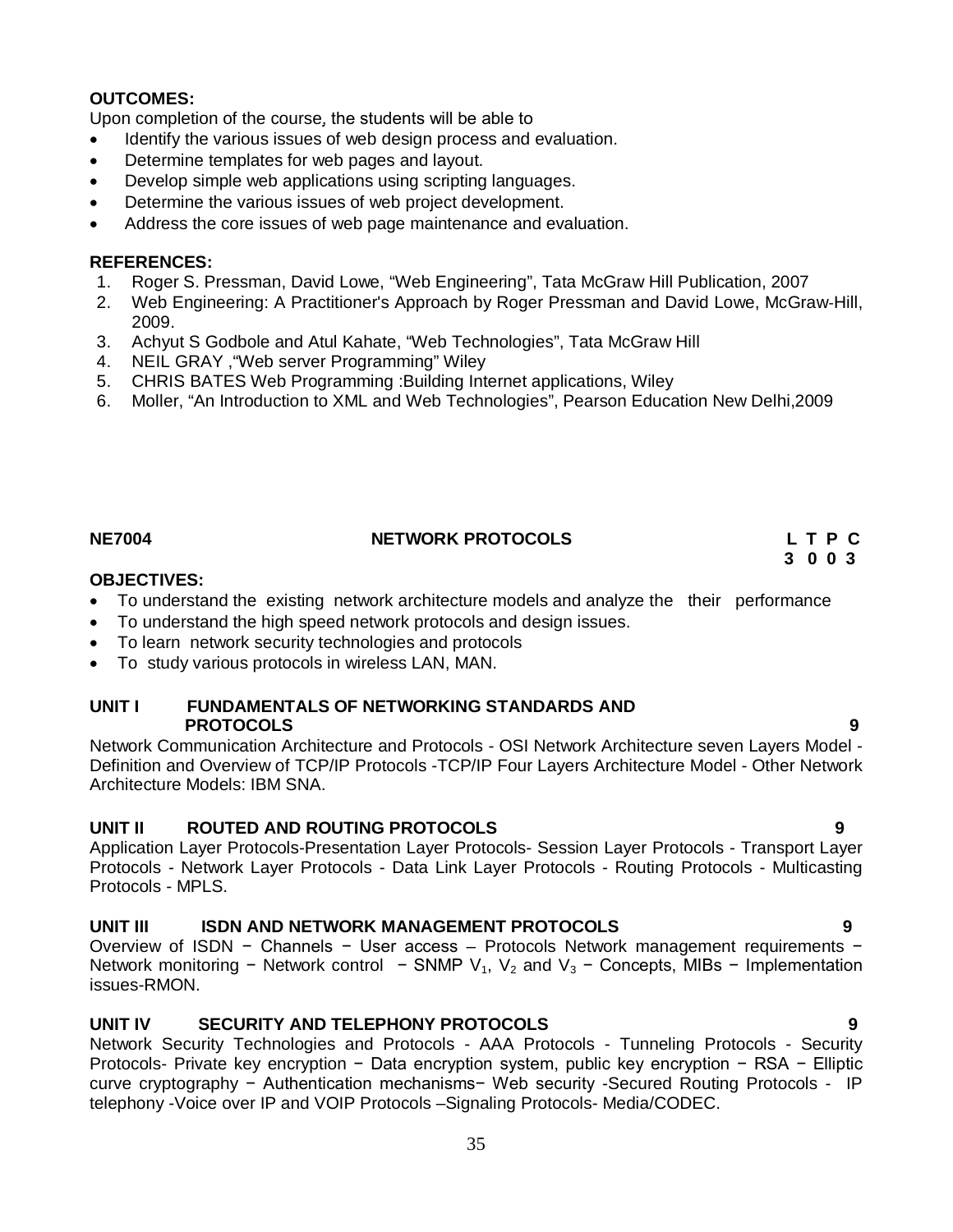# UNIT V NETWORK ENVIRONMENTS AND PROTOCOLS

Wide Area Network and WAN Protocols - Frame relay - ATM - Broadband Access Protocols -PPP Protocols - Local Area Network and LAN Protocols - Ethernet Protocols - Virtual LAN Protocols - Wireless LAN Protocols - Metropolitan Area Network and MAN Protocol - Storage Area Network and SAN Protocols.

#### **OUTCOME:**

ability to study, analyze and design seven layers of protocols of wired and wireless networks**.** 

#### **REFERENCES:**

- 1. Javvin, "Network Protocols" , Javvin Technologies Inc , second edition, 2005
- 2. William Stallings, "Cryptography and Network Security", PHI, 2000.
- 3. Mani Subramanian, "Network Management−Principles and Practices", Addison Wesley, 2000.
- 4. William Stallings, "SNMP, SNMPV2, SNMPV3 and RMON1 and 2", 3rd Edition, Addison Wesley, 1999.

**CP7010 CONCURRENCY MODELS L T P C** 

5. William Stallings, "Data and Computer Communications" 5th Edition, PHI, 1997.

#### **3 0 0 3 OBJECTIVES:**

- To model concurrency in FSP
- To specify and check safety and liveness properties
- To understand concurrency architectures and design
- To apply linear temporal logic to safety and liveness analysis
- To apply Petri nets for concurrency modeling and analysis

### **UNIT I FSP AND GRAPH MODELS 9**

Concurrency and issues in concurrency – models of concurrency – graphical models – FSP & LTSA – modeling processes with FSP – concurrency models with FSP – shared action – structure diagrams – issues with shared objects – modeling mutual exclusion – conditional synchronization – modeling semaphores – nested monitors – monitor invariants

### **UNIT II SAFETY AND LIVENESS PROPERTIES 9**

Deadlocks – deadlock analysis in models – dining philosophers problem – safety properties – singlelane bridge problem – liveness properties – liveness of the single-lane bridge – readers-writers problem – message passing – asynchronous message passing models – synchronous message passing models – rendezvous

### **UNIT III CONCURRENCY ARCHITECTURES AND DESIGN 9**

Modeling dynamic systems – modeling timed systems – concurrent architectures – Filter pipeline – Supervisor-worker model – announcer-listener model – model-based design – from requirements to models – from models to implementations – implementing concurrency in Java – program verification

### **UNIT IV LINEAR TEMPORAL LOGIC (LTL) 9**

Syntax of LTL – semantics of LTL – practical LTL patterns – equivalences between LTL statements – specification using LTL – LTL and FSP – Fluent proposition – Temporal propositions – Fluent Linear Temporal Logic (FLTL) – FLTL assertions in FSP – Database ring problem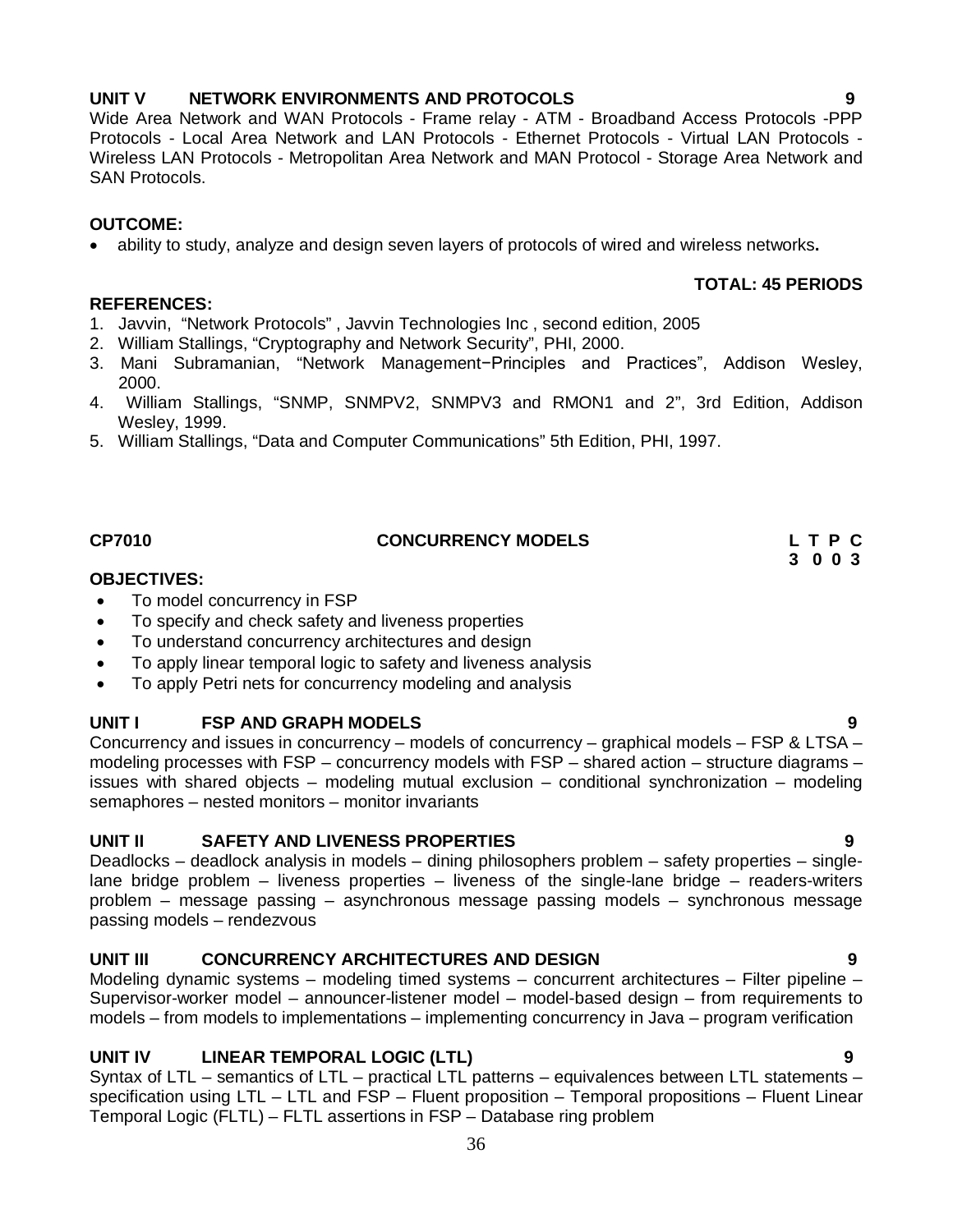#### **UNIT V PETRI NETS 9**

Introduction to Petri nets – examples – place-transition nets – graphical and linear algebraic representations – concurrency & conflict – coverability graphs – decision procedures – liveness – colored Petri nets (CPN) – modeling & verification using CPN – non-hierarchical CPN – modeling protocols – hierarchical CPN – timed CPN – applications of Petri Nets

#### **OUTCOMES:**

Upon Completion of the course, the students will be able to

- Develop concurrency models and FSP
- State safety and liveness properties in FSP
- Verify properties using LTSA tool
- Explain concurrency architectures
- Design concurrent Java programs from models
- Apply Linear Temporal Logic to state safety and liveness properties
- Assert LTL properties in FSP and check using LTSA tool
- Model and analyze concurrency using Petri nets

#### **REFERENCES:**

- 1. Jeff Magee & Jeff Kramer, "Concurrency: State Models and Java Programs", Second Edition, John Wiley, 2006.
- 2. M. Huth & M. Ryan, "Logic in Computer Science Modeling and Reasoning about Systems", Second Edition, Cambridge University Press, 2004.
- 3. B. Goetz, T. Peierls, J. Bloch, J. Bowbeer, D. Holmes, and D. Lea, "Java Concurrency in Practice", Addison-Wesley Professional, 2006.
- 4. Wolfgang Reisig, "Petri Nets: An Introduction", Springer, 2011.
- 5. K. Jensen and L. M. Kristensen, "Colored Petri Nets: Modeling and Validation of Concurrent Systems", Springer, 2009.
- 6. Wolfgang Reisig, "Understanding Petri Nets: Modeling Techniques, Analysis Methods, Case Studies", Springer, 2013.

#### **CP7011 REAL TIME SYSTEMS**

**L T P C 3 0 0 3**

#### **OBJECTIVES:**

- To provide good understanding of fundamental concepts in real time systems.
- To provide understanding of advanced topics in real time systems.
- To provide understanding on basic multi-task scheduling algorithms for periodic, a periodic, and sporadic tasks as well as understand the impact of the latter two on scheduling
- To expose to understand capabilities of commercial off-the-shelf R-T kernel.
- To expose to real time communications and databases.

#### **UNIT I INTRODUCTION 9**

Real-time systems – Applications – Basic Model – Characteristics – Safety and Reliability – Real-Time tasks – Timing Constraints – Modelling Timing Constraints.

#### **UNIT II SCHEDULING REAL-TIME TASKS 9**

Concepts – Types of RT Tasks and their Characteristics – Task Scheduling – Clock-Driven Scheduling – Hybrid Schedulers - Event-Driven Scheduling – EDF Scheduling – RMA – Issues with RMA – Issues in Using RMA in Practical Situations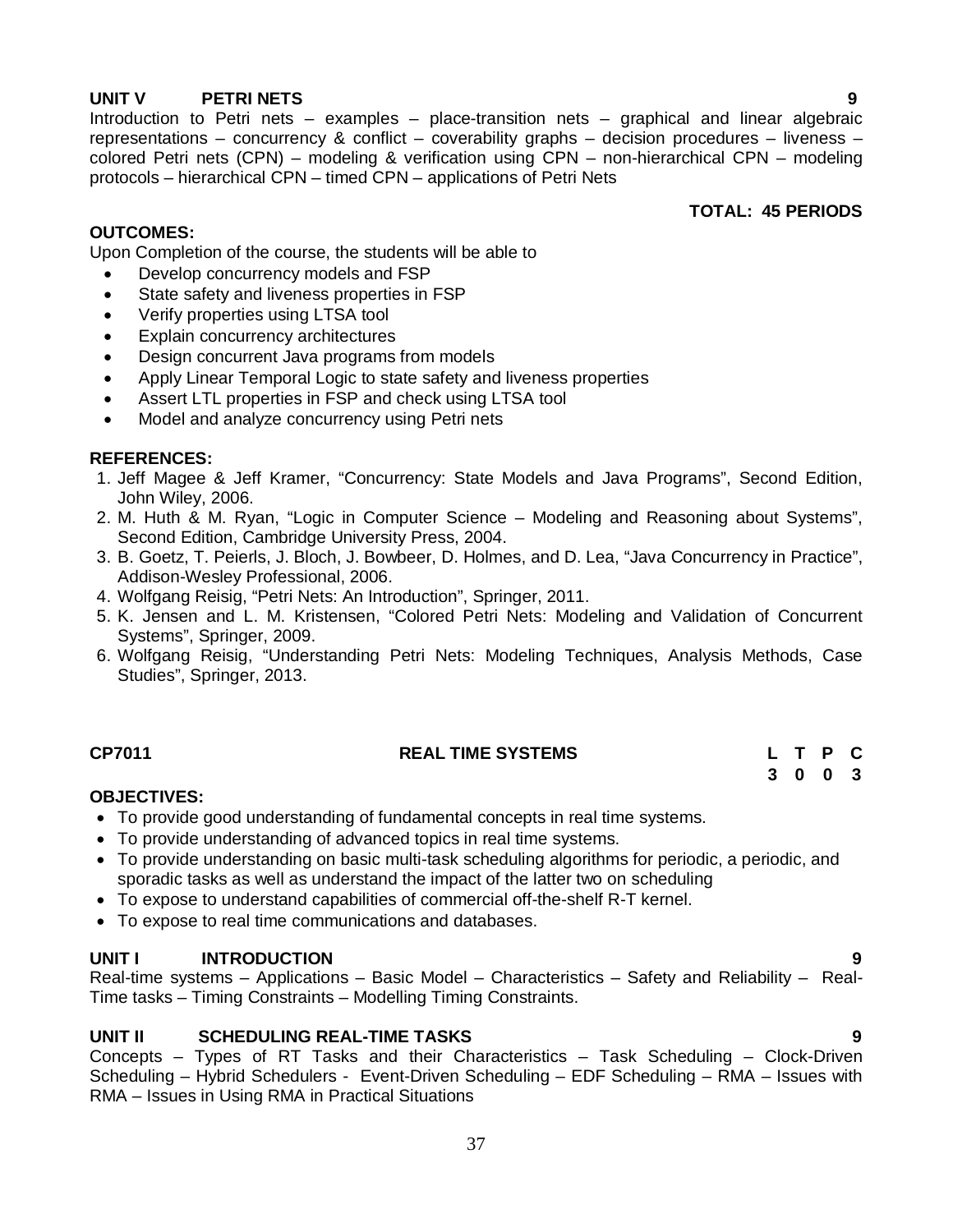# **UNIT III RESOURCE SHARING AMONG RT TASKS & SCHEDULING RT TASKS 9**

Resource Sharing Among RT Tasks – Priority Inversion – PIP – HLP – PCP – Types of Priority Inversions Under PCP – Features of PCP – Issues in using Resource Sharing Protocol – Handling Task Dependencies – Multiprocessor Task Allocation – Dynamic Allocation of Tasks – Fault-Tolerant Scheduling of Tasks – Clocks in Distributed RT Systems – Centralized and Distributed Clock Synchronization.

#### **UNIT IV COMMERCIAL RT OPERATING SYSTEMS 9**

Time Services – Features of RT OS – Unix as a RT OS – Unix Based RT OS – Windows as a RT OS – POSIX – Survey of RTOS: PSOS – VRTX – VxWorks – QNX - µC/OS-II – RT Linux – Lynx – Windows CE – Benching RT Systems.

### **UNIT V RT COMMUNICATION & DATABASES 9**

Examples of Applications Requiring RT Communication – Basic Concepts – RT Communication in a LAN – Soft & Hard RT Communication in a LAN – Bounded Access Protocols for LANs – Performance Comparison – RT Communication Over Packet Switched Networks – QoS Framework – Routing – Resource Reservation – Rate Control – QoS Models - Examples Applications of RT Databases – RT Databases – Characteristics of Temporal Data – Concurrency Control in RT Databases – Commercial RT Databases.

#### **OUTCOMES:**

- Understand the basics and importance of real-time systems
- Generate a high-level analysis document based on requirements specifications
- Generate a high-level design document based on analysis documentation
- Generate a test plan based on requirements specification
- Generate a validation plan based on all documentation
- Understand basic multi-task scheduling algorithms for periodic, aperiodic, and sporadic tasks as well as understand the impact of the latter two on scheduling
- Understand capabilities of at least one commercial off-the-shelf R-T kernel

### **REFERENCES:**

- 1. Rajib Mall, "Real-Time Systems: Theory and Practice," Pearson, 2008.
- 2. Jane W. Liu, "Real-Time Systems" Pearson Education, 2001.
- 3. Krishna and Shin, "Real-Time Systems," Tata McGraw Hill. 1999.
- 4. Alan C. Shaw, "Real-Time Systems and Software", Wiley, 2001.
- 5. Philip Laplante, "Real-Time Systems Design and Analysis", 2nd Edition, Prentice Hall of India.
- 6. Resource Management in Real-time Systems and Networks, C. Siva Ram Murthy and G. Manimaran, MIT Press, March 2001.

# **CP7012 COMPUTER VISION**

#### **OBJECTIVES:**

- To review image processing techniques for computer vision
- To understand shape and region analysis
- To understand Hough Transform and its applications to detect lines, circles, ellipses
- To understand three-dimensional image analysis techniques
- To understand motion analysis
- To study some applications of computer vision algorithms

**L T P C 3 0 0 3**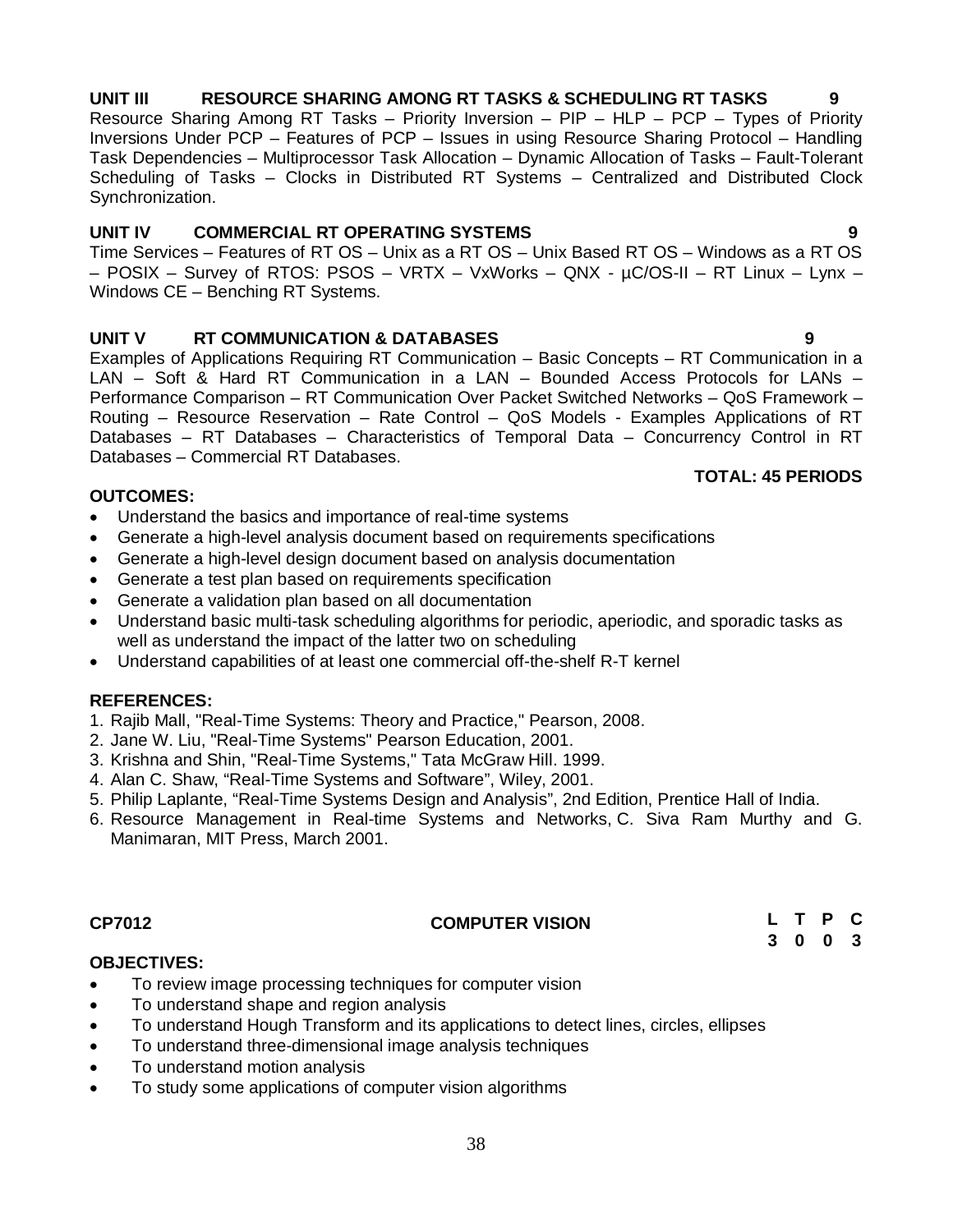#### **UNIT I IMAGE PROCESSING FOUNDATIONS 9**

Review of image processing techniques – classical filtering operations – thresholding techniques – edge detection techniques – corner and interest point detection – mathematical morphology – texture

### **UNIT II SHAPES AND REGIONS 9**

Binary shape analysis – connectedness – object labeling and counting – size filtering – distance functions – skeletons and thinning – deformable shape analysis – boundary tracking procedures – active contours – shape models and shape recognition – centroidal profiles – handling occlusion – boundary length measures – boundary descriptors – chain codes – Fourier descriptors – region descriptors – moments

## **UNIT III HOUGH TRANSFORM 9**

Line detection – Hough Transform (HT) for line detection – foot-of-normal method – line localization – line fitting – RANSAC for straight line detection – HT based circular object detection – accurate center location – speed problem – ellipse detection – Case study: Human Iris location – hole detection – generalized Hough Transform – spatial matched filtering – GHT for ellipse detection – object location – GHT for feature collation

# **UNIT IV 3D VISION AND MOTION 9**

Methods for 3D vision – projection schemes – shape from shading – photometric stereo – shape from texture – shape from focus – active range finding – surface representations – point-based representation – volumetric representations – 3D object recognition – 3D reconstruction – introduction to motion – triangulation – bundle adjustment – translational alignment – parametric motion – splinebased motion – optical flow – layered motion

### **UNIT V APPLICATIONS 9**

Application: Photo album – Face detection – Face recognition – Eigen faces – Active appearance and 3D shape models of faces Application: Surveillance – foreground-background separation – particle filters – Chamfer matching, tracking, and occlusion – combining views from multiple cameras – human gait analysis Application: In-vehicle vision system: locating roadway – road markings – identifying road signs – locating pedestrians **TOTAL: 45 PERIODS** 

### **OUTCOMES:**

Upon Completion of the course, the students will be able to

- To implement fundamental image processing techniques required for computer vision
- To perform shape analysis
- To implement boundary tracking techniques
- To apply chain codes and other region descriptors
- To apply Hough Transform for line, circle, and ellipse detections
- To apply 3D vision techniques
- To implement motion related techniques
- To develop applications using computer vision techniques

### **REFERENCES:**

- 1. E. R. Davies, "Computer & Machine Vision", Fourth Edition, Academic Press, 2012.
- 2. R. Szeliski, "Computer Vision: Algorithms and Applications", Springer 2011.
- 3. Simon J. D. Prince, "Computer Vision: Models, Learning, and Inference", Cambridge University Press, 2012.
- 4. Mark Nixon and Alberto S. Aquado, "Feature Extraction & Image Processing for Computer Vision", Third Edition, Academic Press, 2012.
- 5. D. L. Baggio et al., "Mastering OpenCV with Practical Computer Vision Projects", Packt Publishing, 2012.
- 6. Jan Erik Solem, "Programming Computer Vision with Python: Tools and algorithms for analyzing images", O'Reilly Media, 2012.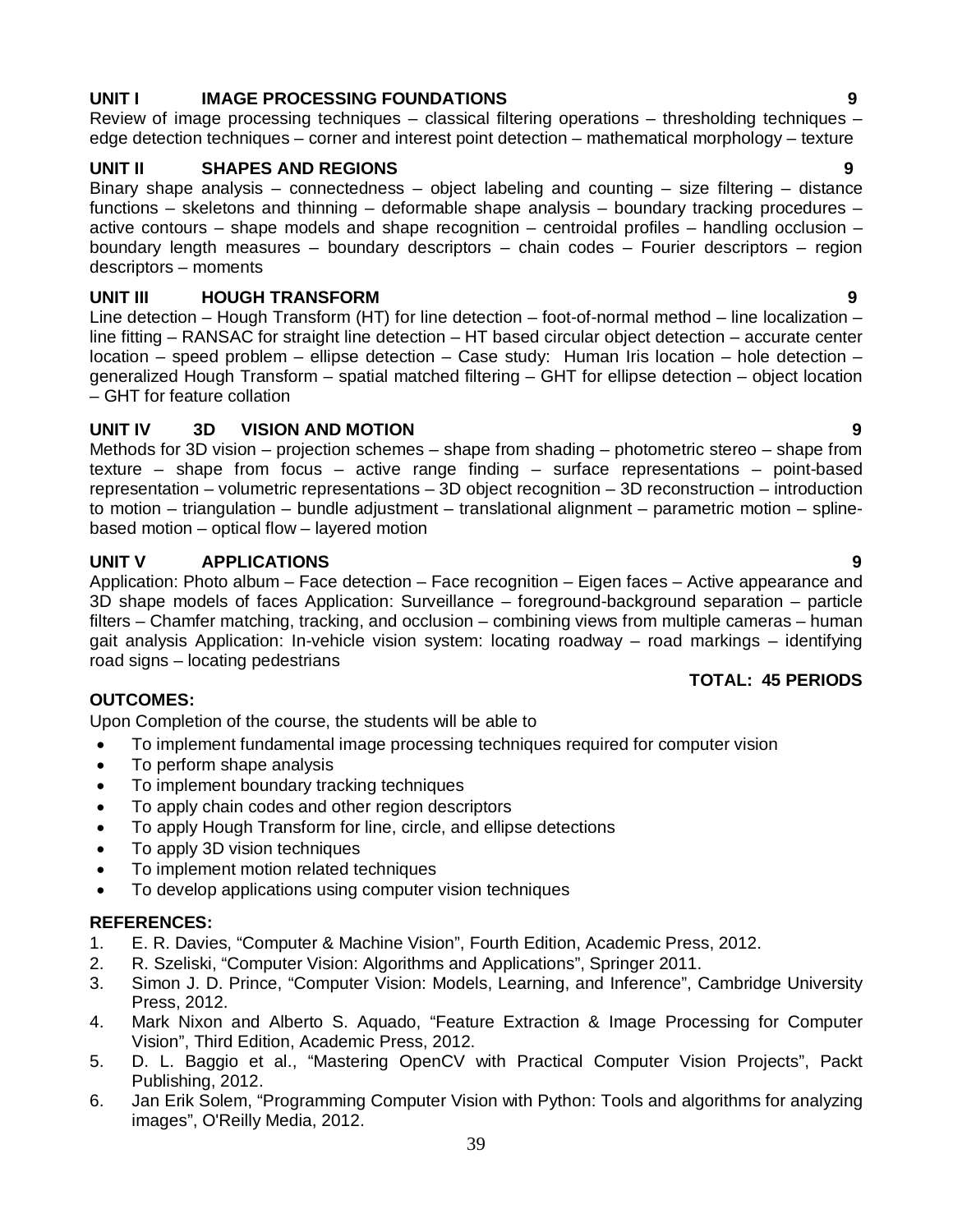#### Introduction – Standard Definitions of Software Architecture– Architectural structures – Influence of software architecture on organization – Architecture Business Cycle – Functional requirements – Technical constraints – Quality Attributes – Quality Attribute Workshop (QAW) – Documenting Quality Attributes – Six part scenarios

**UNIT I ARCHITECTURAL DRIVERS 9**

#### **UNIT II ARCHITECTURAL VIEWS AND DOCUMENTATION 9**

Introduction – Standard Definitions for views – Structures and views- Perspectives: Static, dynamic and physical and the accompanying views – Representing views-available notations – Good practices in documentation– Documenting the Views using UML – Merits and Demerits of using visual languages – Need for formal languages - Architectural Description Languages – ACME

#### **UNIT III ARCHITECTURAL STYLES 9**

• Understand architectural requirements

 Develop architectural documentation Generate architectural alternatives

Evaluate the architecture against the drivers

• Identify architectural structures

Introduction – Data flow styles – Call-return styles – Shared Information styles - Event styles – Case studies for each style.

#### **UNIT IV ARCHITECTURAL DESIGN 9**

Approaches for architectural design – System decomposition – Attributes driven design – Architecting for specific quality attributes – Performance, Availability – Security – Architectural conformance

#### **UNIT V ARCHITECTURE EVALUATION AND SOME SPECIAL TOPICS 9**

Need for evaluation – Scenario based evaluation against the drivers – ATAM and its variations – Case studies in architectural evaluations – SOA and Web services – Cloud Computing – Adaptive structures

#### **OUTCOMES:**

Upon Completion of the course, the students will be able to

- Explain key architectural drivers
- Explain the influence of architecture on business and technical activities
- Identify key architectural structures
- Adopt good practices for documenting the architecture
- Develop alternative architectures for a given problem
- Explain how to use formal languages to specify architecture
- Evaluate the architecture against the drivers
- Describe the recent trends in software architecture

#### **REFERENCES:**

- 1. Len Bass, Paul Clements, and Rick Kazman, "Software Architectures Principles and Practices", 2n Edition, Addison-Wesley, 2003.
- 2. Anthony J Lattanze, "Architecting Software Intensive System. A Practitioner's Guide", Auerbach Publications, 2010.

40

#### **CP7014 SOFTWARE ARCHITECTURES**

**COURSE OBJECTIVES**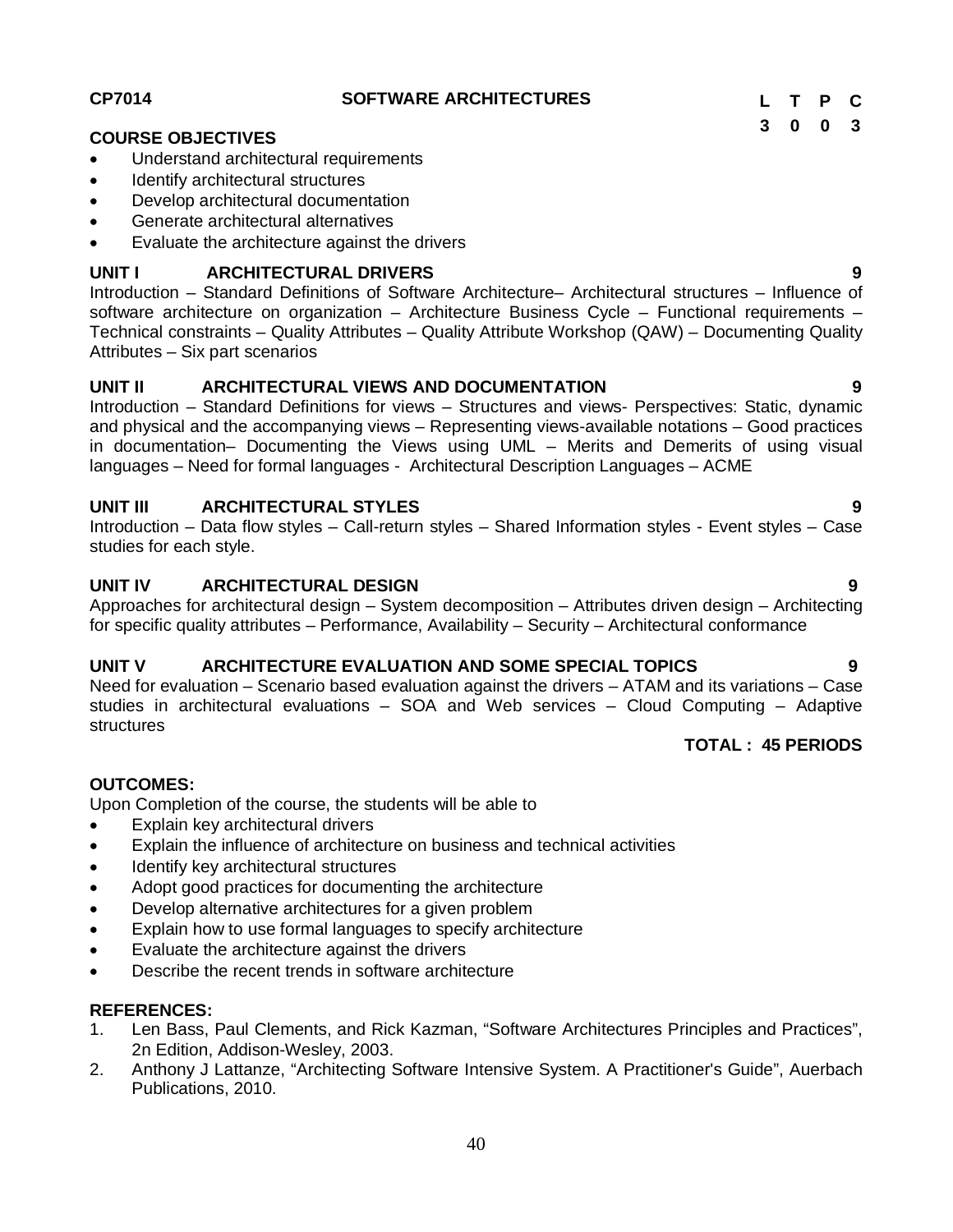- 3. Paul Clements, Felix Bachmann, Len Bass, David Garlan, James Ivers, Reed Little, Paulo Merson, Robert Nord, and Judith Stafford, "Documenting Software Architectures. Views and Beyond", 2<sup>nd</sup> Edition, Addison-Wesley, 2010.
- 4. Paul Clements, Rick Kazman, and Mark Klein, "Evaluating software architectures: Methods and case studies.", Addison-Wesley, 2001.
- 5. David Garlan and Mary Shaw, "Software architecture: Perspectives on an emerging discipline", Prentice Hall, 1996.
- 6. Rajkumar Buyya, James Broberg, and Andrzej Goscinski, "Cloud Computing. Principles and Paradigms", John Wiley & Sons, 2011
- 7. Mark Hansen, "SOA Using Java Web Services", Prentice Hall, 2007
- 8. David Garlan, Bradley Schmerl, and Shang-Wen Cheng, "Software Architecture-Based Self-Adaptation," 31-56. Mieso K Denko, Laurence Tianruo Yang, and Yan Zang (eds.), "Autonomic Computing and Networking". Springer Verlag, 2009.

| <b>CP7007</b> | <b>SOFTWARE REQUIREMENTS ENGINEERING</b> | LTPC    |  |  |
|---------------|------------------------------------------|---------|--|--|
|               |                                          | 3 0 0 3 |  |  |

#### **OBJECTIVES**

- Understand system requirements
- Identify different types of requirement
- Generate requirements be elicitation
- Develop requirements documentation
- Evaluate the requirements

#### **UNIT I DOMAIN UNDERSTANDING 9**

Introduction – Types of requirements – Requirements engineering process – Validating requirements – Requirements and design – Requirements and test cases – introduction to business domain – Problem analysis – Fish bone diagram – Business requirements – Business process modeling – Business use cases – Business modeling notations – UML Activity diagrams.

#### **UNIT II REQUIREMENTS ELICITATION 9**

Introduction – Understanding stakeholders' needs – Elicitation techniques – interviews, questionnaire, workshop, brainstorming, prototyping – Documenting stakeholders' needs

#### **UNIT III FUNCTIONAL REQUIREMENTS 9**

Introduction – Features and Use cases – Use case scenarios – Documenting use cases – Levels of details – SRS documents.

#### **UNIT IV QUALITY ATTRIBUTES AND USER EXPERIENCE 9**

Quality of solution – Quality attributes – Eliciting quality attributes – Quality attribute workshop (QAW) – Documenting quality attributes – Six part scenarios – Usability requirements – Eliciting and documenting usability requirements – Modeling user experience – Specifying UI design

#### **UNIT V MANAGING REQUIREMENTS 9**

Defining scope of the project – Context diagram – Managing requirements – Requirements properties – Traceability – Managing changes – Requirements metrics – Requirements management tools.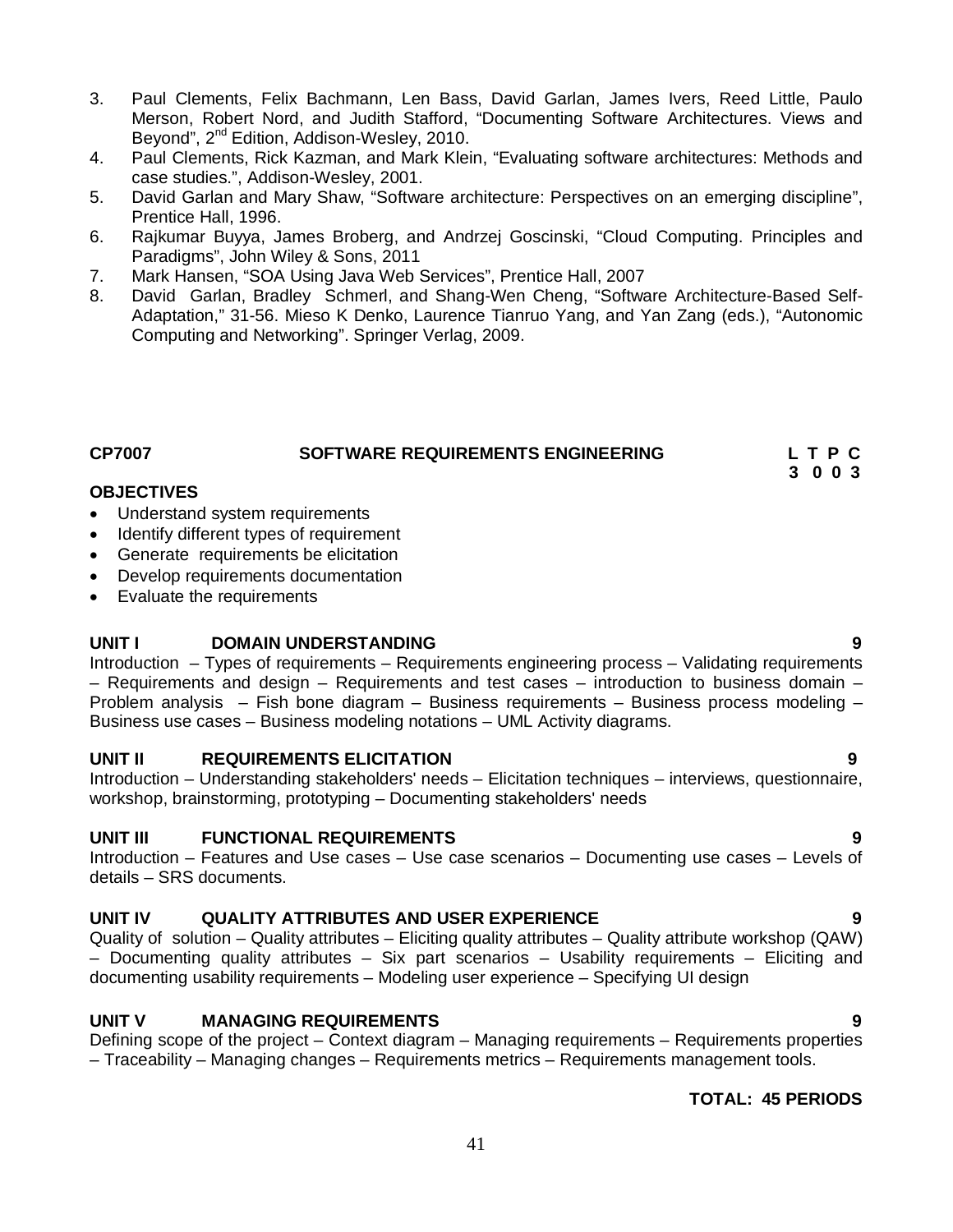#### **OUTCOMES:**

Upon Completion of the course,the students will be able to

- Define a process for requirments engineering
- Execute a process for gathering requirments through elicitation techniques.
- Validate requirements according to criteria such as feasibility, clarity, preciseness etc.
- Develop and document functional requirements for different types of systems.
- Develop and document quality attributes of the system to be implemented
- Communicate the requirments to stakeholders
- Negotiate with stakeholders in order to agree on a set of requirements.
- Detect and resolve feature interactions

#### **REFERENCES:**

- 1. Axel van Lamsweerde, "Requirements Engineering", Wiley, 2009
- 2. Gerald Kotonya, Ian Sommerville, "Requirements Engineering: Processes and Techniques", John Wiley and Sons, 1998
- 3. Dean Leffingwell and Don Widrig, "Managing Software Requirements: A Use Case Approach (2nd Edition) ", Addison-wesley, 2003
- 4. SEI Report, "Quality Attributes Workshop", http://www.sei.cmu.edu/library/abstracts/reports/03tr016.cfm **,** 2003
- 5. J Nielsen, "Usability Engineering", Academic Press, 1993

#### **NE7005 PROTOCOLS AND ARCHITECTURE FOR WIRELESS L T P C SENSOR NETWORKS** 3 0 0 3

#### **UNIT I INTRODUCTION AND OVERVIEW OF WIRELESS SENSOR NETWORKS 9**

Background of Sensor Network Technology, Application of Sensor Networks, Challenges for Wireless Sensor Networks, Mobile Adhoc NETworks (MANETs) and Wireless Sensor Networks, Enabling Technologies For Wireless Sensor Networks.

#### **UNIT II ARCHITECTURES 9**

Single-node Architecture, Hardware Components & Design Constraints, Operating Systems and Execution Environments, Introduction to TinyOS and nesC, Network Architecture, Sensor Network Scenarios, Optimization Goals and Figures of Merit, Design Principles for WSNs, Service Interfaces of WSNs, Gateway Concepts.

#### **UNIT III DEPLOYMENT AND CONFIGURATION 9**

Localization and Positioning, Coverage and Connectivity, Single-hop and Multi-hop Localization, Self Configuring Localization Systems, Sensor Management Network Protocols: Issues in Designing MAC<br>
Protocol 
for 
WSNs, 
Classification

of MAC Protocols. 
S-MAC Protocol for WSNs, Classification of MAC Protocols, Protocol, B-MAC Protocol, IEEE 802.15.4 Standard and Zig Bee, Dissemination Protocol for Large Sensor Network.

#### **UNIT IV ROUTING PROTOCOLS AND DATA MANIPULATION 9**

Issues in Designing Routing Protocols, Classification of Routing Protocols, Energy-Efficient Routing, Unicast, Broadcast and Multicast, Geographic Routing.

Data Centric and Content based Routing, Storage and Retrieval in Network, Compression Technologies for WSN, Data Aggregation Technique.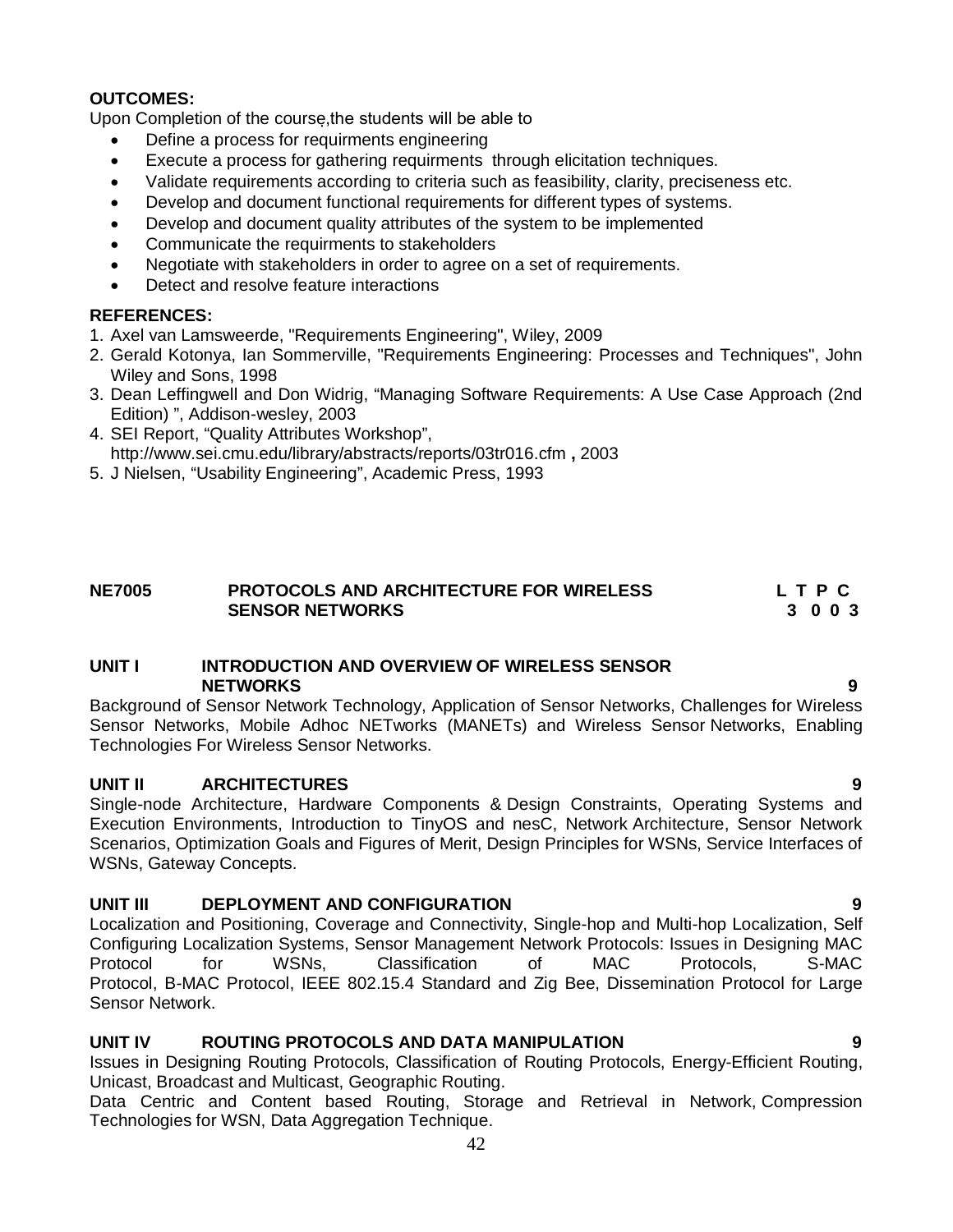# **UNIT V SENSOR NETWORK PLATFORMS AND TOOLS 9**

Sensor Node Hardware – Berkeley Motes, Programming Challenges, Node-level Software Platforms, Node-level Simulators, State-centric Programming.

#### **TOTAL : 45 PERIODS**

#### **REFERENCES:**

- 1. Holger Karl & Andreas Willig, "Protocols And Architectures for Wireless Sensor Networks", John Wiley, 2005.
- 2. Feng Zhao & Leonidas J. Guibas, "Wireless Sensor Networks- An Information Processing Approach", Elsevier, 2007.
- 3. Raghavendra, Cauligi S, Sivalingam, Krishna M., Zanti Taieb, "Wireless Sensor Network", Springer 1st Ed. 2004 (ISBN: 978-4020-7883-5).
- 4. Kazem Sohraby, Daniel Minoli, & Taieb Znati, "Wireless Sensor Networks- Technology, Protocols, and Applications", John Wiley, 2007.
- 5. N. P. Mahalik, "Sensor Networks and Configuration: Fundamentals, Standards, Platforms, and Applications" Springer Verlag.
- 6. Anna Hac, "Wireless Sensor Network Designs", John Wiley, 2003.

#### **NE7006 SIMULATION OF COMPUTER SYSTEMS AND NETWORKS L T P C 3 0 0 3**

#### **UNIT I MODELLING OF COMMUNICATION SYSTEM 9**

Model of speech and picture signals, Pseudo noise sequences, Non-linear sequences, Analog channel model, Noise and fading, Digital channel model-Gilbert model of bustry channels.

#### **UNIT II SIMULATION OF RANDOM VARIABLES AND RANDOM PROCESS 9**

Univariate and multivaraiate models, Transformation of random variables, Bounds and approximation, Random process models-Markov AND ARMA Sequences, Sampling rate for simulation, Computer generation and testing of random numbers

### **UNIT III ESTIMATION OF PERFORMANCE MEASURES 9**

Quality of an estimator, estimator for SNR, Probability density functions of analog communication system, BER of digital communication systems, Montre carlo method and Importance sampling method, estimation of power spectral density of a process

#### **UNIT IV INTORDUCTION TO NS-2 9**

Introduction, NS-2 Simulator Preliminaries, Work with Trace Files, Description and Simulation of TCP/IP Queuing models, M/M/I and M/M/I/N queues, Little formula, Burke's theorem, M/G/I queue.

### **UNIT V SIMULATION OF NETWORK ROUTING PROTOCOL USING NS-2 9**

Routing Network Dynamics, Routing Network Dynamics, Differentiated Services, Simulation of LAN, Simulation of LAN, Classical Queuing Model.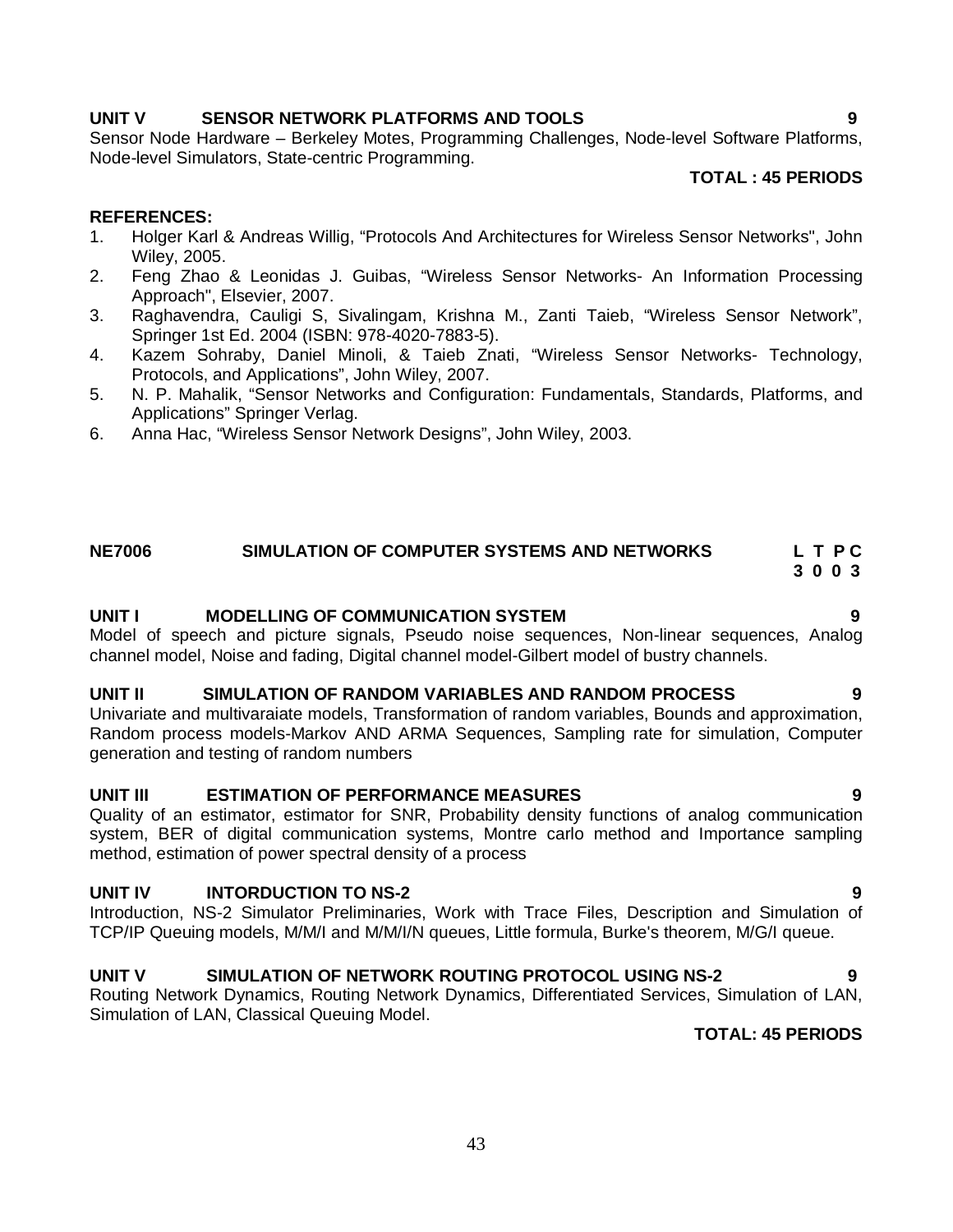#### **REFERENCES:**

- 1. Jeruchim M.C., Philip Balabanand Sam Shanmugam. S, "Simulation of Communication Systems", Plenum Press, New York, 1992.
- 2. Eitan, Tania, "NS Simulator for Beginners", Lecture Notes, University of Los Angels.
- 3. Issariyakul, Teerawat,Hossain, Ekram, "An Introduction to Network Simulator NS2", 2008.
- 4. Law A.M and David Kelton W, Simulation Modeling and analysis, Mc Graw Hill Inc., New York , 1991
- 5. Hayes J.F, Modeling and Analysis of Computer Communication networks, Plenum Press, New York, 1984
- 6. Jerry Banks and John S. Carson, "Discrete-event System Simulation", Prentice Hall Inc.., New Jersey,1984.

#### **NE7007 NETWORK MANAGEMENT L T P C**

 **3 0 0 3**

#### **OBJECTIVES:**

The objective of this course is to

- To understand the need for interoperable network management
- To learn to the concepts and architecture behind standards based network management
- To understand the concepts and terminology associated with SNMP and TMN
- To understand network management as a typical distributed application
- To study the current trends in network management technologies

#### **UNIT I FUNDAMENTALS OF COMPUTER NETWORK TECHNOLOGY 9**

Network Topology, LAN, Network node components- Hubs, Bridges, Routers, Gateways, Switches, WAN, ISDN Transmission Technology, Communications protocols and standards. Network Management: Goals, Organization, and Functions, Network and System Management, Network Management System Platform, Current Status and future of Network

#### **UNIT II OSI NETWORK MANAGEMENT 9**

OSI Network management model-Organizational model-Information model, communication model. Abstract Syntax Notation - Encoding structure, Macros Functional model CMIP/CMIS

#### **UNIT III INTERNET MANAGEMENT(SNMP) 9**

SNMP(V1 and V2)-Organizational model-System Overview, The information model, communication model-Functional model, SNMP proxy server, Management information, protocol remote monitoring- , RMON SMI and MIB, RMON1,RMON2 - A Case Study of Internet Traffic Using RMON.

#### **UNIT IV BROADBAND NETWORK MANAGEMENT 9**

Broadband networks and services, ATM Technology-VP,VC, ATM Packet, Integrated service, ATMLAN emulation, Virtual Lan. ATM Network Management-ATM Network reference model, integrated local management Interface. ATM Management Information base, Role of SNMD and ILMI in ATM Management, M1, M2, M3, M4 Interface. ATM Digital Exchange Interface Management- , TMN conceptual Model- TMN Architecture, TMN Management Service Architecture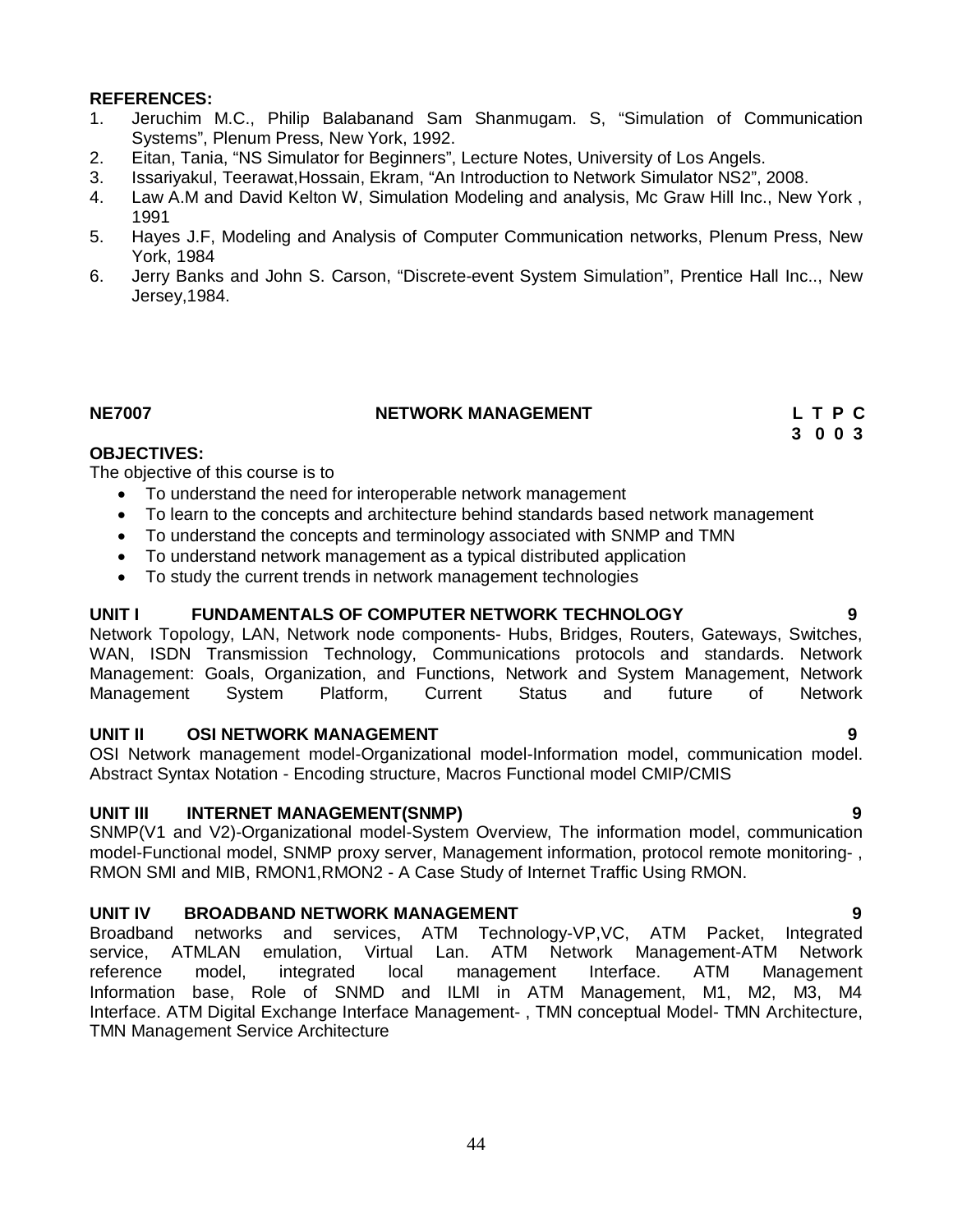# **UNIT V NETWORK MANAGEMENT APPLICATIONS 9**

Configuration management, Fault management, performance management, Event Correlation Techniques security Management, Accounting management, Report Management, Policy Based Management Service Level Management- Network Management Tools, Network Statistics Measurement Systems – Web Based Management, XML Based Network Management - : Future Directions. **TOTAL: 45 PERIODS**

#### **OUTCOMES:**

Upon completion of this course, the students will be able to

- Analyze the issues and challenges pertaining to management of emerging network technologies such as wired/wireless networks and high-speed internets.
- Apply network management standards to manage practical networks.
- Formulate possible approaches for managing OSI network model.
- Use on SNMP for managing the network
- Use RMON for monitoring the behavior of the network
- Explore the possibilities of improving the speed of the network and managing them
- Identify the various components of network and formulate the scheme for the managing them

#### **REFERENCES:**

- 1. Mani Subramanian, "Network Management Principles and practice ", Pearson Education, New Delhi, 2010.
- 2. STALLINGS, WILLIAM, "SNMP, SNMPv2, SNMPv3, and RMON 1 and 2," Pearson Education, 2012
- 3. Salah Aiidarous, Thomas Plevayk, "Telecommunications Network Management Technologies and Implementations ", eastern Economy Edition IEEE press, New Delhi, 1998.
- 4. Lakshmi G. Raman, "Fundamentals of Telecommunication Network Management ", Eastern Economy Edition IEEE Press, New Delhi, 1999.

#### **IF7014 4G TECHNOLOGIES L T P C**

# **3 0 0 3**

### **OBJECTIVES:**

- To learn various generations of wireless and cellular networks
- To study about fundamentals of 3G Services, its protocols and applications
- To study about evolution of 4G Networks, its architecture and applications
- To study about WiMAX networks, protocol stack and standards
- To Study about Spectrum characteristics & Performance evaluation

#### **UNIT I INTRODUCTION 9**

Introduction: History of mobile cellular systems, First Generation, Second Generation, Generation 2.5, Overview of 3G & 4G, 3GPP and 3GPP2 standards

#### **UNIT II 3G NETWORKS 9**

3G Networks: Evolution from GSM, 3G Services & Applications, UMTS network structure, Core network, UMTS Radio access, HSPA – HSUPA, HSDPA, CDMA 1X , EVDO Rev -0, Rev-A, Rev-B, Rev-C Architecture, protocol stack.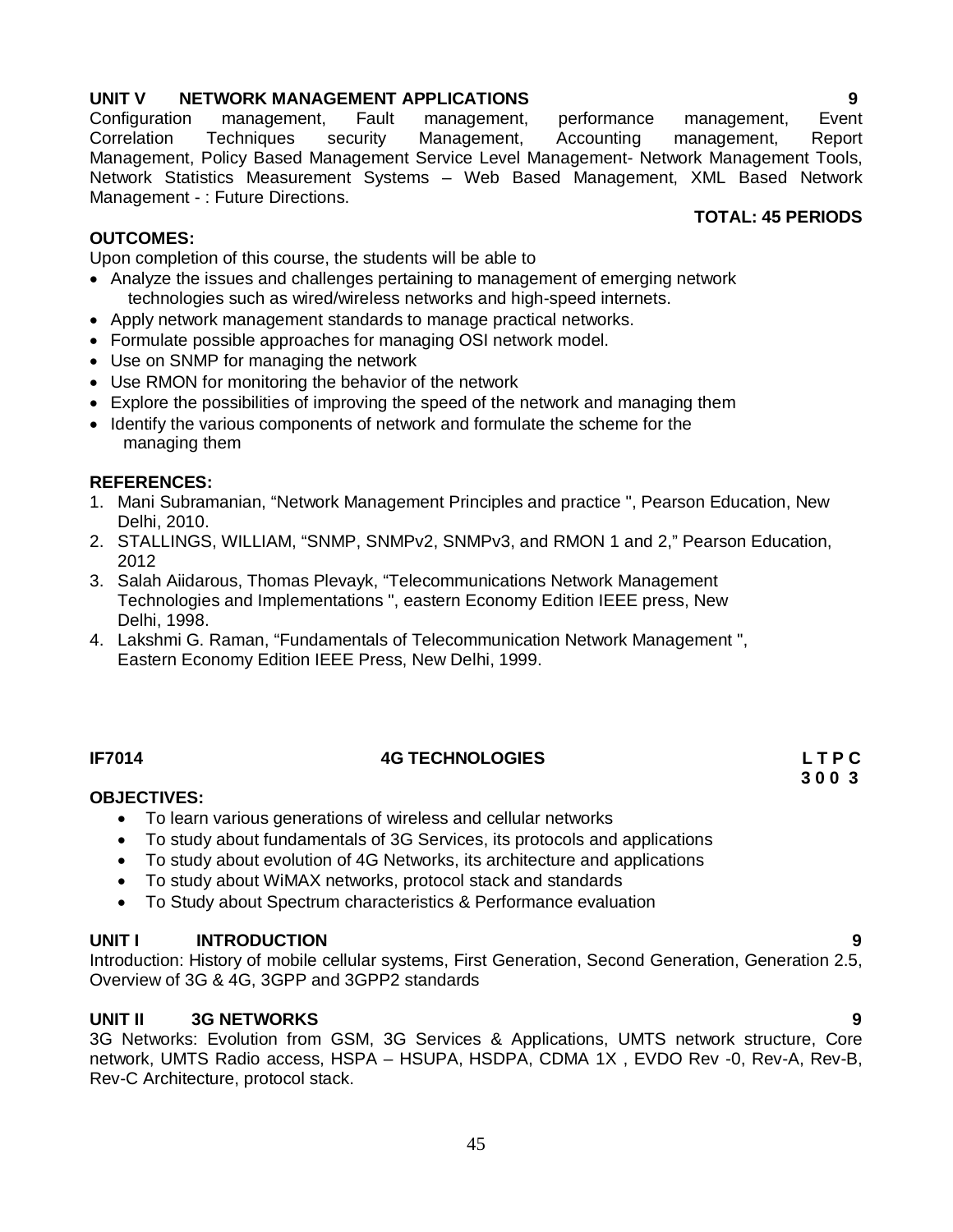#### **UNIT III 4G LTE NETWORKS 9**

4G Vision, 4G features and challenges, Applications of 4G, 4G Technologies – Multi carrier modulation, Smart Antenna Techniques, OFDM-MIMO Systems, Adaptive Modulation and Coding with Time-Slot Scheduler, Bell Labs Layered Space Time (BLAST) System, Software-Defined Radio, Cognitive Radio**.**

### **UNIT IV WiMAX NETWORKS 9**

WiMax: Introduction – IEEE 802.16, OFDM, MIMO, IEEE 802.20

### **UNIT V SPECTRUM & PERFORMANCE 9**

Spectrum for LTE-Flexibility-Carrier Aggregation-Multi standard Radio base stations-RF requirements for LTE-Power level requirements-Emission requirements-Sensitivity and Dynamic range-Receiver susceptibility. Performance Assessment-Performance Evaluation

#### **TOTAL: 45 PERIODS**

#### **OUTCOMES:**

Upon completion of the course, the students should be able to:

- Acquaint with the latest 3G/4G and WiMAX networks and its architecture.
- Interpret the various protocols and standards in various layers in Wireless networks.
- Design and implement wireless network environment for any application using latest wireless protocols and standards
- Analyze the performance of networks
- Explore the benefits of WiMax networks
- Exploit various diversity schemes in LTE

### **REFERENCES:**

- 1. Introduction to 3G Mobile Communication, Juha Korhonen, Artech House, (www.artechhouse.com), Jan 2003, ISBN-10: 1580535070
- 2. 4G LTE/LTE Advanced for Mobile Broadband, Erik Dahlman, Stefan Parkvall, Johan Skold, Academic Press 2011.
- 3. 3G Evolution HSPA and LTE for Mobile Broadband, Erik Dahlman, Stefan Parkvall, Johan Skold and Per Beming, Academic Press, Oct 2008, ISBN-10: 0123745381
- 4. UMTS Mobile Communication for the Future, Flavio Muratore, John Wiley & Sons Ltd, Jan 2001, ISBN-10: 0471498297
- 5. HSDPA/HSUPA for UMTS, Harri Holma and Antti Toskala, Johan Wiley & Sons Ltd, May 2006, ISBN-10: 0470018844
- 6. Savo G.Glisic, "Advanced Wireless Networks- 4GTechnologies", Wiley, 2006
- 7. Magnus Olsson, Catherine Mulligan, "EPC and 4G packet network", Elsevier 2012
- 8. Vijay Garg, "Wireless Communications and Networking", Elsevier, Morgan kufmann publisher 2007.

46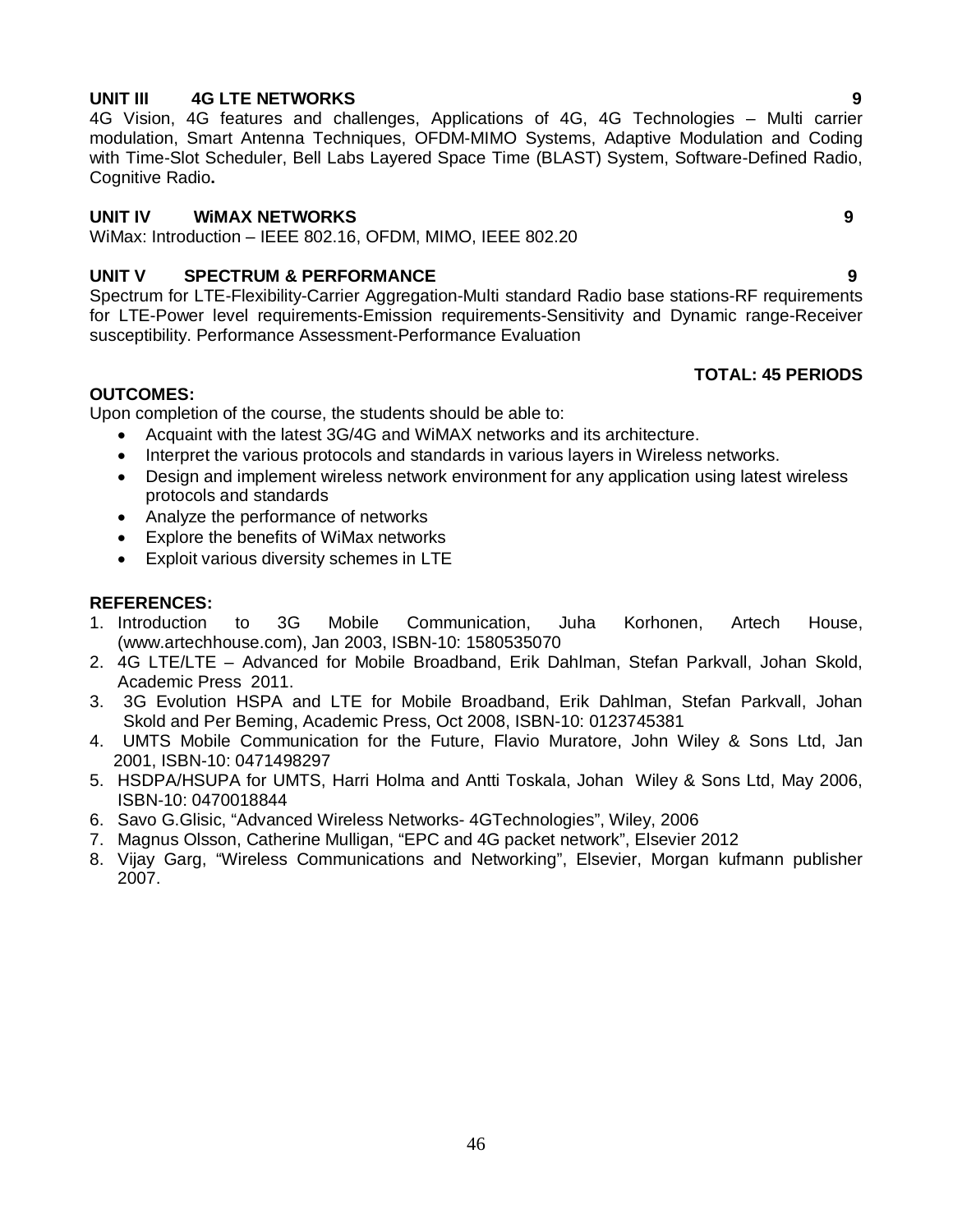### **NE7008 HIGH SPEED SWITCHING ARCHITECTURE L T P C**

### **UNIT I HIGH SPEED NETWORK 9**

LAN and WAN network evolution through ISDN to BISDN - Transfer mode and control of BISDN - SDH multiplexing structure - ATM standard , ATM adaptation layers.

#### **UNIT II LAN SWITCHING TECHNOLOGY 9**

Switching concepts; Switch forwarding techniques; switch path control - LAN switching; cut through forwarding; store and forward - virtual LANs.

#### **UNIT III ATM SWITCHING ARCHITECTURE 9**

Switch models - Blocking networks – basic and enhanced banyan networks - sorting networks – merge sorting - rearrange able networks - full and partial connection networks - nonblocking networks – recursive network – construction and comparison of non-blocking network - switches with deflection routing – shuffle switch - tandem banyan.

#### **UNIT IV QUEUES IN ATM SWITCHES 9**

Internal queuing – Input, output and shared queuing - multiple queuing networks – combined input, output and shared queuing – performance analysis of queued switches.

#### **UNIT V IP SWITCHING 9**

Addressing mode -IP switching types-flow driven and topology driven solutions - IP Over ATM address and next hop resolution – multicasting - IPv6 over ATM.

#### **REFERENCES:**

- 1. Ranier Handel, Manfred Huber N, Stefan Schrodder, ATM Networks-concepts, protocols, applications, Adisson Wesley, New York, 3<sup>rd</sup> Edition, 1999.
- 2. John Chiong A, Internetworking ATM for the internet and enterprise networks, McGraw Hill, New York, 1998.
- 3. Achille Patavina, Switching Theory: Architectures and performance in Broadband ATM Networks, John Wiley and Sons Ltd., New York.1998.

#### **OBJECTIVES:**

- Understand big data for business intelligence
- Learn business case studies for big data analytics
- Understand nosql big data management
- Perform map-reduce analytics using Hadoop and related tools

#### **UNIT I UNDERSTANDING BIG DATA 9**

What is big data – why big data – convergence of key trends – unstructured data – industry examples of big data – web analytics – big data and marketing – fraud and big data – risk and big data – credit risk management – big data and algorithmic trading – big data and healthcare – big data in medicine – advertising and big data – big data technologies – introduction to Hadoop – open source technologies – cloud and big data – mobile business intelligence – Crowd sourcing analytics – inter and trans firewall analytics

#### **TOTAL : 45 PERIODS**

#### **CP7019 MANAGING BIG DATA L T P C 3 0 0 3**

 **3 0 0 3**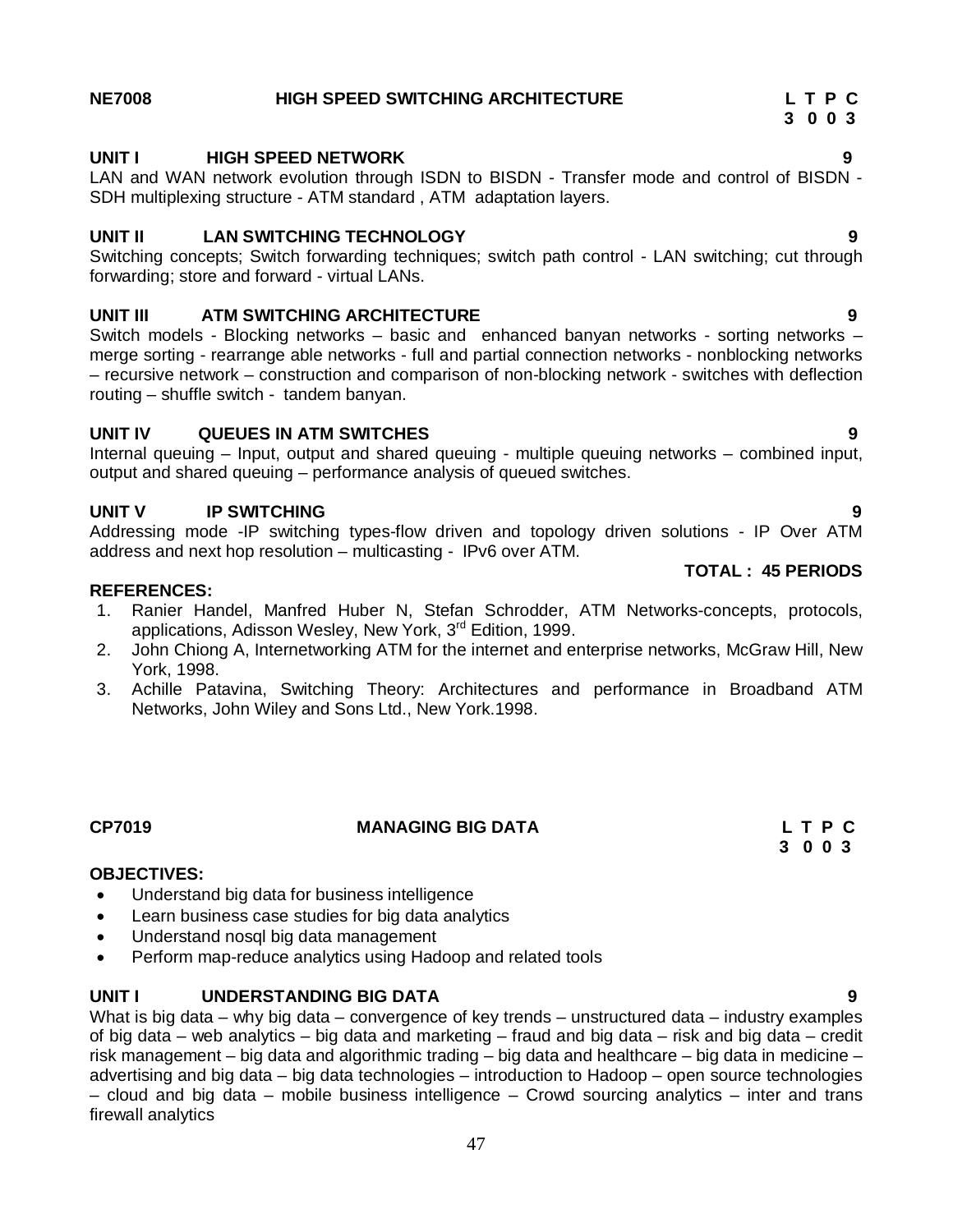#### **UNIT II NOSQL DATA MANAGEMENT 9**

Introduction to NoSQL – aggregate data models – aggregates – key-value and document data models – relationships – graph databases – schemaless databases – materialized views – distribution models – sharding – master-slave replication – peer-peer replication – sharding and replication – consistency – relaxing consistency – version stamps – map-reduce – partitioning and combining – composing map-reduce calculations

#### **UNIT III BASICS OF HADOOP 9**

Data format – analyzing data with Hadoop – scaling out – Hadoop streaming – Hadoop pipes – design of Hadoop distributed file system (HDFS) – HDFS concepts – Java interface – data flow – Hadoop I/O – data integrity – compression – serialization – Avro – file-based data structures

#### **UNIT IV MAPREDUCE APPLICATIONS 9**

MapReduce workflows – unit tests with MRUnit – test data and local tests – anatomy of Map Reduce job run – classic Map-reduce – YARN – failures in classic Map-reduce and YARN – job scheduling – shuffle and sort – task execution – MapReduce types – input formats – output formats

#### **UNIV V HADOOP RELATED TOOLS 9**

Hbase – data model and implementations – Hbase clients – Hbase examples – praxis - Cassandra – cassandra data model – cassandra examples – cassandra clients – Hadoop integration - Pig – Grunt – pig data model – Pig Latin – developing and testing Pig Latin scripts - Hive – data types and file formats – HiveQL data definition – HiveQL data manipulation – HiveQL queries.

#### **TOTAL : 45 PERIODS**

#### **OUTCOMES:**

Upon Completion of the course,the students will be able to

- Describe big data and use cases from selected business domains
- Explain NoSQL big data management
- Install, configure, and run Hadoop and HDFS
- Perform map-reduce analytics using Hadoop
- Use Hadoop related tools such as HBase, Cassandra, Pig, and Hive for big data analytics

#### **REFERENCES:**

- 1. Michael Minelli, Michelle Chambers, and Ambiga Dhiraj, "Big Data, Big Analytics: Emerging Business Intelligence and Analytic Trends for Today's Businesses", Wiley, 2013.
- 2. P. J. Sadalage and M. Fowler, "NoSQL Distilled: A Brief Guide to the Emerging World of Polyglot Persistence", Addison-Wesley Professional, 2012.
- 3. Tom White, "Hadoop: The Definitive Guide", Third Edition, O'Reilley, 2012.
- 4. Eric Sammer, "Hadoop Operations", O'Reilley, 2012.
- 5. E. Capriolo, D. Wampler, and J. Rutherglen, "Programming Hive", O'Reilley, 2012.
- 6. Lars George, "HBase: The Definitive Guide", O'Reilley, 2011.
- 7. Eben Hewitt, "Cassandra: The Definitive Guide", O'Reilley, 2010.
- 8. Alan Gates, "Programming Pig", O'Reilley, 2011.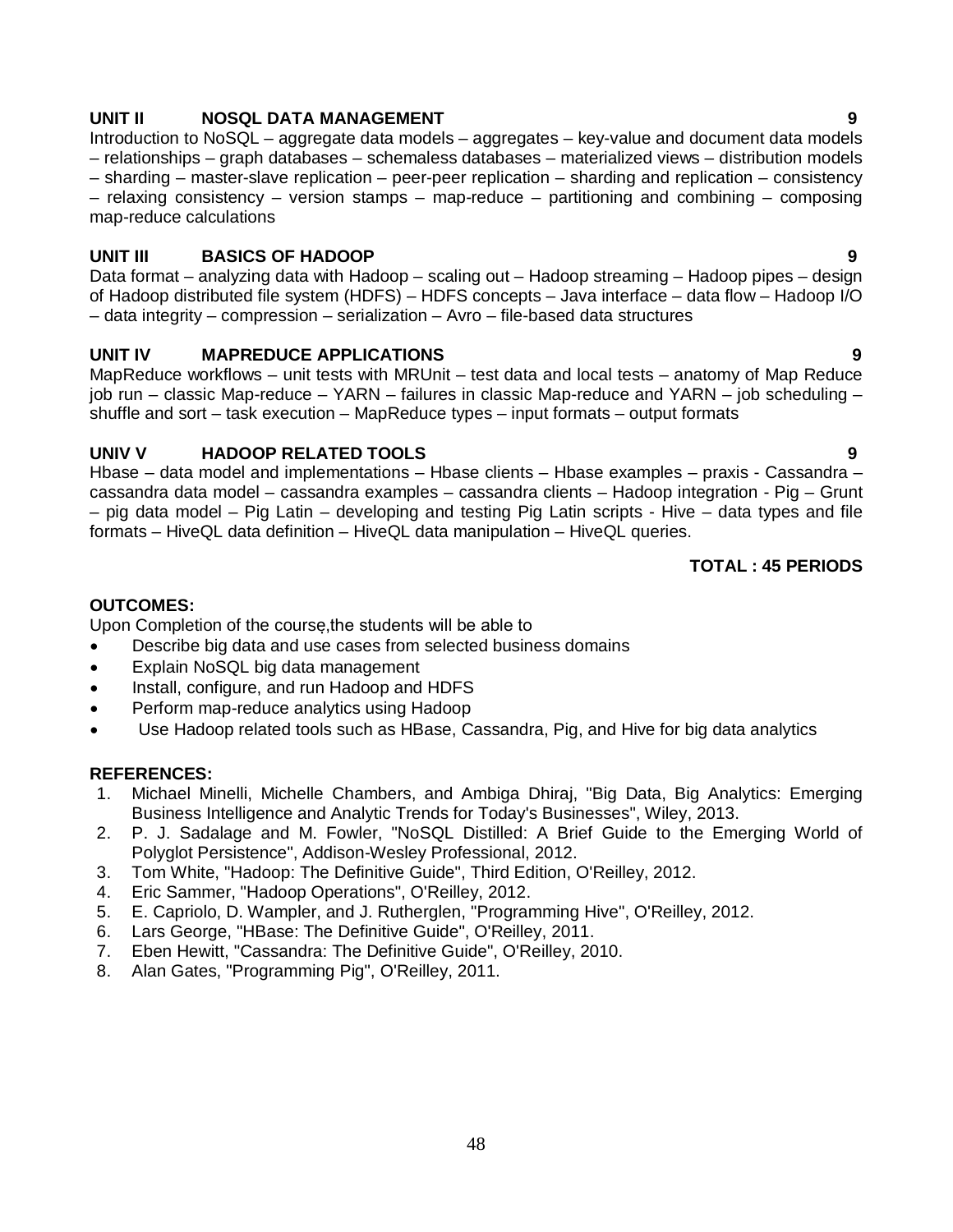Learn developmental and artificial immune systems

 Understand behavioral systems especially in the context of Robotics Understand collective systems such as ACO, PSO, and swarm robotics

Learn artificial neural systems and related learning algorithms

### **UNIT I EVOLUTIONARY AND CELLULAR SYSTEMS 9**

 Learn evolutionary theory and algorithms Understand Cellular Automata and artificial life

Foundations of evolutionary theory – Genotype – artificial evolution – genetic representations – initial population – fitness functions – selection and reproduction – genetic operators – evolutionary measures – evolutionary algorithms – evolutionary electronics – evolutionary algorithm case study Cellular systems – cellular automata – modeling with cellular systems – other cellular systems – computation with cellular systems – artificial life – analysis and synthesis of cellular systems

#### **UNIT II NEURAL SYSTEMS 9**

**OBJECTIVES:**

Biological nervous systems – artificial neural networks – neuron models – architecture – signal encoding – synaptic plasticity – unsupervised learning – supervised learning – reinforcement learning – evolution of neural networks – hybrid neural systems – case study

#### **UNIT III DEVELOPMENTAL AND IMMUNE SYSTEMS 9**

Rewriting systems – synthesis of developmental systems – evolutionary rewriting systems – evolutionary developmental programs - Biological immune systems – lessons for artificial immune systems – algorithms and applications – shape space – negative selection algorithm – clonal selection algorithm - examples

#### **UNIT IV BEHAVIORAL SYSTEMS 9**

Behavior is cognitive science – behavior in AI – behavior based robotics – biological inspiration for robots – robots as biological models – robot learning – evolution of behavioral systems – learning in behavioral systems – co-evolution of body and control – towards self reproduction – simulation and reality

#### **UNIT V COLLECTIVE SYSTEMS 9**

Biological self-organization – Particle Swarm Optimization (PSO) – ant colony optimization (ACO) – swarm robotics – co-evolutionary dynamics – artificial evolution of competing systems – artificial evolution of cooperation – case study

#### **OUTCOMES:**

Upon completion of the course, the students will be able to

- Implement and apply evolutionary algorithms
- Explain cellular automata and artificial life
- Implement and apply neural systems
- Explain developmental and artificial immune systems
- Explain behavioral systems
- Implement and apply collective intelligence systems

#### **CP7020 BIO-INSPIRED COMPUTING**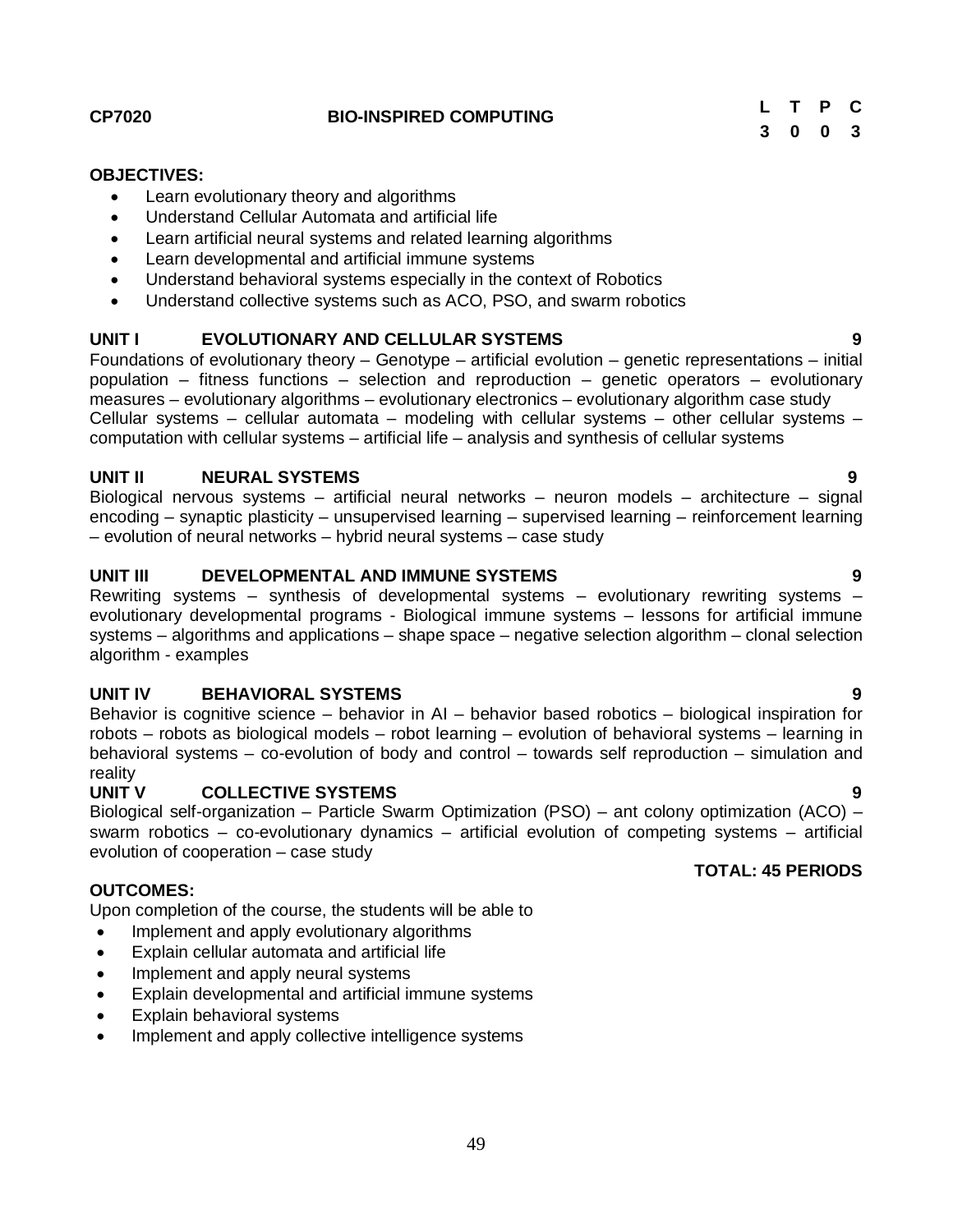#### **REFERENCES:**

- 1. D. Floreano and C. Mattiussi, "Bio-Inspired Artificial Intelligence", MIT Press, 2008.
- 2. F. Neumann and C. Witt, "Bioinspired Computation in combinatorial optimization: Algorithms and their computational complexity", Springer, 2010.
- 3. A. E. Elben and J. E. Smith, "Introduction to Evolutionary Computing", Springer, 2010.
- 4. D. E. Goldberg, "Genetic algorithms in search, optimization, and machine learning", Addison-Wesley, 1989.
- 5. Simon O. Haykin, "Neural Networks and Learning Machines", Third Edition, Prentice Hall, 2008.
- 6. M. Dorigo and T. Stutzle, "Ant Colony Optimization", A Bradford Book, 2004.
- 7. R. C. Ebelhart et al., "Swarm Intelligence", Morgan Kaufmann, 2001.

#### **CP7021 MEDICAL IMAGE PROCESSING**

**DESCRIPTION**:

An advanced graduate level course on medical imaging and medical image analysis. The course includes topics in medical image formation, medical imaging techniques, such as X-Ray, Computed Tomography, Magnetic Resonance Imaging, and Nuclear Imaging, image segmentation, registration, statistical modeling, visualization, and applications of computational tools for medicine.

#### **COURSE OBJECTIVES:**

The course will provide the participants with an up-to-date background in current state-of-the-art in medical imaging and medical image analysis. The aim of the course is to show how to extract, model, and analyze information from medical data and applications in order to help diagnosis, treatment and monitoring of diseases through computer science.

#### **UNIT I INTRODUCTION 9**

Introduction to medical imaging technology, systems, and modalities. Brief history; importance; applications; trends; challenges. Medical Image Formation Principles: X-Ray physics; X-Ray generation, attenuation, scattering; dose Basic principles of CT; reconstruction methods; artifacts; CT hardware.

#### **UNIT II STORAGE AND PROCESSING 9**

Medical Image Storage, Archiving and Communication Systems and Formats Picture archiving and communication system (PACS); Formats: DICOM Radiology Information Systems (RIS) and Hospital Information Systems (HIS). Medical Image Processing, Enhancement, Filtering Basic image processing algorithms Thresholding; contrast enhancement; SNR characteristics; filtering; histogram modeling.

#### **UNIT III VISUALIZATION 9**

Medical Image Visualization Fundamentals of visualization; surface and volume rendering/visualization; animation; interaction. Magnetic Resonance Imaging (MRI) Mathematics of MR; spin physics; NMR spectroscopy; imaging principles and hardware; image artifacts.

#### **UNIT IV SEGMENTATION AND CLASSIFICATION 9**

Medical Image Segmentation - Histogram-based methods; Region growing and watersheds; Markov Random Field models; active contours; model-based segmentation. Multi-scale segmentation; semiautomated methods; clustering-based methods; classification-based methods; atlas-guided approaches; multi-model segmentation. Medical Image Registration Intensity-based methods; cost functions; optimization techniques.

**L T P C 3 0 0 3**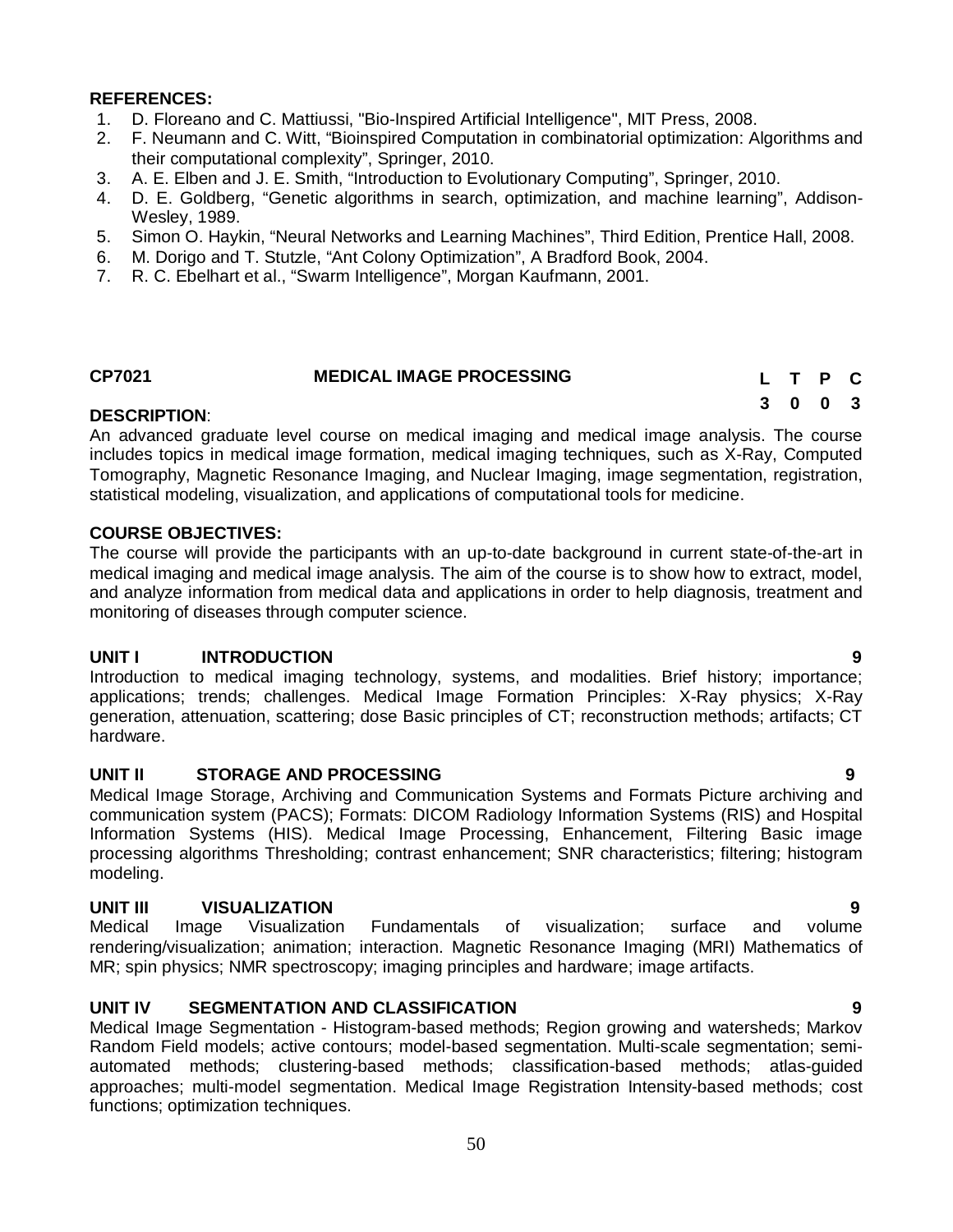# **UNIT V NUCLEAR IMAGING 9**

PET and SPECT Ultrasound Imaging methods; mathematical principles; resolution; noise effect; 3D imaging; positron emission tomography; single photon emission tomography; ultrasound imaging; applications. Medical Image Search and Retrieval Current technology in medical image search, content-based image retrieval, new trends: ontologies. Applications. Other Applications of Medical Imaging Validation, Image Guided Surgery, Image Guided Therapy, Computer Aided Diagnosis/Diagnostic Support Systems. 

#### **TOTAL: 45 PERIODS**

#### **REFERENCES:**

- 1. Paul Suetens, "Fundamentals of Medical Imaging", Second Edition, Cambridge University Press, 2009.
- 2. J. Michael Fitzpatrick and Milan Sonka, "Handbook of Medical Imaging, Volume 2. Medical Image Processing and Analysis", SPIE Publications, 2009.
- 3. Kayvan Najarian and Robert Splinter, "Biomedical Signal and Image Processing", Second Edition, CRC Press, 2005.
- 4. Geoff Dougherty, "Digital Image Processing for Medical Applications", First Edition, Cambridge University Press, 2009.
- 5. Jerry L. Prince and Jonathan Links, "Medical Imaging Signals and Systems", First Edition, Prentice Hall, 2005.
- 6. John L. Semmlow, "Biosignal and Medical Image Processing", Second Edition, CRC Press, 2008.

**CP7022 SOFTWARE DESIGN**

#### **OBJECTIVES:**

- Analyze specifications
- Describe approaches to design
- Develop design documentation
- Evaluate the design

#### **UNIT I SOFTWARE DESIGN PRINCIPLES 9**

Introduction – Design process – Managing complexity – Software modeling and notations – Abstraction – Modularity – Hierarchy – Coupling - Cohesion – Design guidelines and checklists – **Refactoring** 

#### **UNIT II OO DESIGN 9**

Object model – Classes and objects – Object oriented analysis – Key abstractions and mechanisms – Object oriented design – Identifying design elements – Detailed design – Case studies.

#### **UNIT III DESIGN PATTERNS 9**

Introduction to patterns – Design context – Reusable solutions – Documenting reusable solutions – Standard patterns from GOF book.

#### **UNIT IV FUNCTION AND SERVICE ORIENTED DESIGNS 9**

Structural decomposition – Detailed Design – Function oriented design Case study – Services – Service identification – Service design – Service composition – choreography and orchestration – Service oriented design Case study

**L T P C 3 0 0 3**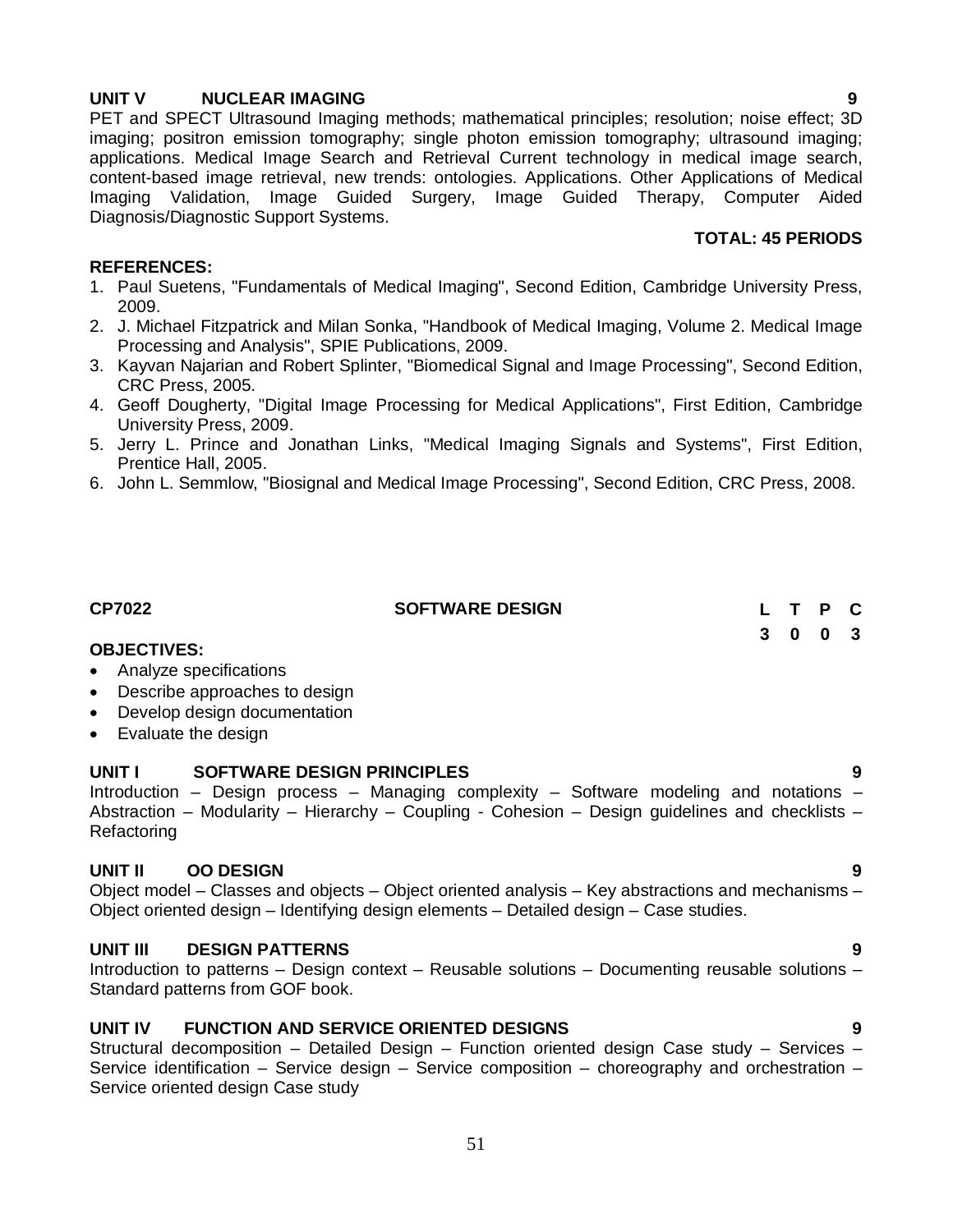#### **UNIT V USER CENTERED DESIGN AND DESIGN REVIEW 9**

Introduction to user centered design – Use in context – Interface and interaction – User centered design principles – Task analysis – Evaluation – Introduction to design review– Testing the design – Walk throughs – Review against check lists.

#### **TOTAL: 45 PERIODS**

#### **OUTCOMES:**

Upon Completion of the course, the students will be able to

- Describe different approaches to desigining a software application
- Analyze specifications and identify appropriate design strategies.
- Develop an appropriate design for a given set of requirements
- Identify applicatble design patterns for the solution
- Abstract and document reusable design patterns
- Evaluate a given design against the specifications

#### **REFERENCES:**

- 1. Grady Booch et al., "Object Oriented Analysis and Design with Applications", 3rd Edition, Pearson, 2010.
- 2. Carlos Otero, "Software Engineering Design: Theory and Practice", CRC Press, 2012
- 3. David Budgen, "Software Design", 2nd Edtion, Addison Wesley, 2003
- 4. Alan Shalloway and James R Trott, "Design Patterns Explained: A New Perspective on Object-Oriented Design", 2nd Edition, Addison-Wesley Professional, 2004
- 5. Hassan Gomaa, "Software Modeling and Design", Cambridge University Press, 2011
- 6. Eric Gamma et al,. "Design Patterns: Elements of Reusable Object-Oriented Software", Addison-Wesley Professional, 1994
- 7. Ian Sommerville, 'Software Engineering', 9<sup>th</sup> Edition, Addison-Wesley, 2010
- 8. M B Rosson and J M Carroll, "Usability Engineering: Scenario-Based Development of Human-Computer Interaction"**,** Morgan Kaufmann, 2002

# **CP7009 MACHINE LEARNING TECHNIQUES L T P C**

 **3 0 0 3**

#### **OBJECTIVES:**

- To understand the machine learning theory
- To implement linear and non-linear learning models
- To implement distance-based clustering techniques
- To build tree and rule based models
- To apply reinforcement learning techniques

#### **UNIT I FOUNDATIONS OF LEARNING 9**

Components of learning – learning models – geometric models – probabilistic models – logic models – grouping and grading – learning versus design – types of learning – supervised – unsupervised – reinforcement – theory of learning – feasibility of learning – error and noise – training versus testing – theory of generalization – generalization bound – approximation-generalization tradeoff – bias and variance – learning curve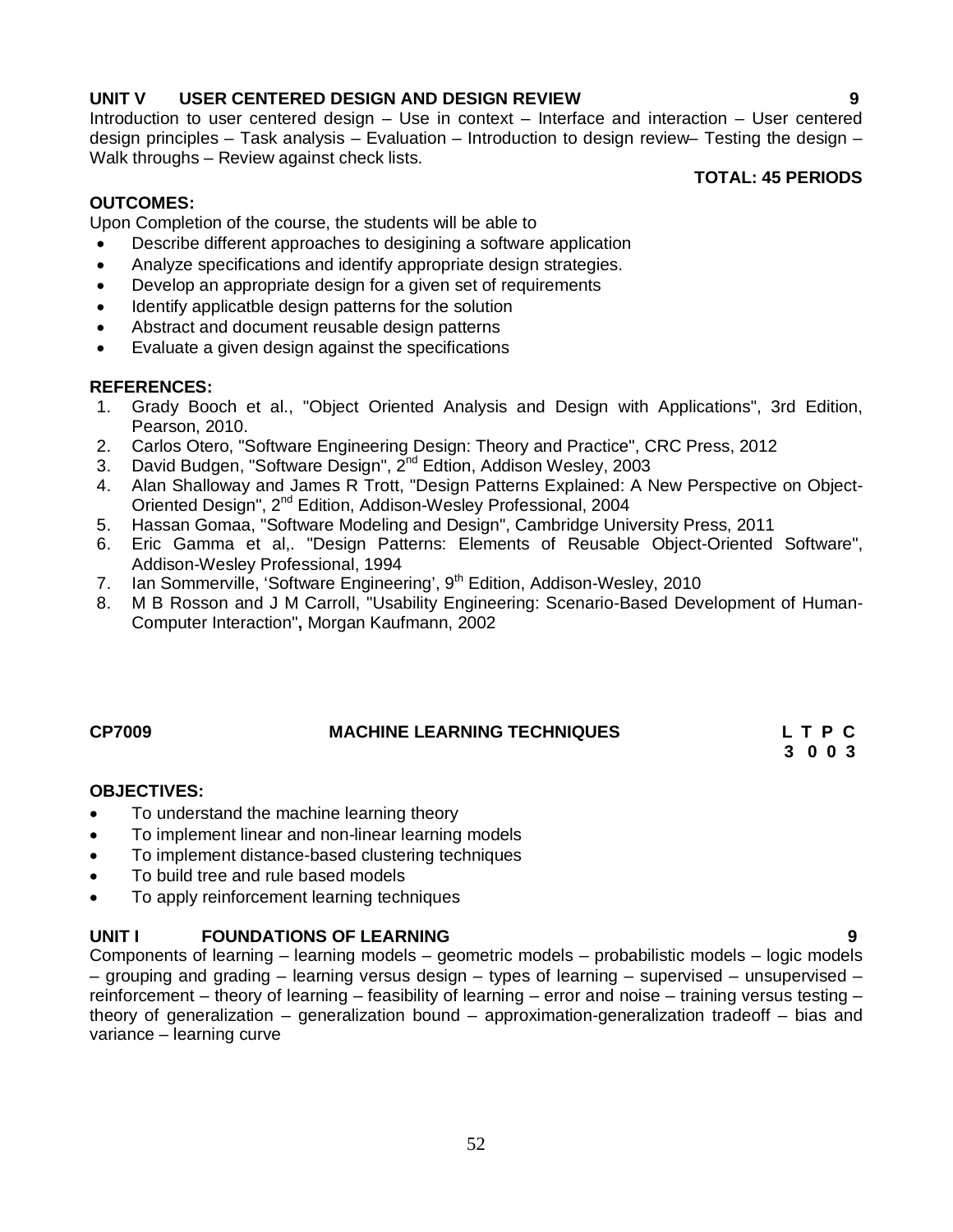#### **UNIT II LINEAR MODELS 9**

Linear classification – univariate linear regression – multivariate linear regression – regularized regression – Logistic regression – perceptrons – multilayer neural networks – learning neural networks structures – support vector machines – soft margin SVM – going beyond linearity – generalization and overfitting – regularization – validation

### **UNIT III DISTANCE-BASED MODELS 9**

Nearest neighbor models – K-means – clustering around medoids – silhouttes – hierarchical clustering – k-d trees – locality sensitive hashing – non-parametric regression – ensemble learning – bagging and random forests – boosting – meta learning

#### **UNIT IV TREE AND RULE MODELS 9**

Decision trees – learning decision trees – ranking and probability estimation trees – regression trees – clustering trees – learning ordered rule lists – learning unordered rule lists – descriptive rule learning – association rule mining – first-order rule learning

### **UNIT V REINFORCEMENT LEARNING 9**

Passive reinforcement learning – direct utility estimation – adaptive dynamic programming – temporaldifference learning – active reinforcement learning – exploration – learning an action-utility function – Generalization in reinforcement learning – policy search – applications in game playing – applications in robot control

#### **OUTCOMES:**

Upon Completion of the course, the students will be able to

- To explain theory underlying machine learning
- To construct algorithms to learn linear and non-linear models
- To implement data clustering algorithms
- To construct algorithms to learn tree and rule-based models
- To apply reinforcement learning techniques

### **REFERENCES:**

- 1. Y. S. Abu-Mostafa, M. Magdon-Ismail, and H.-T. Lin, "Learning from Data", AMLBook Publishers, 2012.
- 2. P. Flach, "Machine Learning: The art and science of algorithms that make sense of data", Cambridge University Press, 2012.
- 3. K. P. Murphy, "Machine Learning: A probabilistic perspective", MIT Press, 2012.
- 4. C. M. Bishop, "Pattern Recognition and Machine Learning", Springer, 2007.
- 5. D. Barber, "Bayesian Reasoning and Machine Learning", Cambridge University Press, 2012.
- 6. M. Mohri, A. Rostamizadeh, and A. Talwalkar, "Foundations of Machine Learning", MIT Press, 2012.
- 7. T. M. Mitchell, "Machine Learning", McGraw Hill, 1997.
- 8. S. Russel and P. Norvig, "Artificial Intelligence: A Modern Approach", Third Edition, Prentice Hall, 2009.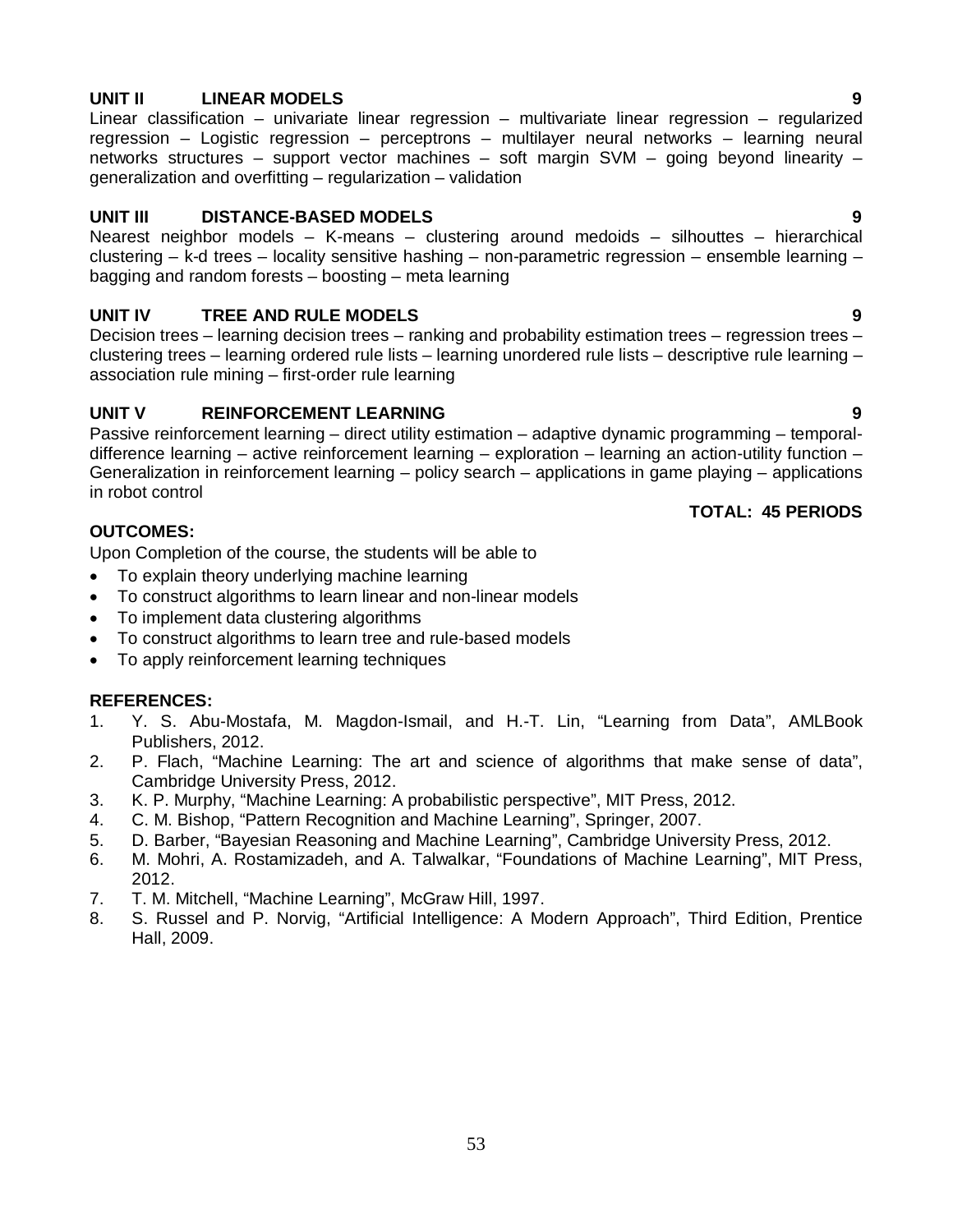#### **NE7009 NETWORKS PERFORMANCE ANALYSIS L T P C**

#### **UNIT I QUEUING PARADIGM 9**

Introduction to Queuing theory- Queuing Models-Case Study I : Performance Model of Distributed File Service- Case Study II: Single bus multiprocessor modelling- Case Study III: TeraNet, A Light wave Network- Case Study IV: Performance Model of a shared medium packet switch.

#### **UNIT II NETWORK OF QUEUES 9**

Product Form Solution – Open Networks- Local Balance- Closed Queuing networks- The BCMP generalization- Algebraic Topological Interpretation-Recursive Solution of Non Product form Networks- Queuing networks with Negative Customers.

#### **UNIT III ADAPTIVE BANDWIDTH SHARING FOR ELASTIC TRAFFIC 9**

Elastic Transfers in a Network- Network parameters and Performance Objectives- Sharing a single link- Rate based Control- Window based control- TCP: The Internet's Adaptive window protocol.

#### **UNIT IV PERFORMANCE AND ARCHITECTURAL ISSUES 9**

Performance measures: packet switches- Circuit switches- Architectural issues- Queuing in packet switches-FIFO queuing at input and output- Combined input output queuing-delay analysis- Variable length packet switches- Non-FIFO input Queued switches- Emulating output queuing with input queuing.

#### **UNIT V MULTIPLE ACCESS WIRELESS NETWORK 9**

Bits over a wireless link: Principles, Issues, and Trades-off .Bits over a wireless network-TCP performance over wireless Links- Adaptive and Cross layer techniques-Random Access: Aloha, S-Aloha and CSMA/CA-Wireless Local Area Networks- Wireless ad-hoc networks- Link Scheduling and Network capacity-Wireless Sensor network –An overview.

### **TOTAL : 45 PERIODS**

### **TEXT BOOKS:**

- 1. Robertazzi T G, Computer Networks and Systems: Queuing Theory and Performance Evaluation, 2nd, Edition, Springer-Verlag, 1994. *(Unit 1,2)*
- 2. Anurag Kumar, D. Manjunath, Joy Kuri, Communication Networking: An analytical Approach, Elsevier, 2004. *Unit(3,4,5)*

### **REFERENCES:**

- 1. Schwartz M, Telecommunication Networks: Protocols, Modelling and Analysis, Addison-Wesley, 1987.
- 2. Ng C H, Queuing Modelling Fundamentals, John Wiley, 1996.
- 3. Bertsekas D and Gallager R, Data Networks, 2nd Edition, Prentice-Hall, 1992.
- 4. Harrison P G and Patel N M, Performance Modelling of Communication Networks and Computer Architectures, Addison-Wesley, 1993.

 **3 0 0 3**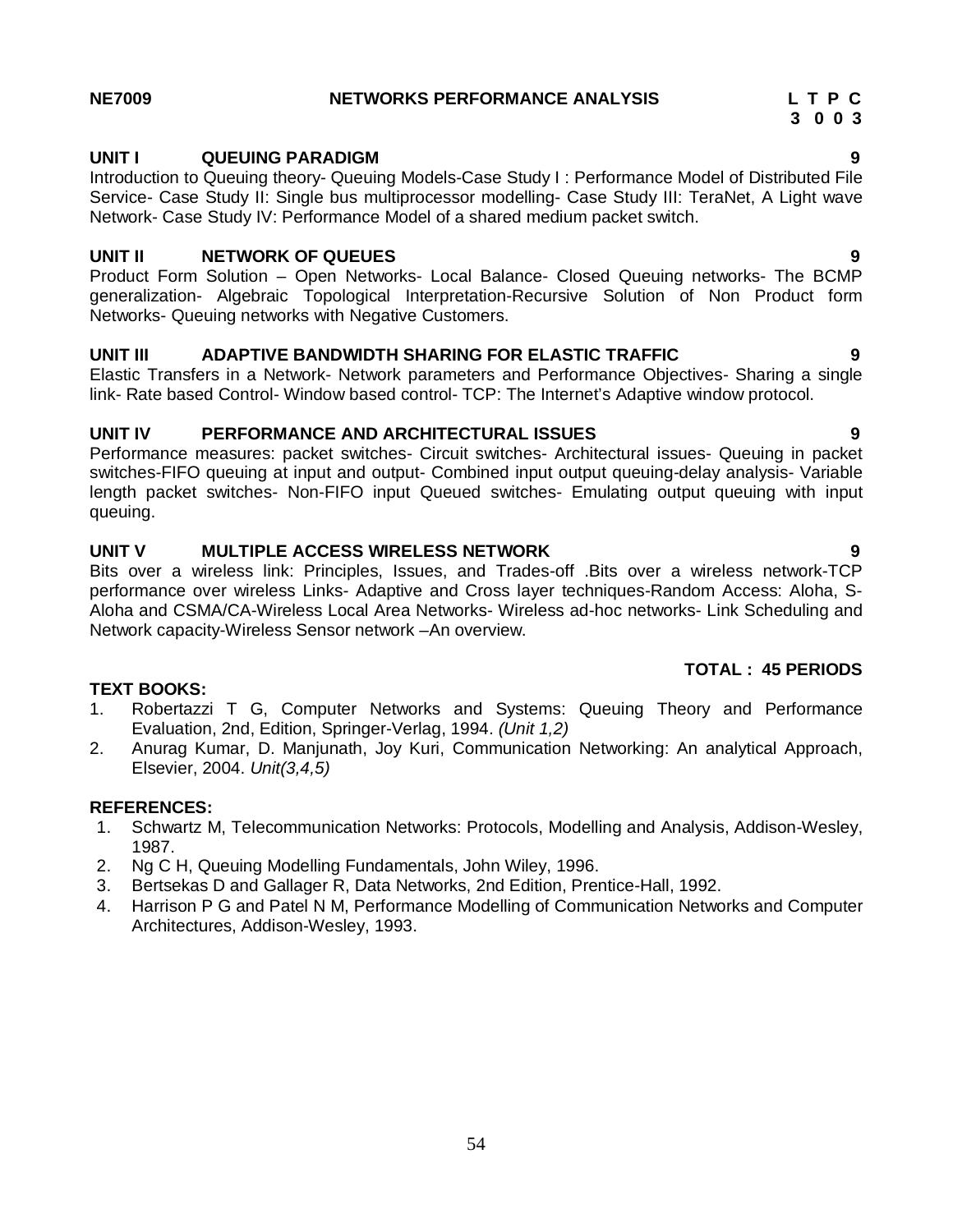#### **NE7010 NEXT GENERATION NETWORKS L T P C**

#### **OBJECTIVES:**

- To learn the technical, economic and service advantages of next generation networks.
- To learn the basic architecture of a next generation network (NGN) with reference
- To understand NGN services
- To learn the role of IP Multimedia Sub-system (IMS), network attachment and admission control functions.
- To learn and compare the various methods of providing connection-oriented services over a NGN with reference to MPLS, MPLS-TE and T-MPLS.

#### **OUTCOMES:**

- To be able to design routing mechanism meeting the desired QoS in NGN.
- To be able to design network management protocols in NGN.
- To be able to compare various methods of providing connection-oriented services over a NGN with reference to MPLS, MPLS-TE and T-MPLS.
- To be able to compare various NGN virtual network services with reference to VPNs, VLANs, pseudo wires, VPLS and typical applications.

#### **UNIT I INTRODUCTION 9**

Evolution of public mobile services - motivations for IP based services, Wireless IP network architecture – 3GPP packet data network architecture. Introduction to next generation networks - Changes, Opportunities and Challenges, Technologies, Networks, and Services, Next Generation Society, future Trends.

#### **UNIT II IMS AND CONVERGENT MANAGEMENT 9**

IMS Architecture - IMS services, QoS Control and Authentication, Network and Service management for NGN, IMS advantages, Next Generation OSS Architecture - standards important to oss architecture, Information framework, OSS interaction with IMS, NGN OSS function/ information view reference model, DMTF CIM.

#### **UNIT III MPLS AND VPN 9**

Technology overview –MPLS & QoS, MPLS services and components – layer 2 VPN, layer 2 internetworking, VPN services, signaling, layer 3 VPN –Technology overview, Remote Access and IPsec integration with MPLS VPN.

#### **UNIT IV MULTICAST 9**

MPLS Multicast VPN overview – Applications, examples, IPv6 and MPLS - Technology overview, Future of MPLS –Integrating IP and optical networks, Future layer 3 services, future layer 2 services.

#### **UNIT V NGN MANAGEMENT 9**

Network Management and Provisioning – Configuration, Accounting, performance, security, case study for MPLS, Future enhancements – Adaptive self healing networks. 

#### **TOTAL:45 PERIODS**

#### **REFERENCES:**

- 1. Thomas Plavyk, "Next generation Telecommunication Networks, Services and Management", Wiley & IEEE Press Publications, 2012.
- 2. Neill Wilkinson, "Next Generation Network Services", John Wiley Publications, 2002.
- 3. Monique J. Morrow, "Next Generation Networks", CISCO Press, 2007.
- 4. Robert Wood, "MPLS and Next Generation Networks: Foundations for NGN and Enterprise Virtualization", CISCO Press, 2006.
- 5. Ina Minie, Julian Lucek, "MPLS enabled Applications Emerging developments and new technologies", 3<sup>rd</sup> edition, Wiley. 2011.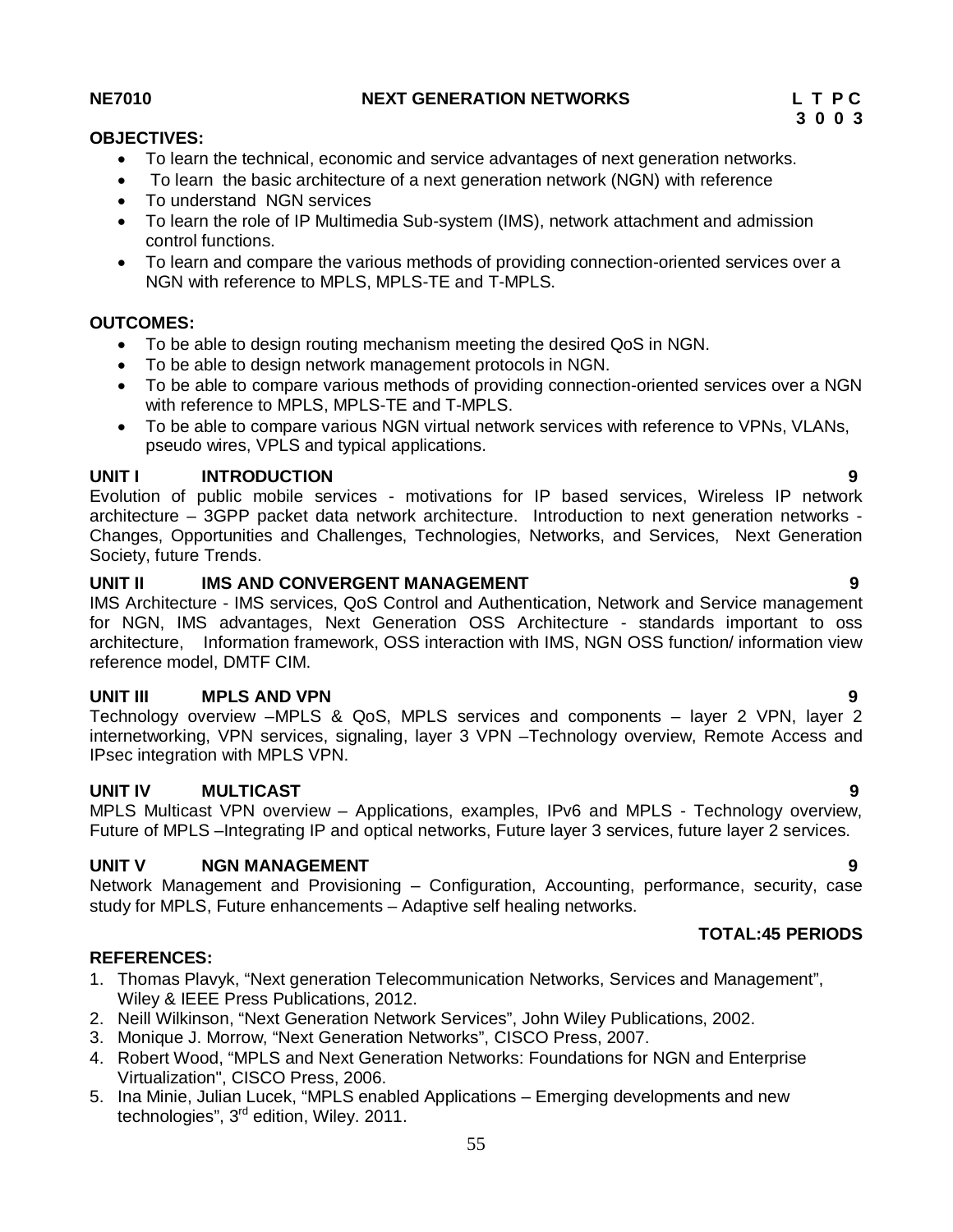# **NE7011 MOBILE APPLICATION DEVELOPMENT**

# **OBJECTIVES:**

- Understand system requirements for mobile applications
- Generate suitable design using specific mobile development frameworks
- Generate mobile application design
- Implement the design using specific mobile development frameworks
- Deploy the mobile applications in marketplace for distribution

# **UNIT I INTRODUCTION 5**

Introduction to mobile applications – Embedded systems - Market and business drivers for mobile applications – Publishing and delivery of mobile applications – Requirements gathering and validation for mobile applications

# **UNIT II BASIC DESIGN 8**

Introduction – Basics of embedded systems design – Embedded OS - Design constraints for mobile applications, both hardware and software related – Architecting mobile applications – User interfaces for mobile applications – touch events and gestures – Achieving quality constraints – performance, usability, security, availability and modifiability.

# **UNIT III ADVANCED DESIGN 8**

Designing applications with multimedia and web access capabilities – Integration with GPS and social media networking applications – Accessing applications hosted in a cloud computing environment – Design patterns for mobile applications.

# **UNIT IV TECHNOLOGY I - ANDROID 12**

Introduction – Establishing the development environment – Android architecture – Activities and views – Interacting with UI – Persisting data using SQLite – Packaging and deployment – Interaction with server side applications – Using Google Maps, GPS and Wifi – Integration with social media applications.

# **UNIT V TECHNOLOGY II - IOS 12**

Introduction to Objective C – iOS features – UI implementation – Touch frameworks – Data persistence using Core Data and SQLite – Location aware applications using Core Location and Map Kit – Integrating calendar and address book with social media application – Using Wifi - iPhone marketplace. **TOTAL : 45 PERIODS**

# **OUTCOMES:**

Upon Completion of the course, the students will be able to

- Describe the requirements for mobile applications
- Explain the challenges in mobile application design and development
- Develop design for mobile applications for specific requirements
- Implement the design using Android SDK
- Implement the design using Objective C and iOS
- Deploy mobile applications in Android and iPone marketplace for distribution

# **REFERENCES:**

- 1. http://developer.android.com/develop/index.html
- 2. Jeff McWherter and Scott Gowell, "Professional Mobile Application Development", Wrox, 2012
- 3. Charlie Collins, Michael Galpin and Matthias Kappler, "Android in Practice", DreamTech, 2012
- 4. James Dovey and Ash Furrow, "Beginning Objective C", Apress, 2012
- 5. David Mark, Jack Nutting, Jeff LaMarche and Frederic Olsson, "Beginning iOS 6 Development: Exploring the iOS SDK", Apress, 2013.

**L T P C 3 0 0 3**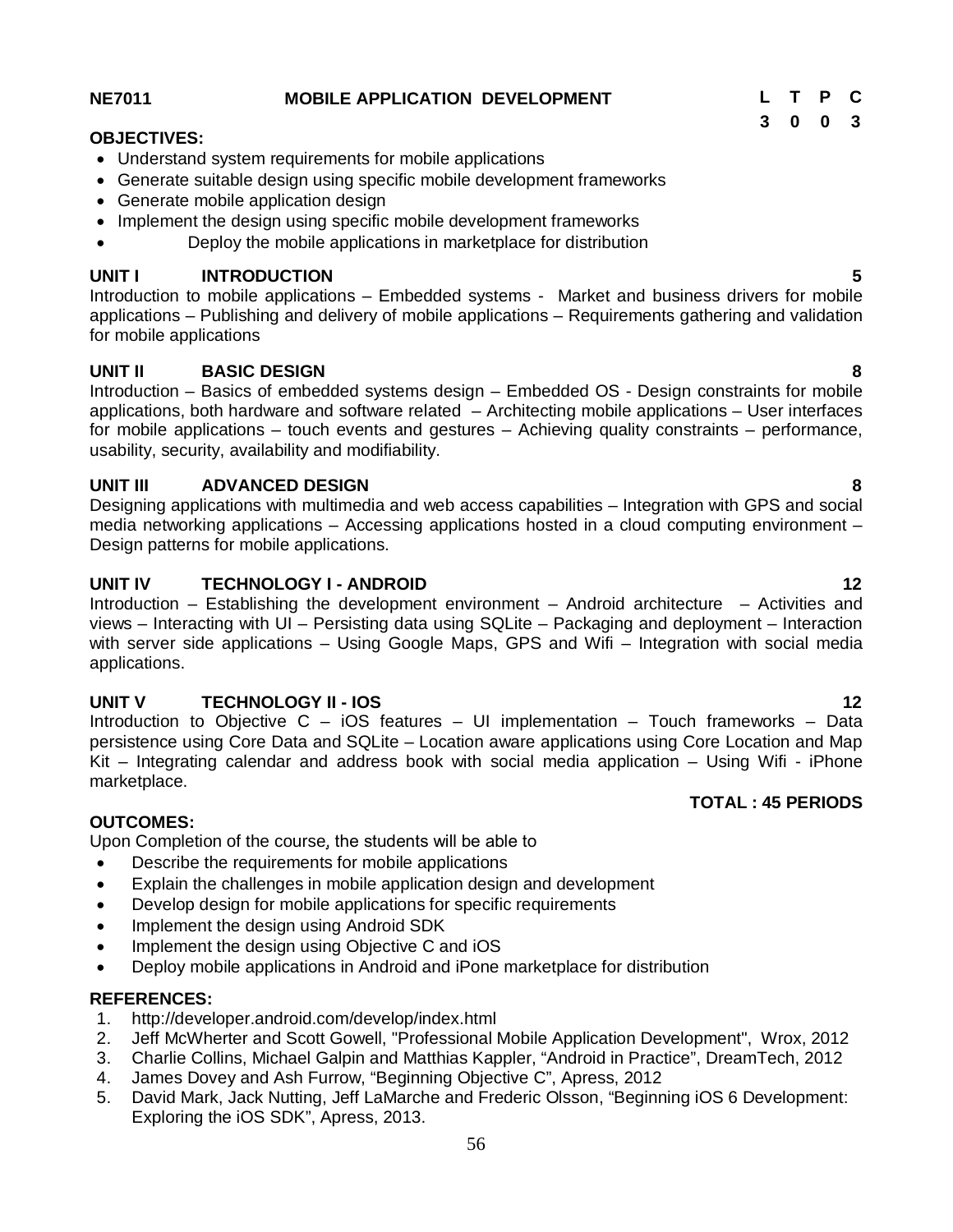#### **CU7201 WIRELESS COMMUNICATION NETWORKS L T P C**

#### **OBJECTIVES:**

- To introduce the concepts of wireless communication.
- To make the students to know about the various propagation methods, Channel models, capacity calculations multiple antennas and multiple user techniques used in the mobile communication.
- To enhance the understanding of Wi-fi, 3G systems and 4G networks.

#### **UNIT I WIRELESS CHANNEL PROPAGATION AND MODEL 9**

Propagation of EM signals in wireless channel – Reflection, diffraction and Scattering-Small scale fading- channel classification- channel models – COST -231 Hata model, Longley-Rice Model, NLOS Multipath Fading Models: Rayleigh, Rician, Nakagami, Composite Fading –shadowing Distributions, Link power budget Analysis.

#### **UNIT II DIVERSITY 9**

Capacity of flat and frequency selective fading channels-Realization of independent fading paths, Receiver Diversity: selection combining, Threshold Combining, Maximum-ratio Combining, Equal gain Combining. Transmitter Diversity: Channel known at transmitter, channel unknown at the transmitter.

### **UNIT III MIMO COMMUNICATIONS 9**

Narrowband MIMO model, Parallel decomposition of the MIMO channel, MIMO channel capacity, MIMO Diversity Gain:Beamforming, Diversity-Multiplexing trade-offs, Space time Modulation and coding : STBC,STTC, Spacial Multiplexing and BLAST Architectures.

#### **UNIT IV MULTI USER SYSTEMS 9**

Multiple Access : FDMA,TDMA, CDMA,SDMA, Hybrid techniques, Random Access: ALOHA,SALOHA,CSMA, Scheduling, power control, uplink downlink channel capacity, multiuser diversity, MIMO-MU systems.

### **UNIT V WIRELESS NETWORKS 9**

3G Overview, Migration path to UMTS, UMTS Basics, Air Interface, 3GPP Network Architecture, 4G features and challenges, Technology path, IMS Architecture - Introduction to wireless LANs - IEEE 802.11 WLANs - Physical Layer- MAC sublayer.

### **TOTAL: 45 PERIODS**

### **REFERENCES:**

- 1. Andrea Goldsmith, Wireless Communications, Cambridge University Press, 2007.
- 2. HARRY R. ANDERSON, "Fixed Broadband Wireless System Design" John Wiley India, 2003.
- 3. Andreas.F. Molisch, "Wireless Communications", John Wiley India, 2006.
- 4. Simon Haykin & Michael Moher, "Modern Wireless Communications", Pearson Education, 2007.
- 5. Rappaport. T.S., "Wireless communications", Pearson Education, 2003.
- 6. Clint Smith. P.E., and Daniel Collins, "3G Wireless Networks", 2nd Edition, Tata McGraw Hill, 2007.
- 7. Vijay. K. Garg, "Wireless Communication and Networking", Morgan Kaufmann Publishers, http://books.elsevier.com/9780123735805:, 2007.
- 8. Kaveth Pahlavan,. K. Prashanth Krishnamuorthy, "Principles of Wireless Networks", Prentice Hall of India, 2006.
- 9. William Stallings, "Wireless Communications and networks" Pearson / Prentice Hall of India,  $2^{nd}$ Ed., 2007.
- 10. Sumit Kasera and Nishit Narang, "3G Networks Architecture, Protocols and Procedures", Tata McGraw Hill, 2007.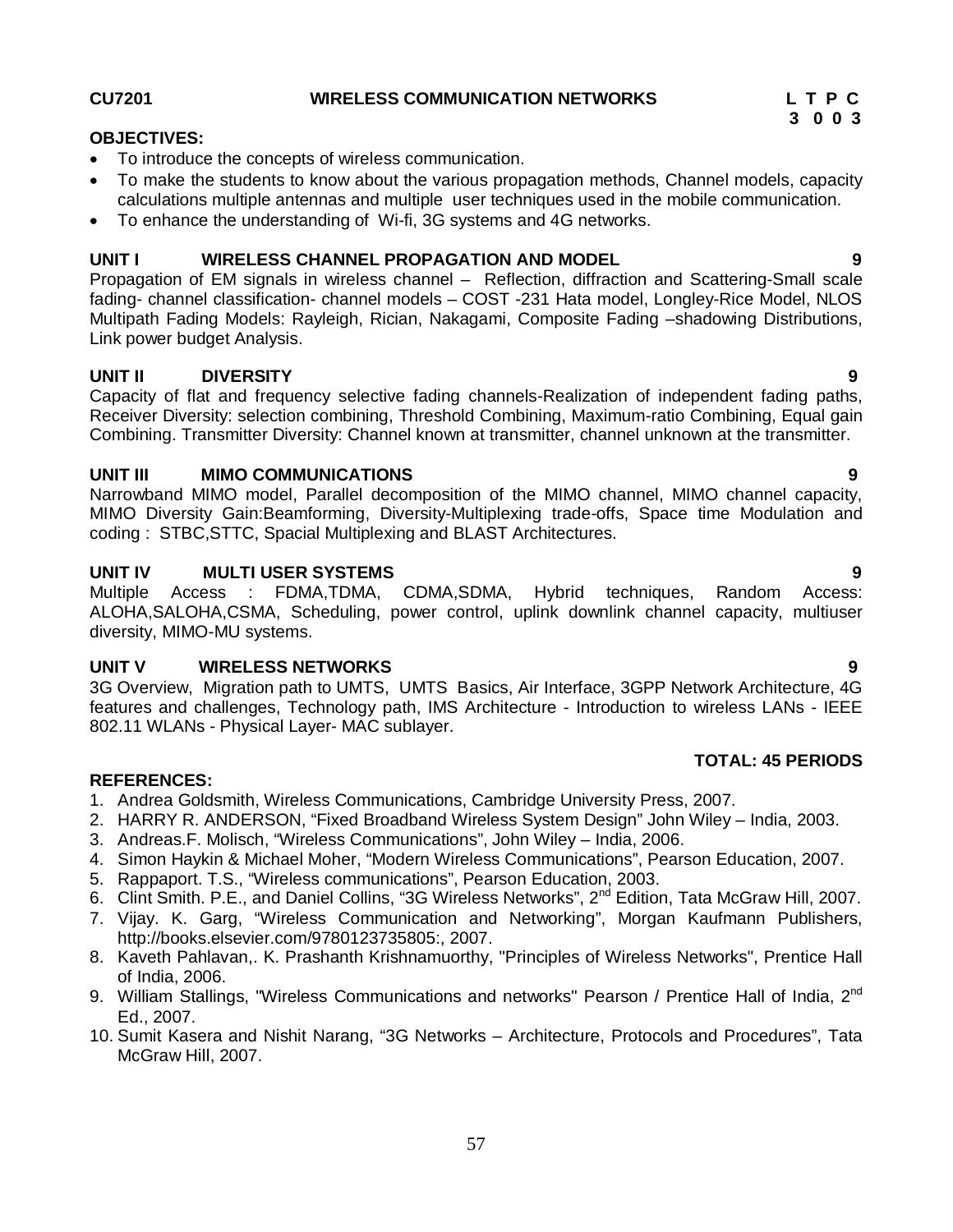#### **OUTCOMES:**

- 1. The students understand the state of art techniques in wireless communication.
- 2. Students are enriched with the knowledge of present day technologies to enable them to face the world and contribute back as researchers.

# **NE7012 SOCIAL NETWORK ANALYSIS L T P C**

**OBJECTIVES**

- To understand the concepts of Social networks and Web Social Networks
- To appreciate the modeling and visualizing techniques associated with Social Networks
- To understand the different techniques used to mine communities from Web Social Networks
- To appreciate concepts of evolution and prediction in Social Networks
- To understand the application of text mining techniques for Content and Opinion mining

#### **UNIT I INTRODUCTION 9**

Introduction to Web - Limitations of current Web – Development of Semantic Web – Emergence of the Social Web – Statistical Properties of Social Networks -Network analysis - Development of Social Network Analysis - Key concepts and measures in network analysis - Discussion networks - Blogs and online communities - Web-based networks.

#### **UNIT II MODELING AND VISUALIZATION 9**

Visualizing Online Social Networks - A Taxonomy of Visualizations - Graph Representation - Centrality- Clustering - Node-Edge Diagrams - Visualizing Social Networks with Matrix-Based Representations- Node-Link Diagrams - Hybrid Representations - Modelling and aggregating social network data **-** RandomWalks and their Applications –Use of Hadoop and MapReduce - Ontological representation of social individuals and relationships.

#### **UNIT III MINING COMMUNITIES 9**

Aggregating and reasoning with social network data, Advanced Representations - Extracting evolution of Web Community from a Series of Web Archive - Detecting Communities in Social Networks - Evaluating Communities – Core Methods for Community Detection & Mining - Applications of Community Mining Algorithms - Node Classification in Social Networks.

#### **UNIT IV EVOLUTION 9**

Evolution in Social Networks – Framework - Tracing Smoothly Evolving Communities - Models and Algorithms for Social Influence Analysis - Influence Related Statistics - Social Similarity and Influence - Influence Maximization in Viral Marketing - Algorithms and Systems for Expert Location in Social Networks - Expert Location without Graph Constraints - with Score Propagation – Expert Team Formation - Link Prediction in Social Networks - Feature based Link Prediction - Bayesian Probabilistic Models - Probabilistic Relational Models

#### **UNIT V TEXT AND OPINION MINING 9**

Text Mining in Social Networks -Opinion extraction – Sentiment classification and clustering - Temporal sentiment analysis - Irony detection in opinion mining - Wish analysis - Product review mining – Review Classification – Tracking sentiments towards topics over time.

#### **TOTAL: 45 PERIODS**

 **3 0 0 3**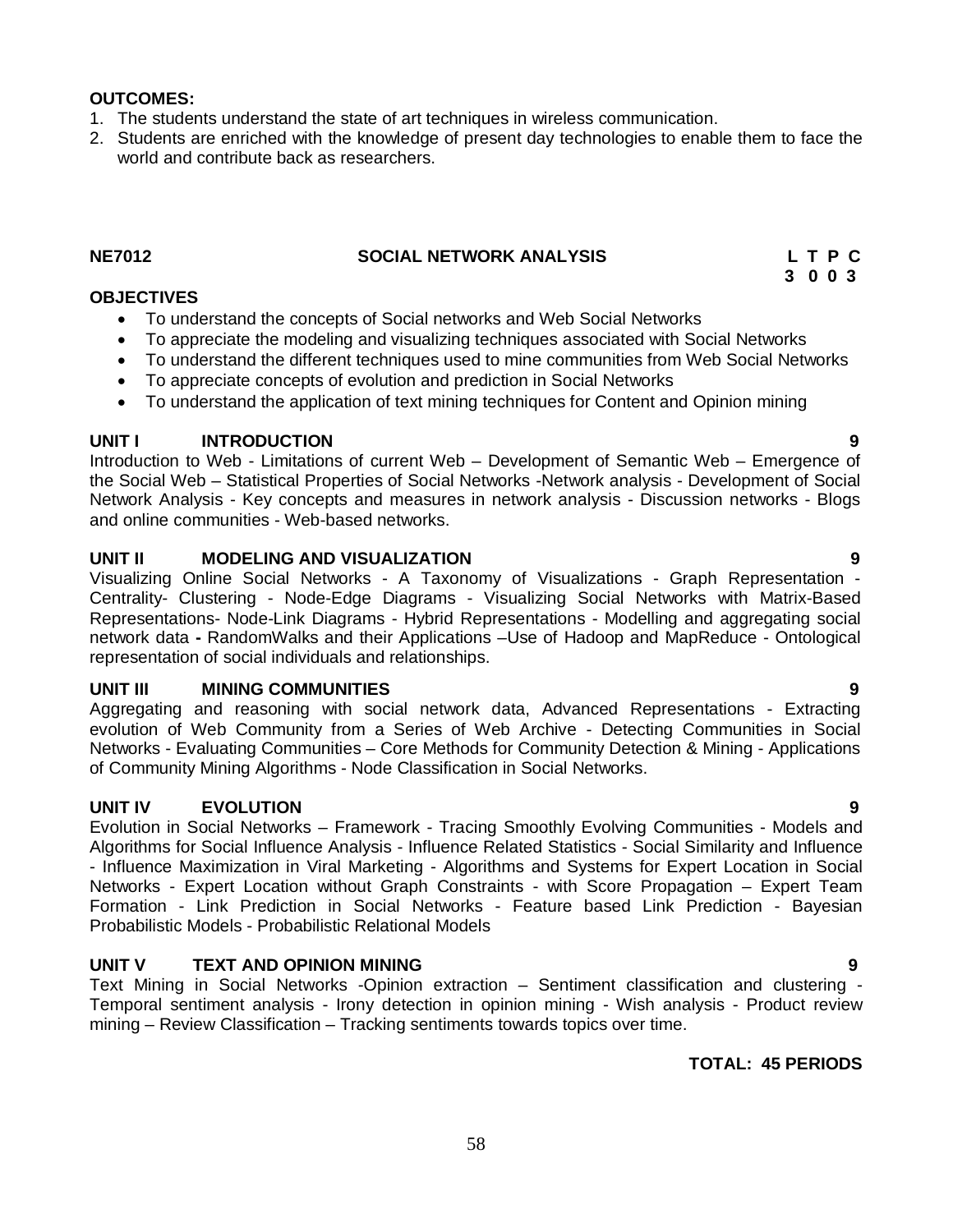#### **OUTCOMES:**

Upon Completion of the course, the students will be able to

- Build a social network data set from existing social networking sites
- Identify the different components of a web social network that can be used for analyzing and mining
- Identify the different data structures and graph algorithms that can be used for web social network mining
- Implement a community detection algorithm
- Process Social Network data using MapReduce paradigm
- Design an application that uses various aspects of Social Network Mining to improve its functionality and to harvest information available on the web to build recommender systems
- Analyze social media data using appropriate data/web mining techniques

#### **REFERENCES:**

- 1. Charu C. Aggarwal, "Social Network Data Analytics", Springer; 2011
- 2. Peter Mika, "Social Networks and the Semantic Web", Springer, 1<sup>st</sup> edition 2007.
- 3. Borko Furht, "Handbook of Social Network Technologies and Applications", Springer, 1<sup>st</sup> edition, 2010**.**
- 4. Guandong Xu , Yanchun Zhang and Lin Li, "Web Mining and Social Networking Techniques and applications", Springer, 1<sup>st</sup> edition, 2011.
- 5. Giles, Mark Smith, John Yen, "Advances in Social Network Mining and Analysis", Springer, 2010.
- 6. Ajith Abraham, Aboul Ella Hassanien, Václav Snášel, "Computational Social Network Analysis: Trends, Tools and Research Advances", Springer, 2009.
- 7. Toby Segaran, "Programming Collective Intelligence", O'Reilly, 2012

### **CP7027 MULTIOBJECTIVE OPTIMIZATION TECHNIQUES L T P C**

#### **OBJECTIVES**

- Learn fundamental principles of Multiobjective Optimization (MOP)
- Survey different Multiobjective Optimization algorithms
- Introduce various design issues of MOP
- Develop and Evaluate MOP Algorithms
- Learn Parallel and hybrid MOP Algorithms
- Learn other Metaheuristics

#### **UNIT I INTRODUCTION AND CLASSICAL APPROACHES 9**

Multiobjective optimization: Introduction - Multiobjective optimization problem-principles – Difference between single and multiobjective optimization – Dominance and Pareto Optimality , Classical Methods – Weighted Sum -  $\Box$  Constraint method – Weighted Metric methods – Benson's method -Value Function - Goal Programming methods – Interactive Methods

#### **UNIT II MOP EVOLUTIONARY ALGORITHMS 9**

Generic MOEA - Various MOEAs: MOGA, NSGA-II, NPGA, PAES, SPEA2, MOMGA, micro GA - Constrained MOEAs: Penalty Function approach - Constrained Tournament – Ray – Tai –Seow's Method.

 **3 0 0 3**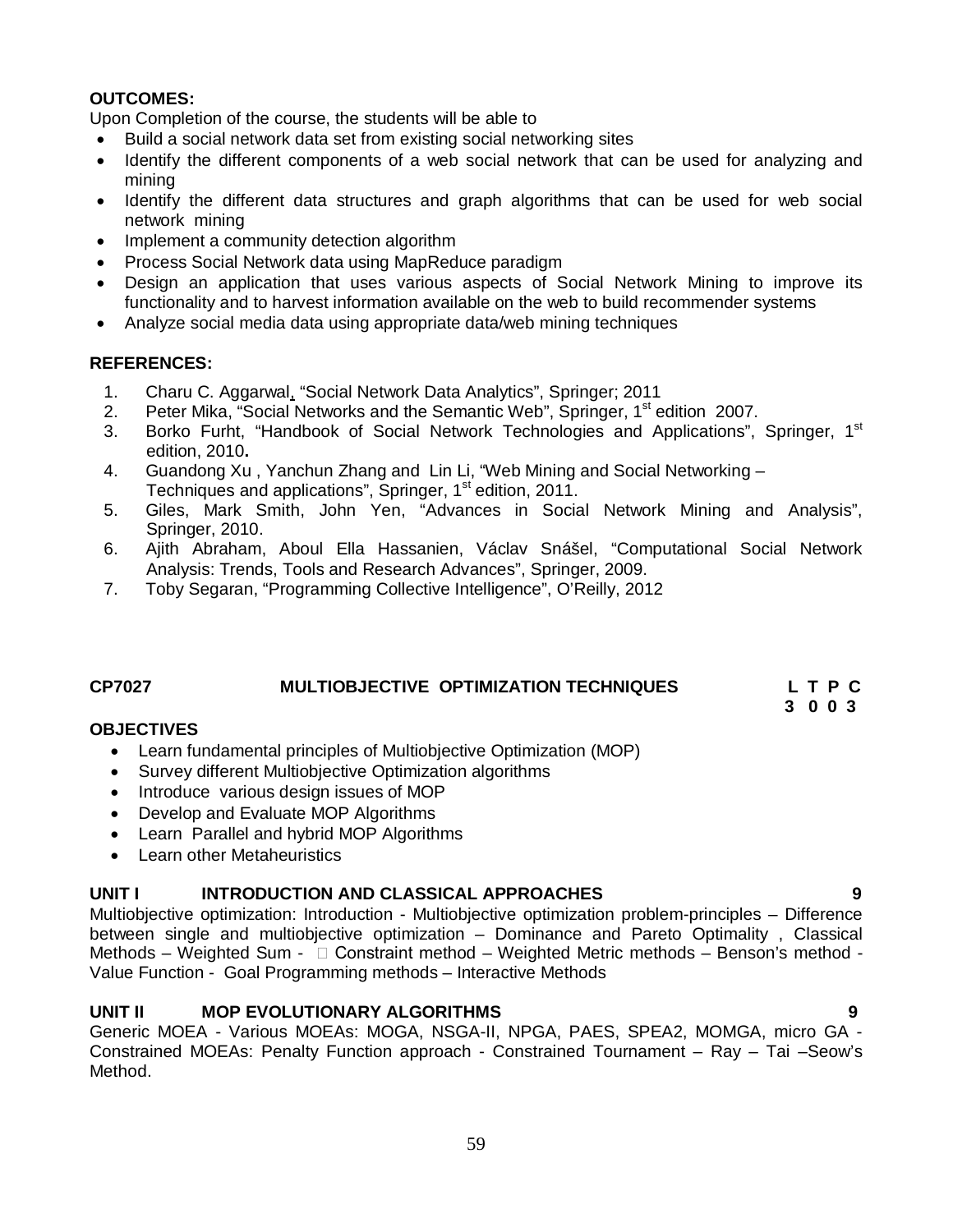### **UNIT III THEORETICAL ISSUES 9**

Fitness Landscapes - Fitness Functions - Pareto Ranking - Pareto Niching and Fitness Sharing - Recombination Operators - Mating Restriction - Solution Stability and Robustness - MOEA Complexity - MOEA Scalability - Running Time Analysis - MOEA Computational Cost - No Free Lunch Theorem.

## **UNIT IV MOEA TESTING, ANALYSIS, AND PARALLELIZATION 9**

MOEA Experimental Measurements – MOEA Statistical Testing Approaches – MOEA Test Suites - MOEA Parallelization: Background – Paradigms – Issues - MOEA Local Search Techniques.

## **UNIT V APPLICATIONS AND ALTERNATIVE METAHEURISTICS 9**

Scientific Applications: Computer Science and Computer Engineering - Alternative Metaheuristics: Simulated Annealing – Tabu Search and Scatter Search – Ant System – Distributed Reinforcement Learning – Particle Swarm Optimization – Differential Evolution – Artificial Immune Systems - Other Heuristics.

**TOTAL : 45 PERIODS** 

# **OUTCOMES:**

Upon Completion of the course, students will be able to

- Explain MOP principles
- Explain classical methods to solve MOP problems
- Be familiar with and explain structures of different MOP algorithms
- Solve constrained MOP problems
- Explain various design issues of MOP algorithms
- Perform a evaluation and analysis of MOP algorithm results
- Explain parallelization of MOP algorithms
- Develop parallel and hybrid MOP algorithms
- Identify various real time MOP applications
- Explain other search algorithms

# **REFERENCES:**

- 1. Carlos A. Coello Coello, Gary B. Lamont, David A. Van Veldhuizen, "Evolutionary Algorithms for Solving Multi-objective Problems", Second Edition, Springer, 2007.
- 2. Kalyanmoy Deb, " Multi-Objective Optimization Using Evolutionary Algorithms", John Wiley, 2002.
- 3. Aimin Zhoua, Bo-Yang Qub, Hui Li c, Shi-Zheng Zhaob, Ponnuthurai Nagaratnam Suganthan b, Qingfu Zhangd, "Multiobjective evolutionary algorithms: A survey of the state of the art", Swarm and Evolutionary Computation (2011) 32–49.
- 4. E Alba, M Tomassini, "Parallel and evolutionary algorithms", Evolutionary Computation, IEEE Transactions on 6 (5), 443-462.
- 5. Crina Grosan, Ajith Abraham, "Hybrid Evolutionary Algorithms: Methodologies, Architectures, and Reviews", Studies in Computational Intelligence, Vol. 75, Springer, 2007.
- 6. Christian Blum and Andrea Roli. 2003. Metaheuristics in combinatorial optimization: Overview and conceptual comparison. *ACM Comput. Surv.* 35, 3 (September 2003), 268-308.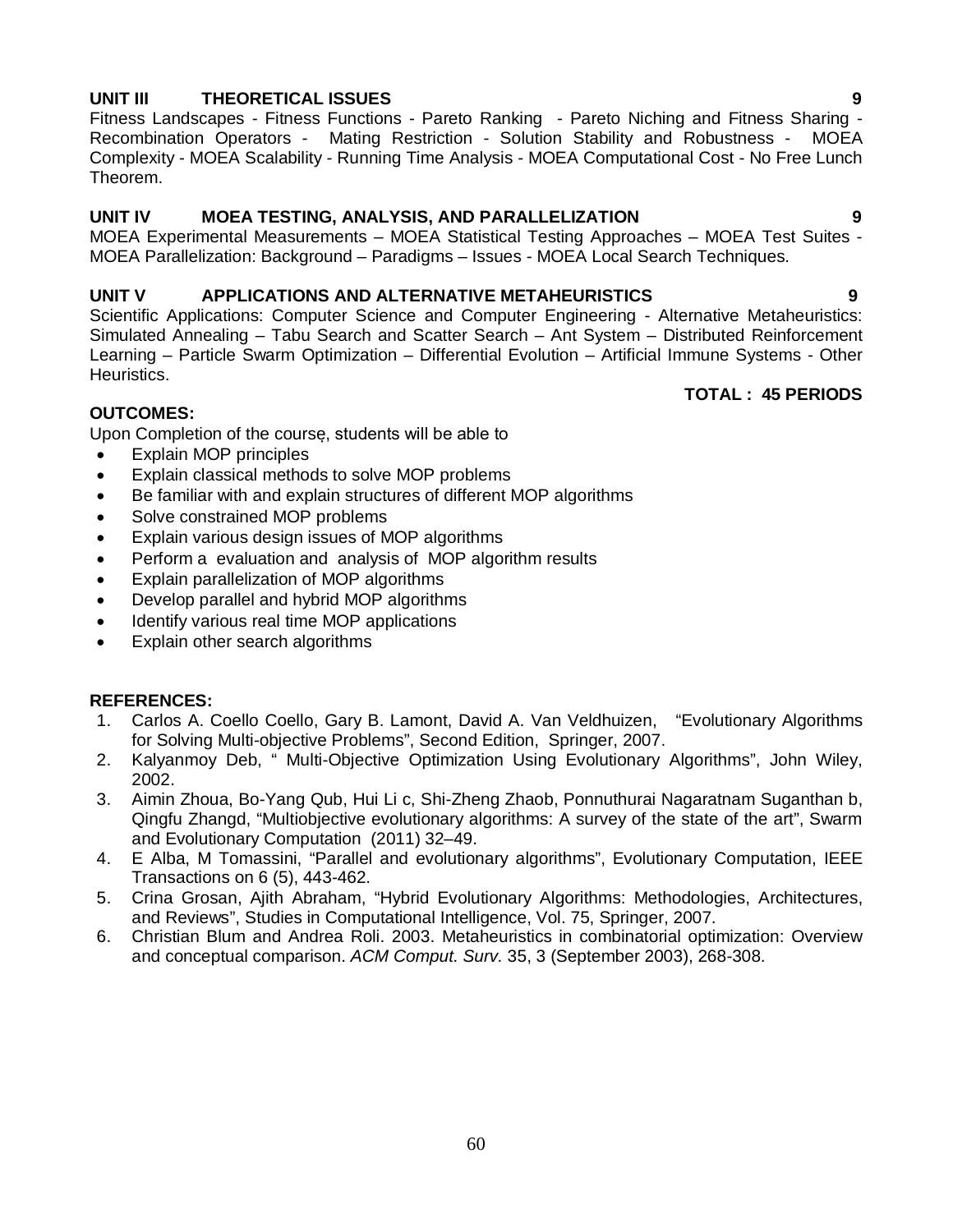#### **UNIT II INTEGRATION PATTERNS 6**

Understand the integration middleware

Introduction to integration patterns – Architecture for application integration – Integration patterns – Point to point, broker, message bus, publish/subscribe, Challenges in performance, security, reliability - Case studies.

#### **UNIT III SERVICE ORIENTED INTEGRATION 12**

Describe approaches to enterprise application integration

Evaluate the integration approaches suitable for a given problem

Business process integration - Composite applications-services – Web services – Service choreography and orchestration - Business process modeling - BPMN, Business process execution - BPEL – Middleware infrastructure - Case studies

#### **UNIT IV MESSAGING BASED INTEGRATION 9**

Messaging – Synchronous and asynchronous – Message structure – Message oriented middleware – Reliability mechanisms – Challenges – Messaging infrastructure – Java Messaging Services – Case studies

#### **UNIT V ENTERPRISE SERVICE BUS 12**

Enterprise Service Bus – routing, scalable connectivity, protocol and message transformations, data enrichment, distribution, correlation, monitoring – Deployment configurations – Global ESB, Directly connected, Federated, brokered ESBs – Application server based – Messaging system based – Hardware based ESBs – Support to SOA, message based and event based integrations - Case studies.

#### **OUTCOMES:**

Upon Completion of the course, the students will be able to

- Describe different approaches to integration enterprise applications
- Analyze specifications and identify appropriate integration approaches
- Develop a suitable integration design for a given problem
- Identify appropriate integration middleware for a given problem
- Evaluate the integration approaches against specified requirements

#### **REFERENCES:**

- 1. George Mentzas and Andreas Frezen (Eds), "Semantic Enterprise Application Integration for Business Processes: Service-oriented Frameworks", Business Science Reference, 2009
- 2. Waseem Roshen, "SOA Based Enterprise Integration", Tata McGrawHill, 2009.
- 3. G Hohpe and B Woolf, "Enterprise Integration Patterns: Designing, Building, and Deploying Messaging Solutions", Addison‐Wesley Professional, 2003
- 4. D Linthicum, "Next Generation Application Integration: From Simple Information to Web Services", Addison‐Wesley, 2003
- 5. Martin Fowler, "Patterns of Enterprise Application Architecture", Addison- Wesley, 2003
- 6. Kapil Pant and Matiaz Juric, "Business Process Driven SOA using BPMN and BPEL: From Business Process Modeling to Orchestration and Service Oriented Architecture", Packt Publishing, 2008

#### **CP7028 ENTERPRISE APPLICATION INTEGRATION L T P C**

**UNIT I INTRODUCTION 6** Requirements for EAI - Challenges in EAI – Integration with legacy systems – Integration with partners - Heterogeneous environment – Implementation approaches – Web services, messaging, ETL, direct data integration – Middleware requirements – Approaches to integration – services

**OBJECTIVES:**

oriented and messaging.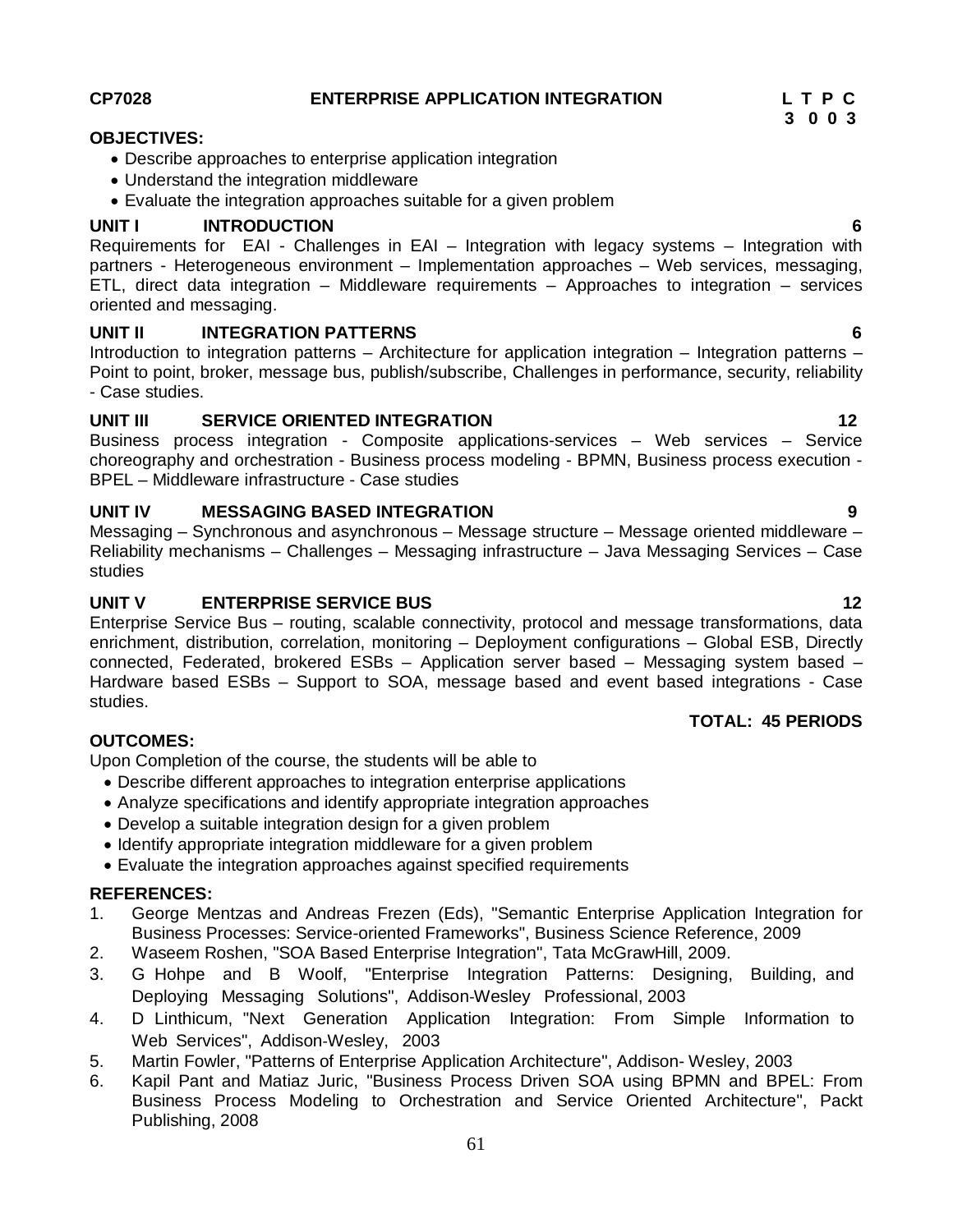#### **CP7029 INFORMATION STORAGE MANAGEMENT L T P C**

### **UNIT I INTRODUCTION TO STORAGE TECHNOLOGY 9**

Review data creation and the amount of data being created and understand the value of data to a business, challenges in data storage and data management, Solutions available for data storage, Core elements of a data center infrastructure, role of each element in supporting business activities

### **UNIT II STORAGE SYSTEMS ARCHITECTURE 9**

Hardware and software components of the host environment, Key protocols and concepts used by each component ,Physical and logical components of a connectivity environment ,Major physical components of a disk drive and their function, logical constructs of a physical disk, access characteristics, and performance Implications, Concept of RAID and its components, Different RAID levels and their suitability for different application environments: RAID 0, RAID 1, RAID 3, RAID 4, RAID 5, RAID 0+1, RAID 1+0, RAID 6, Compare and contrast integrated and modular storage systems ,Iligh-level architecture and working of an intelligent storage system

#### **UNIT III INTRODUCTION TO NETWORKED STORAGE 9**

Evolution of networked storage, Architecture, components, and topologies of FC-SAN, NAS, and IP-SAN, Benefits of the different networked storage options, understand the need for long-term archiving solutions and describe how CAS full fill the need, understand the appropriateness of the different networked storage options for different application environments

#### **UNIT IV INFORMATION AVAILABILITY, MONITORING & MANAGING DATACENTER 9**

List reasons for planned/unplanned outages and the impact of downtime, Impact of downtime - Differentiate between business continuity (BC) and disaster recovery (DR) ,RTO and RPO, Identify single points of failure in a storage infrastructure and list solutions to mitigate these failures, Architecture of backup/recovery and the different backup/ recovery topologies, replication technologies and their role in ensuring information availability and business continuity, Remote replication technologies and their role in providing disaster recovery and business continuity capabilities. Identify key areas to monitor in a data center, Industry standards for data center monitoring and management, Key metrics to monitor for different components in a storage infrastructure, Key management tasks in a data center

### **UNIT V SECURING STORAGE AND STORAGE VIRTUALIZATION 9**

Information security, Critical security attributes for information systems, Storage security domains, List and analyzes the common threats in each domain, Virtualization technologies, block-level and filelevel virtualization technologies and processes

#### **TOTAL: 45 PERIODS**

### **REFERENCES:**

- 1. EMC Corporation, Information Storage and Management, Wiley, India.
- 2. Robert Spalding, "Storage Networks: The Complete Reference", Tata McGraw Hill , Osborne, 2003.
- 3. Marc Farley, "Building Storage Networks", Tata McGraw Hill ,Osborne, 2001.
- 4. Additional resource material on www.emc.com/resource-library/resource-library.esp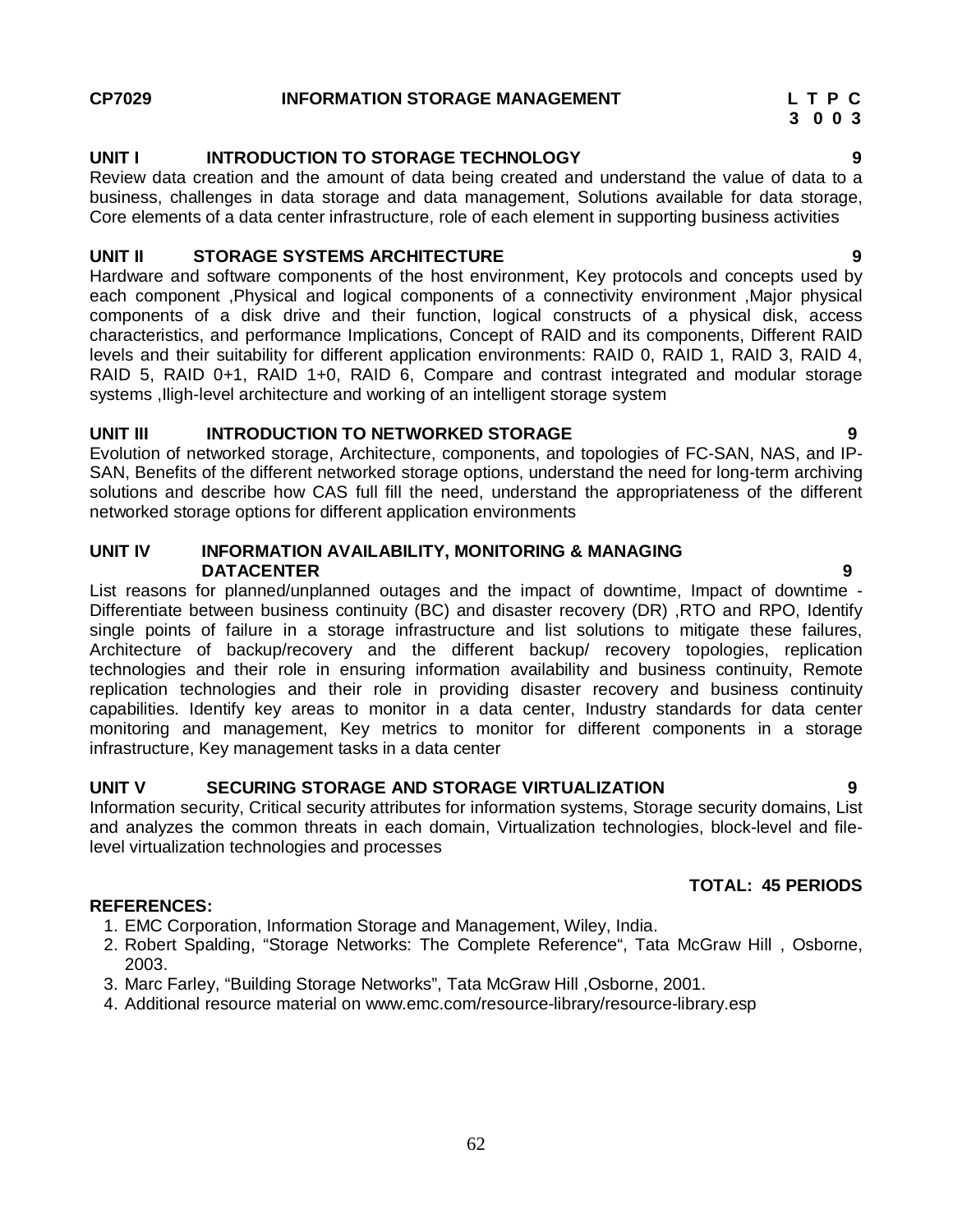To understand simultaneous localization and mapping (SLAM)

To understand robot locomotion and mobile robot kinematics

• To understand robot planning and navigation

 To understand mobile robot localization To understand mobile robot mapping

• To understand perception in robotics

# **UNIT I LOCOMOTION AND KINEMATICS 9**

Introduction to Robotics – key issues in robot locomotion – legged robots – wheeled mobile robots – aerial mobile robots – introduction to kinematics – kinematics models and constraints – robot maneuverability

# **UNIT II ROBOT PERCEPTION 9**

Sensors for mobile robots – vision for robotics – cameras – image formation – structure from stereo – structure from motion – optical flow – color tracking – place recognition – range data

# **UNIT III MOBILE ROBOT LOCALIZATION 9**

Introduction to localization – challenges in localization – localization and navigation – belief representation – map representation – probabilistic map-based localization – Markov localization – EKF localization – UKF localization – Grid localization – Monte Carlo localization – localization in dynamic environments

# **UNIT IV MOBILE ROBOT MAPPING 9**

Autonomous map building – occupancy grip mapping – MAP occupancy mapping – SLAM – extended Kalman Filter SLAM – graph-based SLAM – particle filter SLAM – sparse extended information filter – fastSLAM algorithm

# **UNIT V PLANNING AND NAVIGATION 9**

Introduction to planning and navigation – planning and reacting – path planning – obstacle avoidance techniques – navigation architectures – basic exploration algorithms

# **OUTCOMES:**

Upon Completion of the course, the students will be able to

- Explain robot locomotion
- Apply kinematics models and constraints
- Implement vision algorithms for robotics
- Implement robot localization techniques
- Implement robot mapping techniques
- Implement SLAM algorithms
- Explain planning and navigation in robotics

# **REFERENCES:**

- 1. Roland Seigwart, Illah Reza Nourbakhsh, and Davide Scaramuzza, "Introduction to autonomous mobile robots", Second Edition, MIT Press, 2011.
- 2. Sebastian Thrun, Wolfram Burgard, and Dieter Fox, "Probabilistic Robotics", MIT Press, 2005.
- 3. Howie Choset et al., "Principles of Robot Motion: Theory, Algorithms, and Implementations", A Bradford Book, 2005.
- 4. Gregory Dudek and Michael Jenkin, "Computational Principles of Mobile Robotics", Second Edition, Cambridge University Press, 2010.
- 5. Maja J. Mataric, "The Robotics Primer", MIT Press, 2007.

**COURSE OBJECTIVES**